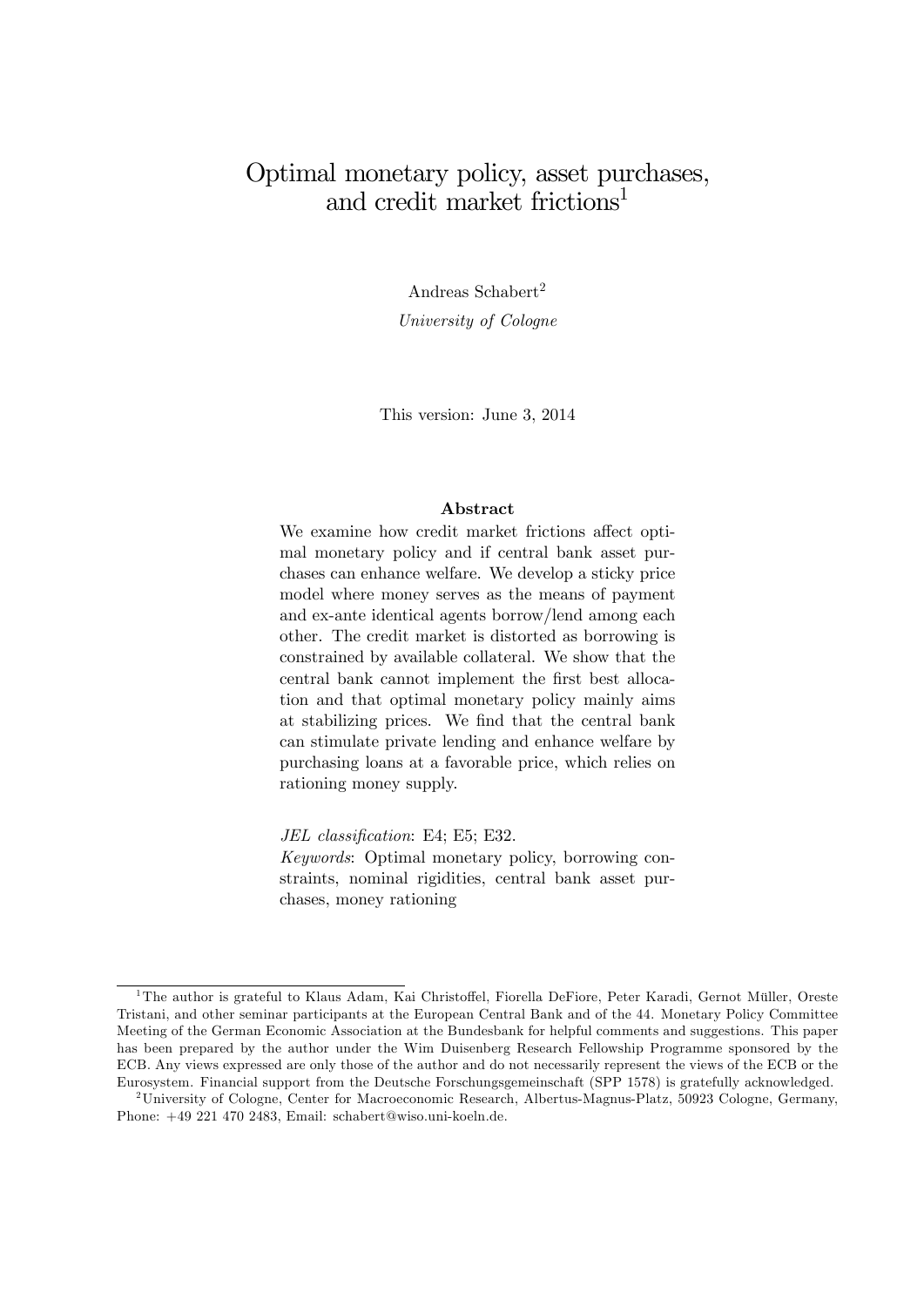### 1 Introduction

How should monetary policy be conducted under credit market frictions? In this paper, we examine how borrowing constraints affect the trade-off of a central bank that aims at maximizing welfare of a representative agent (see Schmitt-Grohé and Uribe, 2010 for an overview). We develop a macroeconomic model where prices are sticky and money serves as a mean of payment. Private agents can differ with regard to their willingness to spend, giving rise to borrowing/lending between ex-ante identical agents, while borrowing is constrained by available collateral. We analyze how monetary policy affects private borrowing/lending, and how the central bank conducts optimal policy depending on the tightness of the borrowing constraint. We further show that the central bank can enhance welfare by easing the latter via purchases of secured loans, providing a rationale for central bank purchases of credit market instruments during the recent financial crisis.<sup>3</sup> Specifically, for loan purchases to be welfare enhancing the central bank has to offer a favorable price, implying that money supply will be effectively rationed in equilibrium.

We apply a simple business cycle model where money is essential and private agents borrow/lend among each other. To facilitate aggregation, we consider ex-ante identical agents, as in Shi (1997). In each period, they draw preference shocks from the same time-invariant distribution, i.e. shocks that shift their valuation of the consumption good. Private agents with a high valuation of consumption are willing to consume more, for which they borrow money from other agents. We assume that contract enforcement is limited, such that lending relies on the borrower's ability to pledge collateral, as in Kiyotaki and Moore (1997). Likewise, we assume that the central bank supplies money only against eligible assets, for which we consider treasury securities as collateral in open market operations. We further account for the possibility of central bank purchases of secured loans. To be more precise, the central bank might temporarily hold secured loans under repurchase agreements (which differs from outright purchases as recently conducted by US Federal Reserve, see e.g. Hancock and Passmore, 2014).

Loans are assumed to be intraperiod, as in Jermann and Quadrini (2012), which implies that real debt burden cannot be reduced by higher inflation.<sup>4</sup> In this framework, higher inflation is not beneficial for borrowers since it tends to increase the nominal lending rate and thereby amplifies the credit market friction. For the analysis of optimal policy, we assume that the central bank acts under full commitment (while we neglect the issue of time inconsistency, as usual in the literature). Specifically, it aims at maximizing welfare of a representative agent, taking into account that prices are imperfectly flexible, money is costly, and borrowing is constrained. We find

<sup>&</sup>lt;sup>3</sup>Asset purchases considered in this model are related to the type of policies introduced by the US Federal Reserve during the financial crisis before 2010, which have also been characterized by "credit easing" (see Bernanke, 2009).

<sup>&</sup>lt;sup>4</sup>This differs from studies on optimal policy under financial market frictions with intertemporal nominal debt (see Monacelli, 2008, or De Fiore et al., 2011).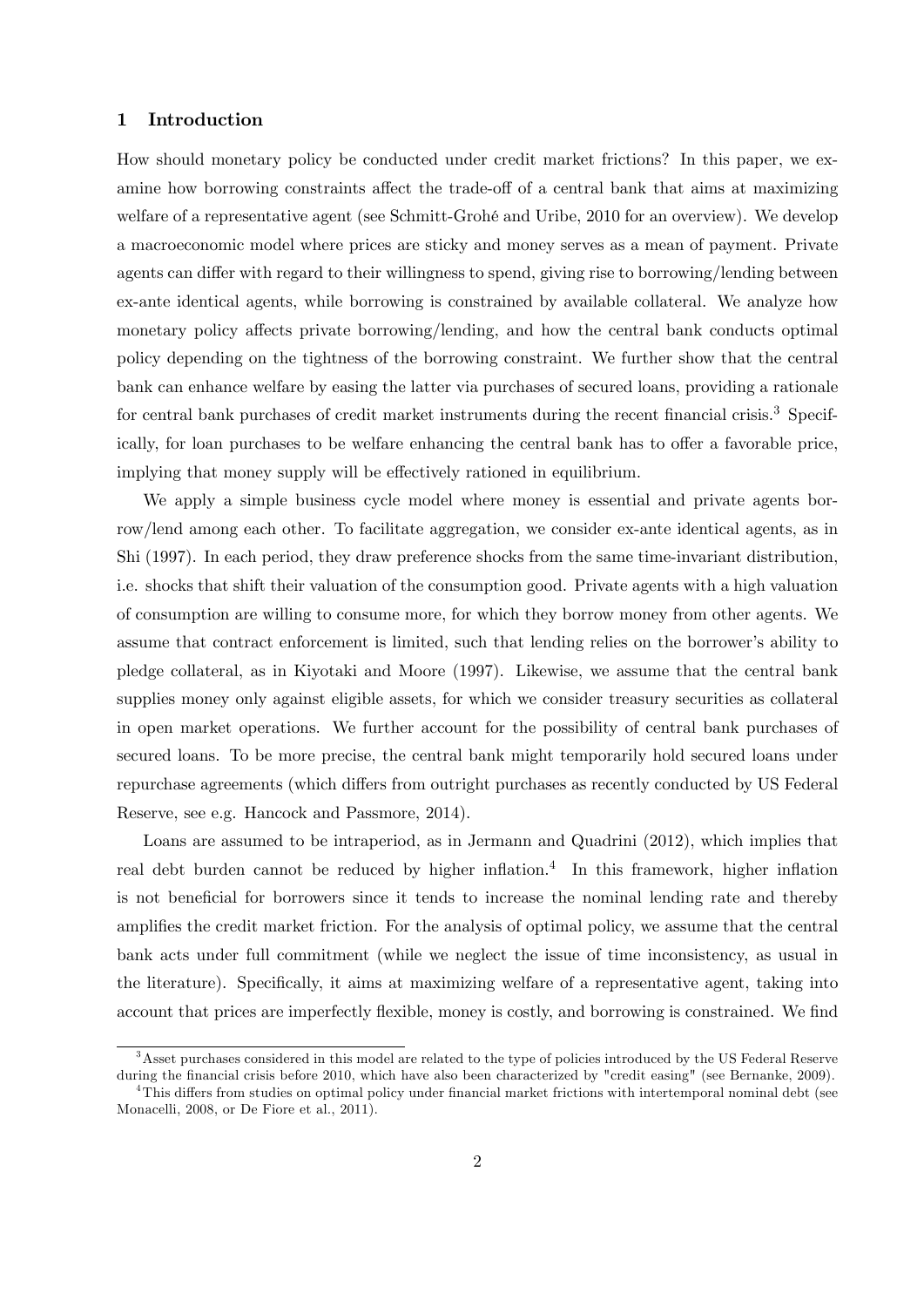that monetary policy cannot implement first best, regardless of price flexibility, since distortions due to costs of money holdings and due to the borrowing constraint cannot simultaneously be eliminated by the central bank. We first examine a conventional monetary policy regime, where access to central bank money is not effectively constrained by holdings of eligible assets. In this case, central bank asset purchases are neutral and there is a single monetary policy instrument. Under reasonable degrees of price rigidity, we find that an optimizing central bank mainly aims at stabilizing prices, which accords to the results in the literature on optimal monetary policy in sticky price models (see Schmitt-Grohé and Uribe, 2010). If prices were more flexible, the central bank is willing to reduce the ináation rate, which tends to reduce the loan rate and, thereby, to ease the credit market friction.

We then account for additional instruments that might be applied by the central bank by supplying money in a way that induces asset purchases to be effective. Specifically, purchases of loans are non-neutral if the central bank offers a price that is more favorable than the market price, which is only possible if it simultaneously rations the amount of money supplied. For this, it restrict the set of assets eligible for central bank operations such that money cannot be acquired in an unbounded way (which is typically assumed in macroeconomic theory). By purchasing secured loans at a favorable price, i.e. at a rate below lender's marginal valuation of money, lenders have an incentive to refinance secured loans and to use the proceeds to extend lending. Central bank loan purchases can thereby induce lenders to charge a lower loan rate, which tends to stimulate private sector borrowing. Compared to the conventional (single instrument) specification of optimal monetary policy where money is supplied in a non-rationed way, we find that the central bank can thereby enhance welfare of the representative agent.<sup>5</sup> This is demonstrated by showing that a (non-optimizing) central bank can alleviate the distortion induced by the borrowing constraint by purchasing a large share of secured loans below the market price. We further show that an optimizing monetary policy can even undo the credit market friction by loan purchases in the case where the borrowing constraint is not too tight (i.e. where the liquidation value of collateral is sufficiently large), implying that the effectiveness of asset purchases does not rely on the severity of the credit market friction. However, the welfare gains and the scope of effective asset purchases are endogenously limited by the valuation of money and by restrictions on policy instruments (like the zero lower bound on interest rates).

The paper relates to studies on optimal monetary policy in sticky price models (see Kahn et al., 2003, or Schmitt-Grohé and Uribe, 2010) and under financial market frictions, for example, to Monacelli (2008), who examines optimal monetary policy when borrowing households face a

<sup>&</sup>lt;sup>5</sup>The possibility to enhance welfare by rationing money supply is shown by Schabert (2013) in a framework with frictionless financial markets.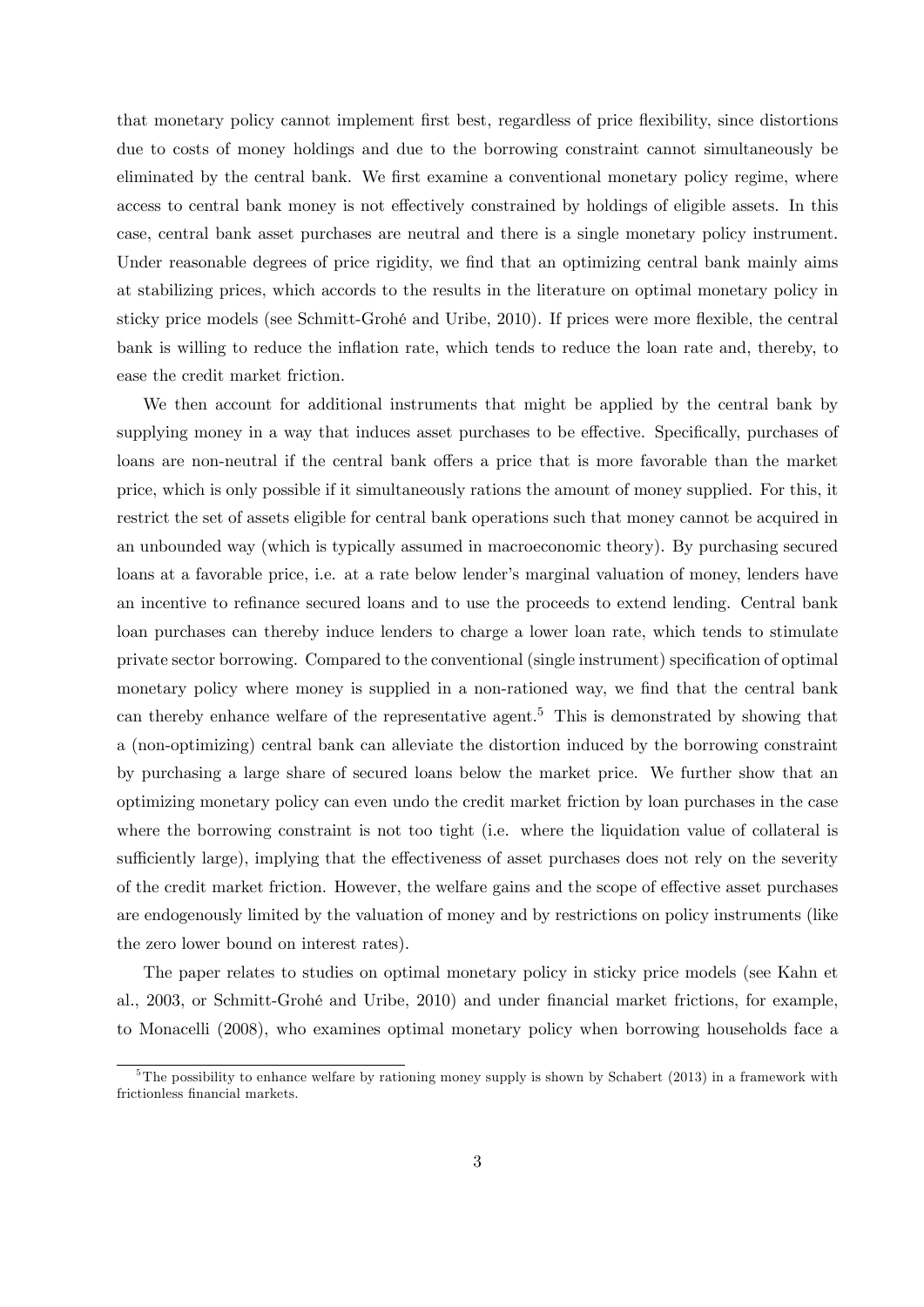collateral constraint, or to De Fiore et al. (2011), who analyze optimal monetary policy under flexible prices and imperfect monitoring. The central bank asset purchase analysis relates to studies on unconventional monetary policies like Curdia and Woodford (2011) and Gertler and Karadi (2011), who find that direct central bank lending under costly financial intermediation can be effective if financial market frictions are sufficiently large. The analysis in this paper further relates to Araújo et al. (2013), who show in a model with endogenous collateral constraints and without a special role of currency that central bank purchases of collateral at market prices can potentially improve welfare, though they tend to lower welfare when purchases are sufficiently large. Applying an estimated model with segmented asset markets, Chen et al. (2012) find that large scale asset purchases as recently conducted by the US Federal Reserve can lead to small expansionary effects even at the zero lower bound.

In Section 2 we present the model. In Section 3, we demonstrate how the credit market friction affects the long-run equilibrium and how its severity is altered by monetary policy. In Section 4, we examine optimal monetary policy considering a regime without money rationing and a regime where money supply is effectively rationed. Section 5 concludes.

### 2 The model

In this Section, we provide an overview of the model, present the details of the private sector behavior and the public sector, and describe the first best allocation.

### 2.1 Overview

There are three sectors: households, firms, and the public sector. Households consists of members who enter a period with money and government bonds and dispose of a constant time endowment. They can further hold a durable good, i.e. housing, which is supplied at a fixed amount. At the beginning of each period, aggregate productivity shocks are realized and open market operations are conducted, where the central bank sells or purchases assets outright or supplies money via repos against eligible assets at the policy rate  $R_t^m$ . Then, idiosyncratic preference shocks are realized.<sup>6</sup> Household members with a high realization of the preference shock  $(\epsilon_b)$  are willing to consume more than household members with a low realization of the preference shock  $(\epsilon_l < \epsilon_b)$ . Given that purchases of consumption goods rely on money holdings, the former borrow money from the latter at the price  $1/R_t^L$ . Loan contracts are assumed not to be perfectly enforceable, such that loans they are collateralized by the market value of borrowers' housing. These secured loans might be purchased by the central bank, such that the proceeds are available to extend credit supply. After

<sup>&</sup>lt;sup>6</sup>The assumption that preference shocks are realized after money is supplied in open market operations against treasuries is made only to facilitate the analysis for the case where money is supplied in a non-rationed way, which is equivalent to the conventional specifiation where money is supplied via lump-sum transfers.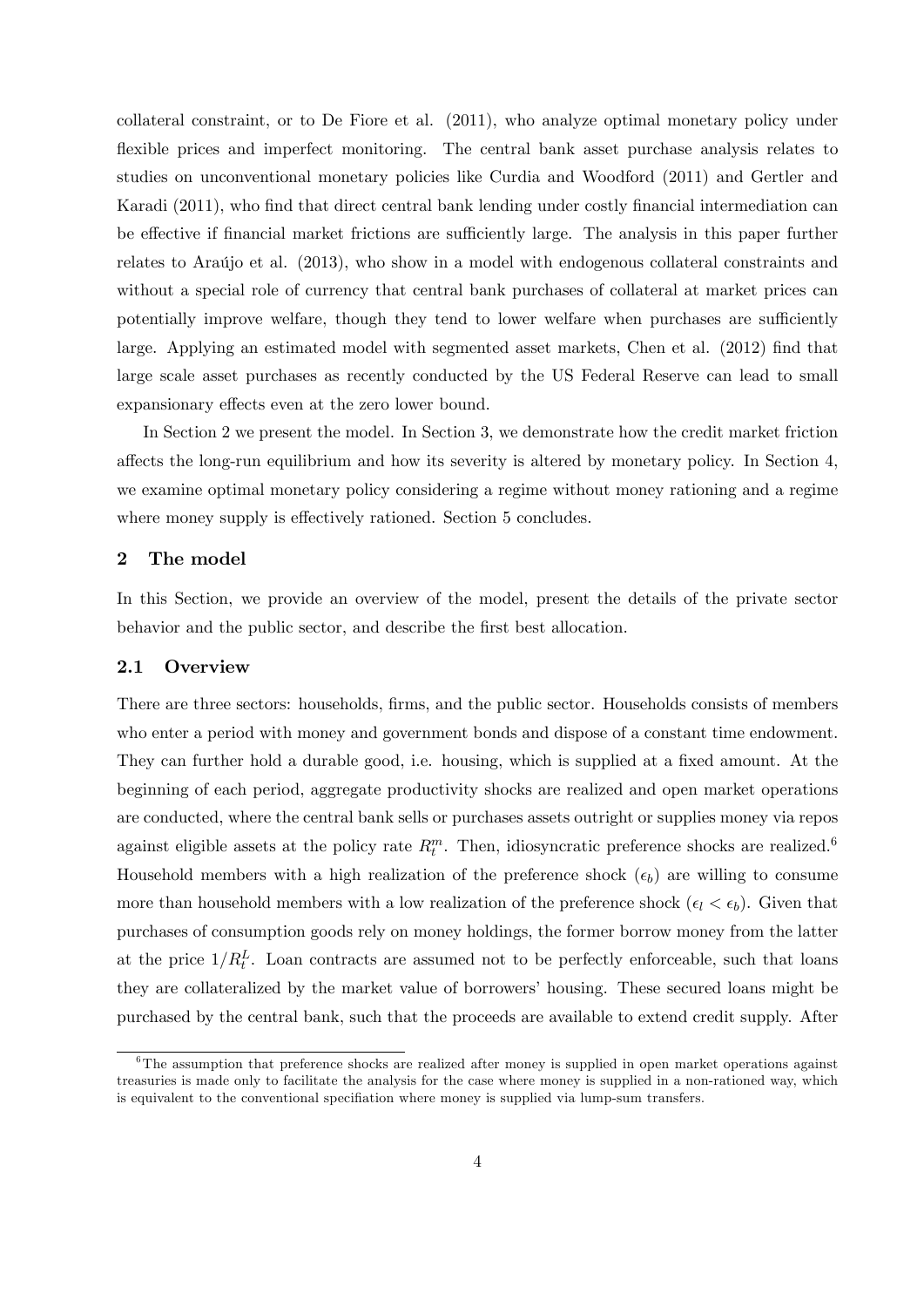goods are produced, the market for consumption goods opens, where money serves as the means of payment, inducing demand for money and assets eligible for open market operations. In the asset market, borrowing agents repay the secured loans, the government issues new bonds at the price  $1/R_t$ , and the central bank reinvests payoffs from maturing bonds and leaves money supply unchanged.<sup>7</sup>

The central bank sets the price of money (i.e. the policy rate), decides on how much money is supplied against eligible assets in open market operations and by purchases of loans, and it transfers interest earnings to the treasury. The government issues risk-free bonds, which back private sector money holdings, and has access to lump-sum taxes. Firms produce goods employing labor from households, and they set prices in an imperfectly flexible way.

### 2.2 Details

**Households** There are infinitely many households of measure one. Each household has a unit measure of members i. Following Shi (1997), we assume that assets of all household members are equally distributed at the beginning of each period. Their utility increases with consumption  $c_{i,t}$  of a non-durable good and holdings of a durable good, i.e. housing  $h_{i,t}$ , and is decreasing in working time  $n_{i,t}$ . Like in Iacoviello (2005), we assume that the supply of housing is fixed at h. Members of each household can differ with regard to their marginal valuation of consumption due to preference shocks  $\epsilon_i > 0$ , which are i.i.d. across members and time. The instantaneous utility function of ex-ante identical members is given by

$$
u(c_{i,t}, h_{i,t}, n_{i,t}, \epsilon_{i,t}) = \epsilon_{i,t}(c_{i,t}^{1-\sigma} - 1)(1-\sigma)^{-1} + \gamma (h_{i,t}^{1-\sigma_h} - 1)(1-\sigma_h)^{-1} - \chi n_{i,t}^{1+\eta} (1+\eta)^{-1}, \quad (1)
$$

where  $\sigma_{(h)} > 0$ ,  $\gamma > 0$ ,  $\chi > 0$ , and  $\eta \geq 0$  and  $h_{i,t}$  denotes the end-of-period stock of housing, which might differ between both types of members. For simplicity, we assume that  $\epsilon_i$  exhibits two possible realizations,  $\epsilon_i \in \{\epsilon_b, \epsilon_l\}$ , with equal probabilities  $\pi_{\epsilon} = 0.5$ , where  $\epsilon_l < \epsilon_b$ . Household members rely on money for purchases of consumption goods. For this, they hold money  $M_{i,t-1}^H$ and can acquire additional money  $I_{i,t}$  from the central bank, for which they hold eligible assets, in particular, treasury securities. Household members can further acquire money  $I_{i,t}$  from the central bank in open market operations, where money is supplied against treasury securities discounted with the policy rate  $R_t^m$ :

$$
I_{i,t} \le \kappa_t^B B_{i,t-1}/R_t^m. \tag{2}
$$

Thus, the central bank supplies money against fractions of (randomly selected) bonds  $\kappa_t^B \ge 0$  (see 2). When household member i draws the realization  $\epsilon_b$  ( $\epsilon_l$ ), which materializes after treasuries can

<sup>&</sup>lt;sup>7</sup>Further details on the flow of funds within each period can be found in Schabert (2013), where a corresponding framework without credit market frictions is applied.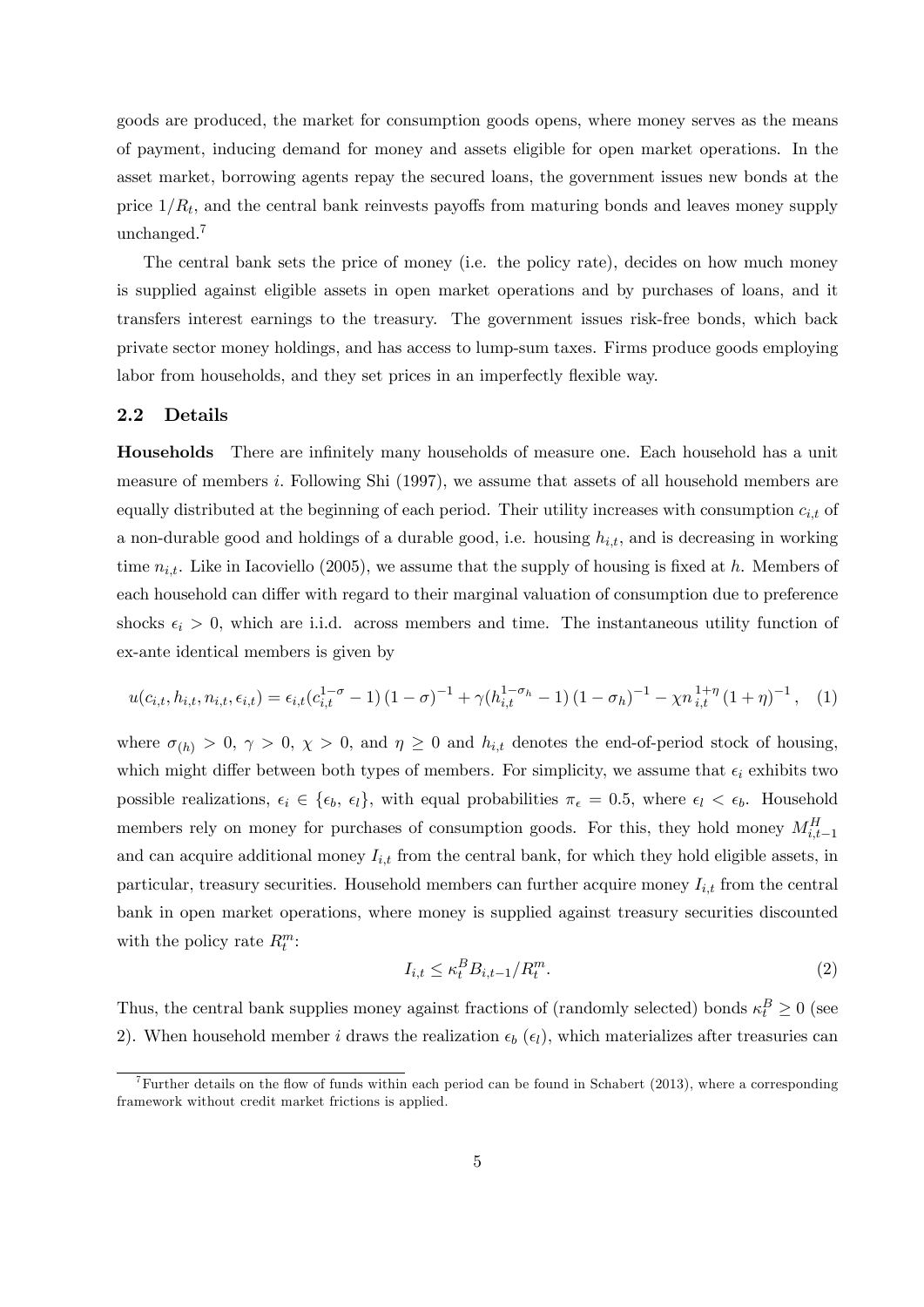be liquidated in open market operations,<sup>8</sup> it is willing to consume more (less) than members who draw  $\epsilon_l$  ( $\epsilon_b$ ). Hence,  $\epsilon_b$ -type members tend to borrow an additional amount of money from  $\epsilon_l$ -type members.

We assume that borrowing and lending among private agents only takes place in form of shortterm loans at the price  $1/R_t^L$ . As Jermann and Quadrini (2012), we assume that loan contracts are signed at the beginning of the period and repaid at the end of each period, which greatly simplifies the analysis.<sup>9</sup> We account for the fact that debt repayment cannot always be guaranteed and debt contracts cannot be perfectly enforced. We assume that loans are  $-$  at least partially  $-$  secured by borrowers' holdings of housing, serving as collateral. Specifically,  $\epsilon_b$ -type members borrow the amount  $L_{b,t} < 0$  up the liquidation value of collateral at maturity

$$
-L_{b,t} \le z_t P_t q_t h_{b,t},\tag{3}
$$

where  $q_t$  denotes the real housing price, and  $z_t$  a stochastic liquidation value of collateral (see Iacoviello, 2005). We consider not only for secured loans, but further account for the possibility of borrowers to issue further debt, measured as a share  $v \geq 0$  of the secured loans. This debt can be interpreted as not being fully collateralized, such that private borrowing/lending takes place both in form of unsecured and secured lending (as in He et al., 2013).

We allow for the possibility that the central bank purchases loans. Specifically, after the preference shocks are realized and loan contract are signed, lenders can refinance secured loans  $L_{l,t}$ , but not the unsecured loans  $vL_{l,t}$ , at the central bank, which purchases a randomly selected fraction  $\kappa_t \geq 0$  of loans at the price  $1/R_t^m$ :

$$
I_{l,t}^L \le \kappa_t L_{l,t}/R_t^m \tag{4}
$$

where  $I_{l,t}^L \geq 0.10$  Money  $I_{l,t}^L$  received from loan purchases,  $\kappa_t > 0$ , can be used for further lending. Thus, by purchasing loans the central bank can influence the lenders' valuation of secured loans and can increase the amount of money that is available for credit supply. For simplicity, we assume that loan purchases are conducted in form of repurchase agreements, i.e. loans are repurchased by lenders before they mature (such that lending agents earn the interest on loans).

In the goods market, member i can then use money holdings  $M_{t-1}^H$  as well as new injections  $I_{i,t}$  and  $I_{l,t}^L$  plus/minus loans for consumption expenditures. Hence, the goods market constraints

<sup>&</sup>lt;sup>8</sup>Note that this assumption is only relevant for the case, where money is supplied in a non-rationed way.

 $9^9$ Given that loans are traded within a period, private sector debt is not directly affected by inflation.

<sup>&</sup>lt;sup>10</sup>A value of  $\kappa_t$  that exceeds one can in principle be interpreted as purchases at a price that is even more favorable than the price of money in terms of treasuries (see 2).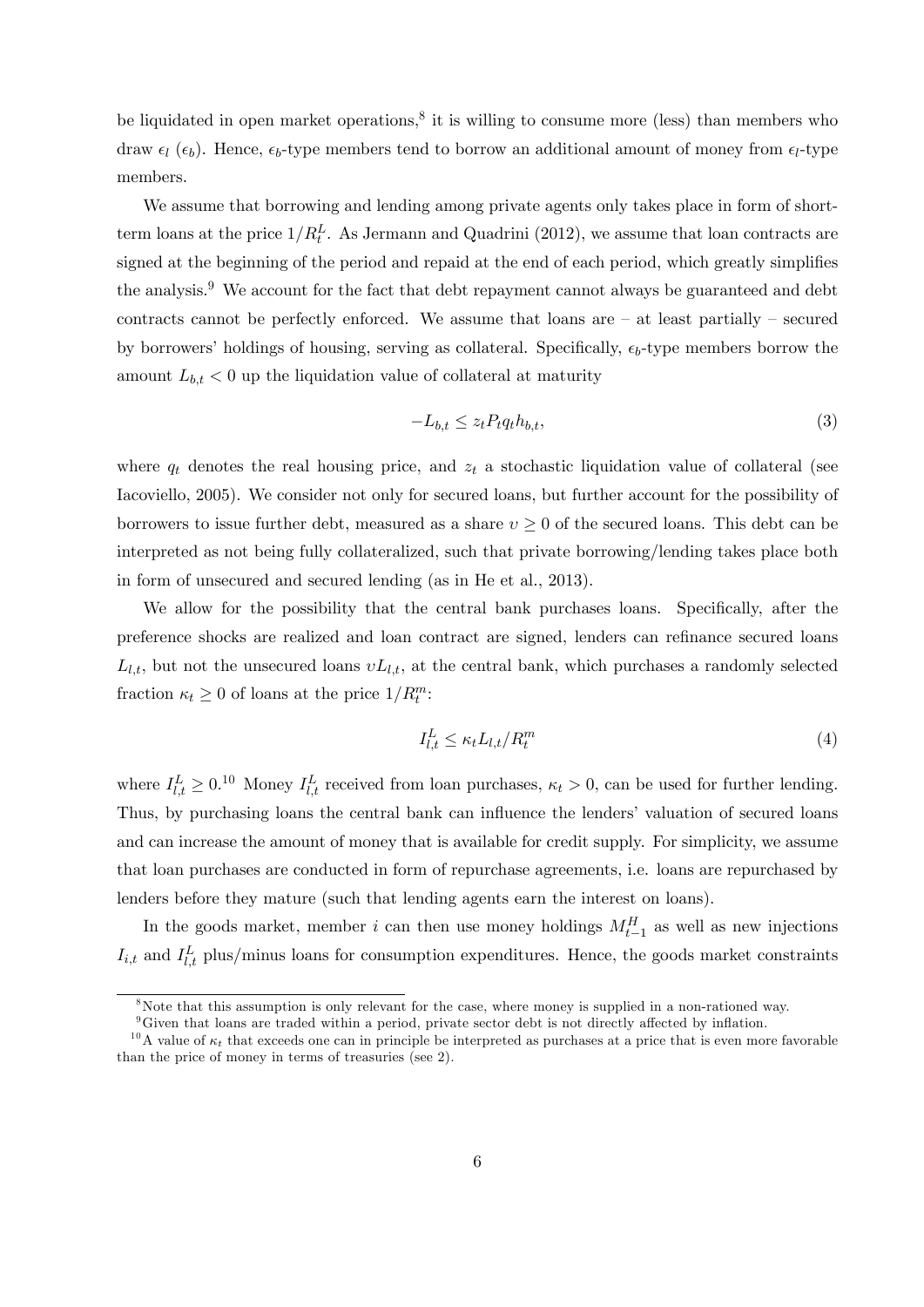for the lender and the borrower read

$$
P_t c_{l,t} \le I_{l,t} + I_{l,t}^L + M_{l,t-1}^H - [(1+\nu) L_{l,t} + L_{l,t}^r] / R_t^L,
$$
\n(5)

$$
P_t c_{b,t} \le I_{l,t} + M_{l,t-1}^H - \left[ (1+v) L_{b,t} + L_{b,t}^r \right] / R_t^L,
$$
\n(6)

where  $L_{l,t}^r$  denotes loans funded by the proceeds of central bank purchases,  $L_{l,t}^r/R_t^L \leq I_{l,t}^L$  and  $L_{l,t}^r = -L_{b,t}^r$ . Notably, loans that are refinanced by the central bank  $L_t^r$  or the private sector  $vL_t$ are not (fully) secured and are assumed not to be eligible for central bank operations.

Before, the asset market opens, wages, taxes, and profits are paid, and repos are settled, i.e. agents buy back loans and bonds from the central bank. In the asset market, members repay intraperiod loans and invest in treasuries. Thus, the asset market constraint of both types of members is

$$
M_{i,t-1}^{H} + B_{i,t-1} + (1 + v) L_{i,t} (1 - 1/R_t^L) + L_{i,t}^{r} (1 - 1/R_t^L) + P_t w_t n_{i,t} + P_t \delta_{i,t} + P_t \tau_{i,t} \qquad (7)
$$
  
\n
$$
\geq M_{i,t}^{H} + (B_{i,t}/R_t) + (I_{i,t} + I_{i,t}^{L}) (R_t^m - 1) + P_t c_{i,t} + P_t q_t (h_{i,t} - h_{i,t-1}),
$$

where  $I_{b,t}^L = 0$  and  $q_t = P_{h,t}/P_t$  and  $P_{h,t}$  is the nominal price of housing. Maximizing  $E \sum_{t=0}^{\infty} \beta^t u_{i,t}$ subject to (2), (4), (5), (7), and the borrowing constraints (3),  $-L_{bt}^r \leq I_{l,t}^L R_t^L$ ,  $M_{i,t}^H \geq 0$ , and  $B_{i,t} \geq 0$ , leads to the following first order conditions for consumption, working time, holdings of treasuries and money, and additional money from open market operations  $\forall i \in \{b, l\}$ 

$$
\epsilon_{i,t} c_{i,t}^{-\sigma} = \lambda_{i,t} + \psi_{i,t},\tag{8}
$$

$$
\chi n_{i,t}^{\eta} = w_t \lambda_{i,t},\tag{9}
$$

$$
\lambda_{i,t} = \beta R_t E_t \left[ \left( \lambda_{i,t+1} + \kappa_{t+1}^B \eta_{i,t+1} \right) / \pi_{t+1} \right], \tag{10}
$$

$$
\lambda_{i,t} = \beta E_t \left[ \left( \lambda_{i,t+1} + \psi_{i,t+1} \right) / \pi_{t+1} \right], \tag{11}
$$

$$
\left(\pi_{\epsilon}\psi_{b,t} + \pi_{\epsilon}\psi_{l,t}\right) = \left(R_t^m - 1\right)\left(\pi_{\epsilon}\lambda_{b,t} + \pi_{\epsilon}\lambda_{l,t}\right) + R_t^m \eta_{i,t},\tag{12}
$$

where  $\lambda_{i,t} \geq 0$  is the multiplier on the asset market constraint (7),  $\eta_{i,t} \geq 0$  the multiplier on the collateral constraint (2), and  $\psi_{i,t} \geq 0$  the multiplier on the cash-in-advance constraint (5). The cash-constraint implies – for  $\psi_{i,t} > 0$  – the usual distortion regarding the optimal choices for consumption and working time (see 8 and 9). Condition (10) indicates that the interest rate on government bonds might be reduced by a liquidity premium, stemming from the possibility to exchange a fraction  $\kappa_t^B$  of bonds in open market operations.

Given that household members are ex-ante identical, their expected valuation of payoffs in the subsequent period are identical, implying that  $\lambda_{b,t} = \lambda_{l,t} = \beta E_t \frac{\epsilon_{i,t+1} c_{i,t+1}^{-\sigma}}{\pi_{t+1}}$  (see 11) and that both types supply the same amount of working time,  $n_{b,t}^{\eta} = n_{l,t}^{\eta} = (w_t/\chi) \beta E_t [0.5(\epsilon_b c_{b,t+1}^{-\sigma} + \epsilon_l c_{l,t+1}^{-\sigma})/\pi_{t+1}]$ (see 9). Condition (8) for money supplied against treasuries, which indicates that idiosyncratic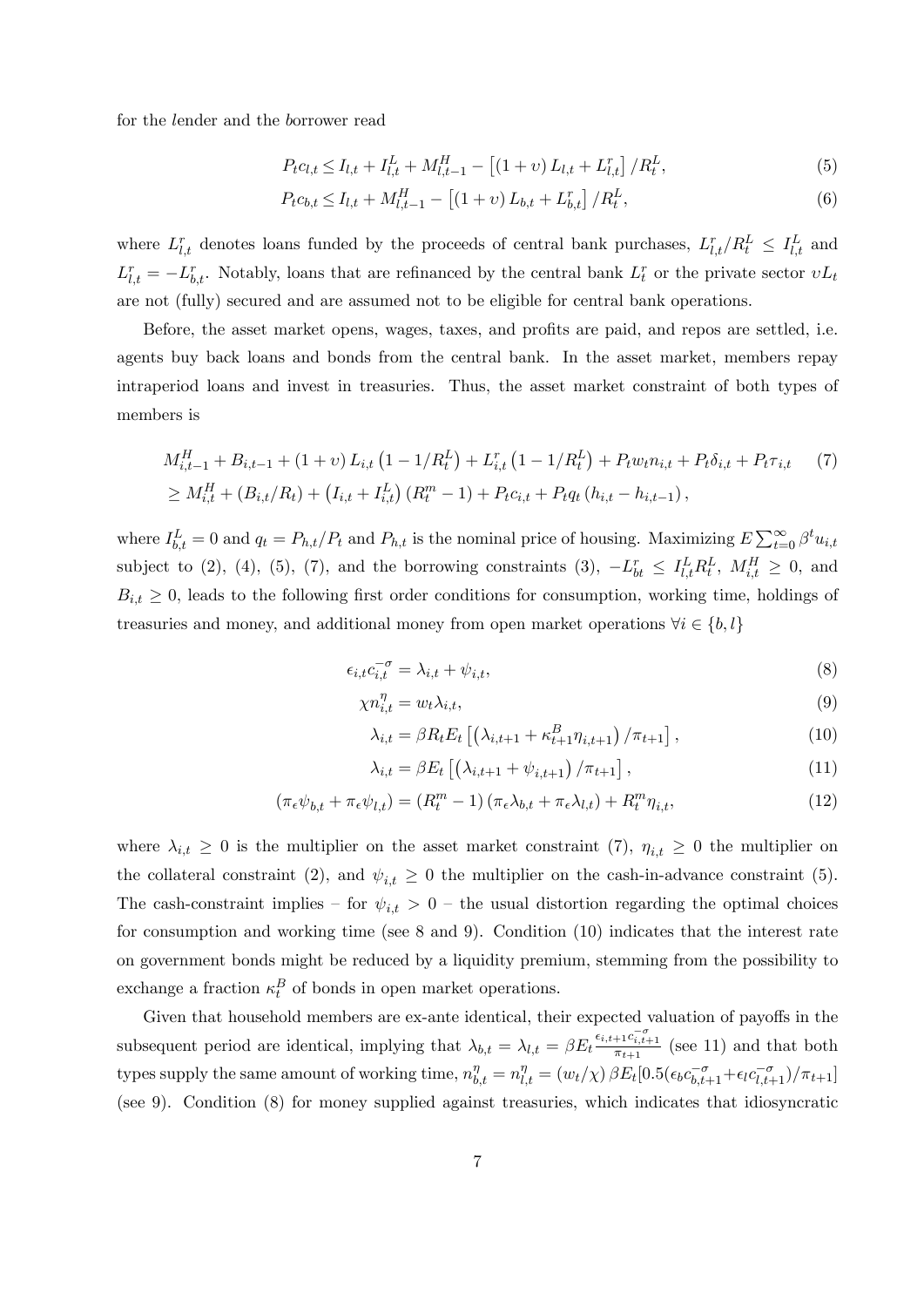shocks are not revealed before open market operations are conducted, then simplifies to  $0.5(\epsilon_b c_{b,t}^{-\sigma} +$  $\epsilon_l c_{l,t}^{-\sigma}$  /  $R_t^m = \lambda_{i,t} + \eta_{i,t}$ . Thus, the money supply constraint in (2) is further binding if the multiplier  $\eta_{i,t}$  satisfies  $\eta_{i,t} = 0.5(\epsilon_b c_{b,t}^{-\sigma} + \epsilon_l c_{l,t}^{-\sigma})/R_t^m - \beta E_t[0.5(\epsilon_b c_{b,t+1}^{-\sigma} + \epsilon_l c_{l,t+1}^{-\sigma})/\pi_{t+1}] > 0$  (see 8, 11, and 12). For this, the policy rate has to be lower than the average member's marginal (nominal) rate of intertemporal substitution,  $R_t^m < [0.5(\epsilon_b c_{b,t}^{-\sigma} + \epsilon_l c_{l,t}^{-\sigma})]/[\beta E_t 0.5(\epsilon_b c_{b,t+1}^{-\sigma} + \epsilon_l c_{l,t+1}^{-\sigma})/\pi_{t+1}]$ .<sup>11</sup>

Further, the following type specific first order conditions for loans, housing, money from loan purchases  $I_{l,t}^L$ , and refinanced loans  $L_{b,t}^r$  have to be satisfied

$$
\psi_{l,t} = \lambda_{l,t} \left( R_t^L - 1 \right) + R_t^L \kappa_t \varsigma_{l,t} / (1 + v), \text{ and } \psi_{b,t} = \lambda_{b,t} \left( R_t^L - 1 \right) + \zeta_{b,t} R_t^L / (1 + v), \tag{13}
$$

$$
q_t \lambda_{b,t} = \gamma h_{b,t}^{-\sigma_h} + \zeta_{b,t} z_t q_t + \beta E_t q_{t+1} \lambda_{i,t+1}, \text{ and } q_t \lambda_{l,t} = \gamma h_{l,t}^{-\sigma_h} + \beta E_t q_{t+1} \lambda_{i,t+1}, \tag{14}
$$

$$
\varsigma_{l,t} = \lambda_{l,t} \left( R_t^L - R_t^m \right) / R_t^m, \text{ and } \mathcal{Z}_{b,t} R_t^L = \psi_{b,t} - \lambda_{b,t} \left( R_t^L - 1 \right), \tag{15}
$$

where  $\varsigma_{l,t}$  denotes the multiplier on the money supply constraint (4),  $\varsigma_{i,t}$  the multiplier on the borrowing constraint (3), and  $\varkappa_{b,t}$  the multiplier on the constraint  $-L_{b,t}^r \leq I_{l,t}^L R_t^L$ . Further, the associated complementary slackness conditions and the transversality conditions hold. The conditions for loan demand and supply in  $(13)$  reveal that the credit market allocation can be affected by central bank loan purchases (for  $\varsigma_{l,t} > 0$ ) and by the borrowing constraint (for  $\zeta_{b,t} > 0$ ). The borrower demand loans according to  $(\psi_{b,t} + \lambda_{b,t})/R_t^L = \lambda_{b,t} + \zeta_{b,t}/(1+v)$  (see 13), which can by using  $(8)$  and  $(11)$  be rewritten as

$$
\frac{1}{R_t^L} = \beta E_t \frac{0.5(\epsilon_b c_{b,t+1}^{-\sigma} + \epsilon_l c_{l,t+1}^{-\sigma})}{\epsilon_b c_{b,t}^{-\sigma} \pi_{t+1}} + \frac{\zeta_{b,t}}{\epsilon_b c_{b,t}^{-\sigma} (1+v)}.
$$
(16)

Hence, a positive multiplier  $\zeta_{b,t}$  tends – for a given  $R_t^L$  – to raise the RHS of (16), implying that current consumption tends to fall, which can be mitigated by a lower loan rate. Put differently, a binding borrowing constraint tends to reduce the loan rate below the borrowers' marginal rate of intertemporal substitution  $1/\beta E_t[0.5(\epsilon_b c_{b,t+1}^{-\sigma} + \epsilon_l c_{l,t+1}^{-\sigma})/(\epsilon_b c_{b,t}^{-\sigma} \pi_{t+1})]$ . The distortion due to the borrowing constraint  $(3)$  is obviously less pronounced for a higher share  $v$  of unsecured loans. The lender supplies loans according to  $\lambda_{l,t} + \varsigma_{l,t} \kappa_t / (1 + v) = (\psi_{l,t} + \lambda_{l,t}) / R_t^L$  (see 13), or – using (8) and  $(11)$  – to  $\beta E_t \frac{0.5(\epsilon_b c_{b,t+1}^{-\sigma} + \epsilon_l c_{l,t+1}^{-\sigma})}{\pi_{t+1}}$  $\frac{t+1+ \epsilon_l c_{l,t+1}}{\pi_{t+1}} + \frac{\epsilon_{l,t}}{\kappa_t} \frac{K_t}{\kappa_t}$  (1 + v) =  $\frac{\epsilon_l c_{l,t}^{-\sigma}}{R_t}$ . Eliminating the multiplier  $\epsilon_{l,t}$ with  $(15)$ , then leads to

$$
\frac{1}{R_t^L} = \beta E_t \frac{0.5(\epsilon_b c_{b,t+1}^{-\sigma} + \epsilon_l c_{l,t+1}^{-\sigma})}{\epsilon_l c_{l,t}^{-\sigma} \pi_{t+1}} \left[ 1 + \frac{\kappa_t}{1+v} \left( \frac{R_t^L}{R_t^m} - 1 \right) \right]. \tag{17}
$$

Condition  $(17)$  implies that the loan rate is affected by the lender's marginal rate of intertemporal

<sup>&</sup>lt;sup>11</sup>It should be noted that the average member's marginal rate of intertemporal substitution  $0.5(\epsilon_{b,t}c_{b,t}^{-\sigma} +$  $\epsilon_{l,t} c_{l,t}^{-\sigma}$ )]/[ $\beta E_t 0.5(\epsilon_b c_{b,t+1}^{-\sigma} + \epsilon_l c_{l,t+1}^{-\sigma})/\pi_{t+1}$ ] is typically larger than the lender's marginal rate of intertemporal substitution  $\epsilon_{l,t} c_{l,t}^{-\sigma}/[\beta E_t 0.5(\epsilon_b c_{b,t+1}^{-\sigma} + \epsilon_l c_{l,t+1}^{-\sigma})/\pi_{t+1}$  when the borrowing constraint is binding.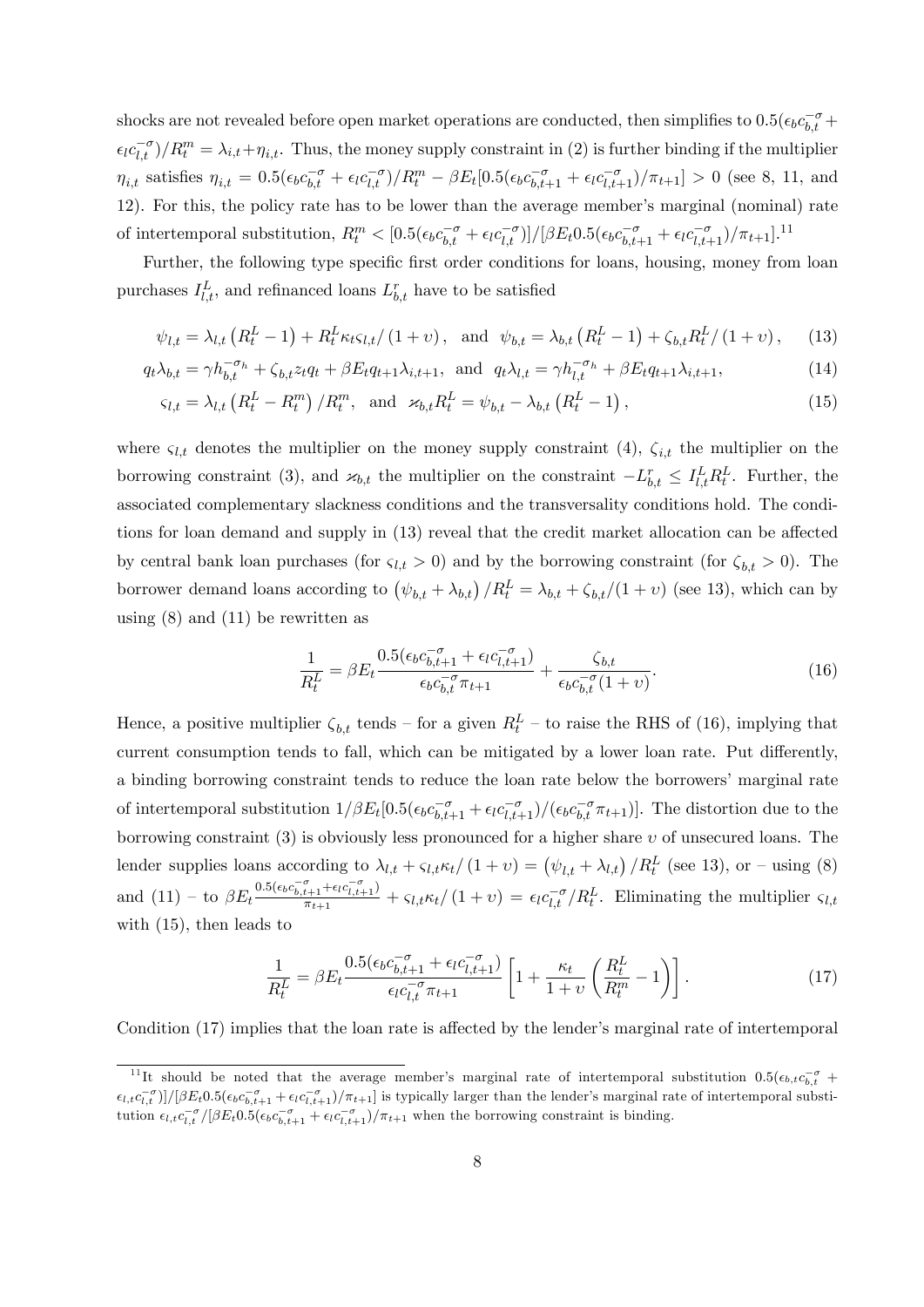substitution in nominal terms  $1/\beta E_t[0.5(\epsilon_b c_{b,t+1}^{-\sigma} + \epsilon_l c_{l,t+1}^{-\sigma})/(\epsilon_l c_{l,t}^{-\sigma} \pi_{t+1})]$  as well as by the policy rate  $R_t^m$ , if the central bank purchases loans,  $\kappa_t > 0$ .

The borrowing constraint further distorts the borrower's demand for housing and thus the housing price  $q_t$  (see 14). Combining the first order conditions for housing (14) gives  $\gamma(h_{l,t}^{-\sigma_h}$  $h_{b,t}^{-\sigma_h} = \zeta_{b,t} q_t z_t$ . Hence, if the collateral constraint is binding  $\zeta_{b,t} > 0$ , investments in housing differ between both types of members, i.e.  $h_{b,t} > h_{l,t}$ . Combining the conditions in (13) and substituting out  $\lambda_{i,t} + \psi_{i,t}$  with (8), further leads to

$$
\epsilon_b c_{b,t}^{-\sigma} - \epsilon_l c_{l,t}^{-\sigma} = R_t^L \left( \zeta_{b,t} - R_t^L \kappa_t \zeta_{l,t} \right) / \left( 1 + v \right) \tag{18}
$$

which implies that the consumption choice (that would ideally satisfy  $\epsilon_l c_{l,t}^{-\sigma} - \epsilon_b c_{b,t}^{-\sigma} = 0$ , see Proposition 1) is distorted by the borrowing constraint  $(\zeta_{b,t} > 0)$  and by the possibility that loans can be liquidated at the central bank  $(s_{l,t} > 0)$ . This further implies that the central bank can in principle undo the effects of the borrowing constraint by purchasing loans,  $\kappa_t > 0$ .

Conditions (13) and (15) imply  $\varkappa_{b,t} = \zeta_{b,t}/(1 + v)$ , which shows that borrowers demand the maximum amount of refinanced loans  $({\varkappa}_{b,t} > 0 \Rightarrow -L_{b,t}^r = I_{l,t}^L R_t^L$  when the borrowing constraint is binding  $(\zeta_{b,t} > 0)$ . The money supply constraint (4) will further be binding,  $\zeta_{l,t} > 0$ , implying that lenders are willing to refinance loans at the central bank when this allows to extract further rents, i.e. if the policy rate is lower than the loan rate (see 15). Lenders will then refinance the maximum amount of available loans and use these funds to supply further loans,  $L_{l,t}^{r}/R_t^L = I_{l,t}^L$ . If, however, the policy rate is equal or larger than the loan rate,  $R_t^m \ge R_t^L$ , lenders have no incentive to refinance loans at the central bank, and lenders do not engage in further lending,  $L_{l,t}^r = 0$ . Thus, only if  $R_t^m < R_t^L$  (and thus  $\varsigma_{l,t} > 0$ ) the central bank can influence the loan rate independently of the inflation rate by purchasing loans,  $\kappa_t > 0$ . It should finally be noted that  $R_t^m < R_t^L$  implies that the policy rate is also lower than the lender's marginal rate of intertemporal substitution  $\epsilon_l c_{l,t}^{-\sigma}/[\beta E_t 0.5(\epsilon_b c_{b,t+1}^{-\sigma} + \epsilon_l c_{l,t+1}^{-\sigma})/\pi_{t+1}$  (see 17), which will – under a binding borrowing constraint – be sufficient for the money supply constraint (2) to be binding,  $\eta_{i,t} > 0$ . Given that money supply is then effectively constraint by the available amount of eligible assets, i.e. bonds and secured loans, this type of monetary policy implies money rationing.

**Firms** There is a continuum of identical intermediate goods producing firms indexed with  $j \in$ [0; 1]. They exist for one period, are perfectly competitive, and are owned by the households. A firm j distributes profits to the owners and hires the aggregate labor input  $n_{i,t}$  at a common rate rate  $w_t$ . It then produces the intermediate good according to  $x_{j,t} = a_t n_{j,t}^{\alpha}$ , where  $\alpha \in (0,1)$ and  $a_t$  is stochastic with an unconditional mean equal to one, and sells it to retailers. Following related studies (see e.g. Schmitt-Grohé and Uribe, 2010), we allow for a constant subsidy  $\tau^p$  to eliminate long-run distortions, such that the problem of a profit-maximizing firm  $j$  is given by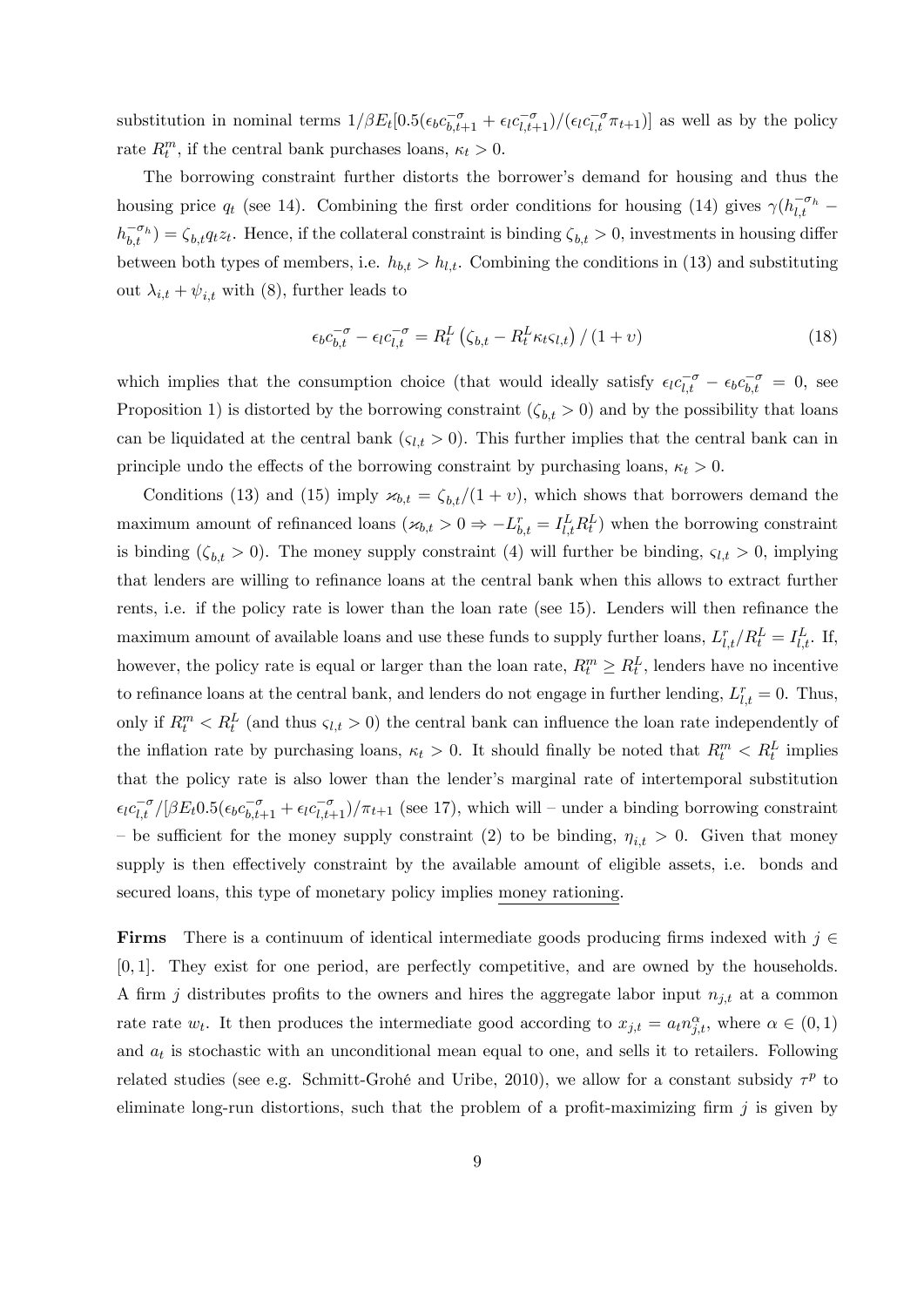$\max(1+\tau^p)P_{J,t}a_t n_{j,t}^{\alpha} - P_t w_t n_{j,t}$ , where  $P_{J,t}$  denotes the price for the intermediate good. The first order conditions are given by  $(1+\tau^p)(P_{J,t}/P_t) \alpha n_{j,t}^{1-\alpha} = w_t$  or  $(P_{J,t}/P_t) a_t \alpha n_{j,t}^{\alpha-1} = (1-\tau^n)$ , where we defined  $\tau^n = \tau^p/(1 + \tau^p)$  as the production (or wage) subsidy rate. The firms transfer profits to the owners in a lump-sum way.

To introduce sticky prices, we assume that there are monopolistically competitive retailers who re-package intermediate goods  $x_t = \int_0^1 x_{j,t} dt$ . A retailer  $k \in [0,1]$  produces one unit of a distinct good  $y_{k,t}$  with one unit of the intermediate good (purchased at the common price  $P_{J,t}$ ) and sells it at the price  $P_{k,t}$  to perfectly competitive bundlers. They bundle the distinct goods  $y_{k,t}$ to a final good  $y_t = \left(\int_0^1 y_{k,t}^{\frac{\varepsilon-1}{\varepsilon}} dk\right)^{\frac{\varepsilon}{\varepsilon-1}}$  which is sold at the price  $P_t$ . The cost minimizing demand for  $y_{k,t}$  is then given by  $y_{k,t} = (P_{k,t}/P_t)^{-\epsilon} y_t$ . We assume that each period a measure  $1-\phi$ of randomly selected retailers may reset their prices independently of the time elapsed since the last price setting, while a fraction  $\phi \in [0, 1)$  of retailers do not adjust their prices. A fraction  $1 - \phi$  of retailers sets their price to maximize the expected sum of discounted future profits. For  $\phi > 0$ , the first order condition for their price  $\widetilde{P}_t$  can be written as  $Z_{1,t}/Z_{2,t} = \widetilde{Z}_t (\varepsilon - 1)/\varepsilon$ , where  $Z_{1,t} = (1 - \tau^n) (\chi/\alpha) 0.5^n n_t^{1+\eta}$  $\int_t^{1+\eta} s_t^{-1} + \phi \beta E_t \pi_{t+1}^{\varepsilon} Z_{1,t+1}$ ,  $Z_{2,t} = (1-\tau^n) (\chi/\alpha) 0.5^n n_t^{1+\eta}$  $_{t}^{1+\eta}$   $(mc_ts_t)^{-1}$  +  $\phi\beta E_t \pi_{t+1}^{\varepsilon-1} Z_{2,t+1}, \quad \tilde{Z}_t = \tilde{P}_t/P_t$ , and  $mc_t = P_{J,t}/P_t$  denotes retailers' real marginal cost. With perfectly competitive bundlers, the price index  $P_t$  for the final good satisfies  $P_t^{1-\varepsilon} = \int_0^1 P_{k,t}^{1-\varepsilon} dk$ . Using that  $\int_0^1 P_{k,t}^{1-\epsilon} dk = (1-\phi) \sum_{s=0}^{\infty} \phi^s \tilde{P}_{t-s}^{1-\epsilon}$  holds, and taking differences, leads to  $1 = (1-\phi) \sum_{s=0}^{\infty} \phi^s \tilde{P}_{t-s}^{1-\epsilon}$  $\phi$ ) $(\tilde{Z}_t)^{1-\varepsilon} + \phi \pi_t^{\varepsilon-1}$ .

Public sector The government is assumed to issue one-period nominally risk-free bonds at the price  $1/R_t$ , pays lump-sum transfers or raises lump-sum taxes, and a wage subsidy at a constant rate, while we abstract from government spending, distortionary taxation, and issuance of longterm debt, for simplicity. The supply of government bonds, which are either held by households or the central bank, is further assumed to be exogenous to the state of the economy, like in Shi (2013). Specifically, we assume that the total amount of short-term government bonds  $B_t^T$  grows the rate  $\Gamma > 0$ ,

$$
B_t^T = \Gamma B_{t-1}^T,\tag{19}
$$

given  $B_{-1}^T > 0$ . Due to the existence of lump-sum transfers/taxes, which balance the budget, we will be able to abstract from fiscal policy, except for the supply of bonds (19). Note that the growth rate might affect the long-run inflation rate if the money supply constraint  $(2)$  is binding. In Appendix A.4, we show how the central bank can nevertheless implement a desired inflation target by long-run adjustments of its instruments. The government further pays a constant wage subsidy  $\tau^p$ , which is solely introduced to eliminate average distortions from imperfect competitive (as usual in related studies, see Schmitt-Grohé and Uribe, 2010) and receives seigniorage revenues  $\tau_t^m$  from the central bank, such that its budget constraint reads  $(B_t^T/R_t) + P_t \tau_t^m = B_{t-1}^T + P_t \tau_t + P_t \tau^p$ .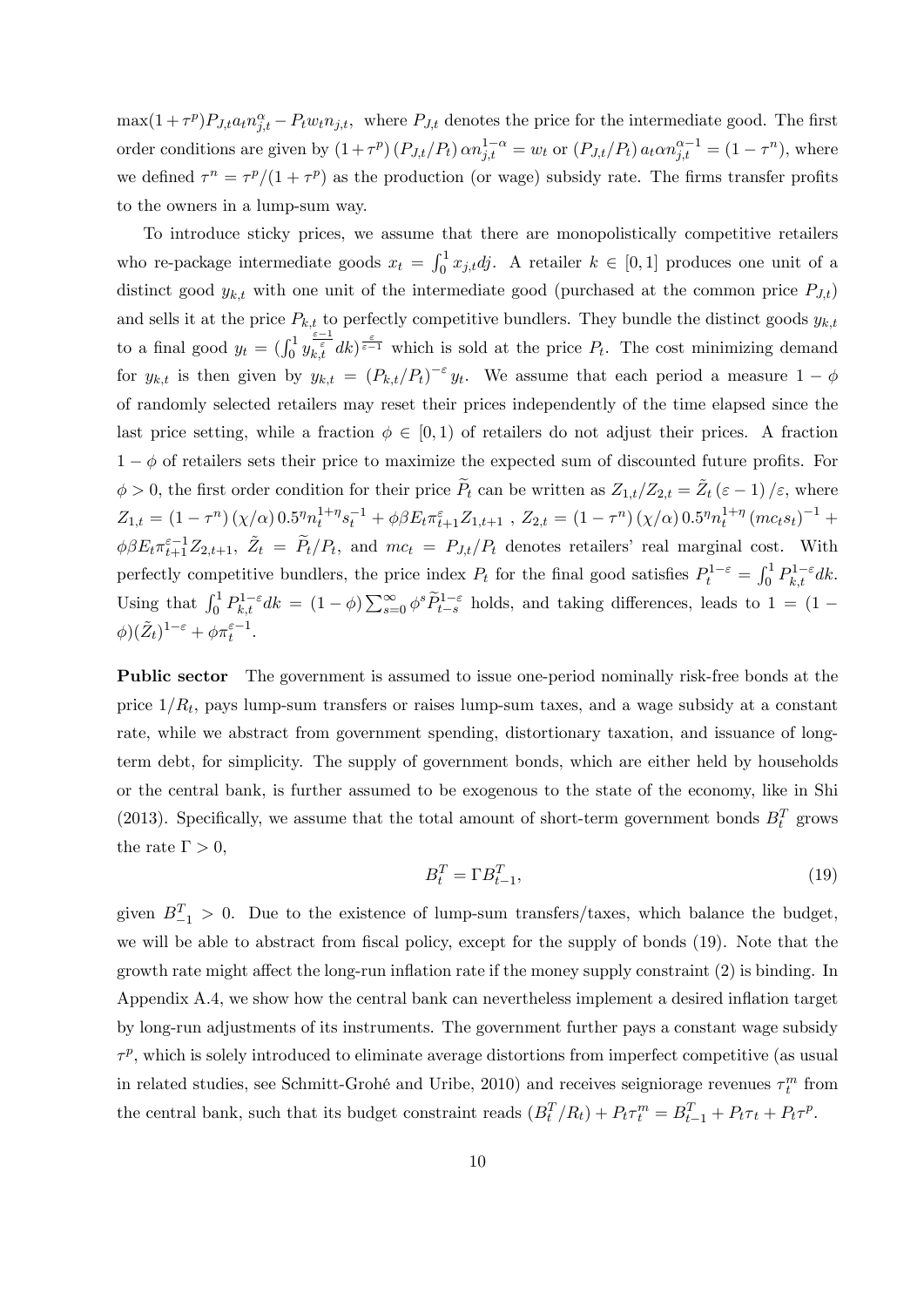The central bank supplies money in open market operations either outright or temporarily via repos against treasuries,  $M_t^H = \int_0^1 M_{i,t}^H di$  and  $M_t^R = \int_0^1 M_{i,t}^R di$ . It can further increase the supply of money by purchasing secured loans from lenders,  $M_t^L = I_t^L$ , i.e. it conducts repos where secured loans serve as collateral. At the beginning of each period, its stock of treasuries equals  $B_{t-1}^c$  and the stock of outstanding money equals  $M_{t-1}^H$ . It then receives treasuries and loans in exchange for money. Before the asset market opens, where the central bank rolls over maturing assets, repos in terms of treasuries and secured loans are settled. Hence, the central bank issues money and holds only government bonds such that its budget constraint reads

$$
(B_t^c/R_t) - B_{t-1}^c + P_t \tau_t^m = R_t^m \left( M_t^H - M_{t-1}^H \right) + (R_t^m - 1) \left( M_t^L + M_t^R \right), \tag{20}
$$

while it earns interest from holding bonds and by supplying money at the price  $1/R_t^m$ . We assume that the central bank transfers its interest earnings from asset holdings and from open market operations to the treasury,  $P_t \tau_t^m = (1 - 1/R_t) B_t^c + R_t^m (M_t^H - M_{t-1}^H) + (R_t^m - 1) (M_t^L + M_t^R)$ . Thus, its budget constraint (20) implies that central bank asset holdings evolve according to  $B_t^c - B_{t-1}^c = M_t^H - M_{t-1}^H$ . Further assuming that initial values for its assets and liabilities satisfy  $B_{-1}^c = M_{-1}^H$ , leads to the central bank balance sheet

$$
B_t^c = M_t^H. \tag{21}
$$

The central bank has four instruments. It sets the policy rate  $R_t^m \geq 1$  and can decide how much money to supply against a randomly selected fraction of treasuries, for which it can adjust  $\kappa_t^B \in (0,1]$  (see 2) in a state contingent way. The central bank can further decide whether it supplies money in exchange for treasuries either outright or temporarily via repos. Specifically, it can control the ratio of treasury repos to outright sales of government bonds  $\Omega_t > 0$  :  $M_t^R = \Omega_t M_t^H$ , where a sufficiently large value for  $\Omega_t$  ensures that injections are always positive,  $I_{i,t} > 0$ . Finally, the central bank can decide to purchase loans. In each period, it decides on a randomly selects a share of secured loans  $\kappa_t \in [0, 1]$  that is offered to be exchanged for money under repos, such that that loans are held by the central bank not until maturity.

Equilibrium A definition of a competitive equilibrium, for which we simplify the notation using  $L_t = L_{l,t} = -L_{b,t}$ ,  $L_t^r = L_{l,t}^r = -L_{b,t}^r$ , and  $I_t^L = I_{l,t}^L$ , is given in Appendix A.1. Whether money supply is effectively rationed or not depends, in particular, on policy choices. For the analysis of optimal monetary policy, we will therefore distinguish between the two cases where money supply is either effectively rationed or not rationed, which is equivalent to the case where the central bank supplies money in a lump-sum way (as typically assumed in the literature). In this case, the loan rate is identical with the policy rate  $R_t^L = R_t^m$  (see 12-13). Before we examine the policy problem of the central bank, we describe the Örst best allocation, which serves as a benchmark for the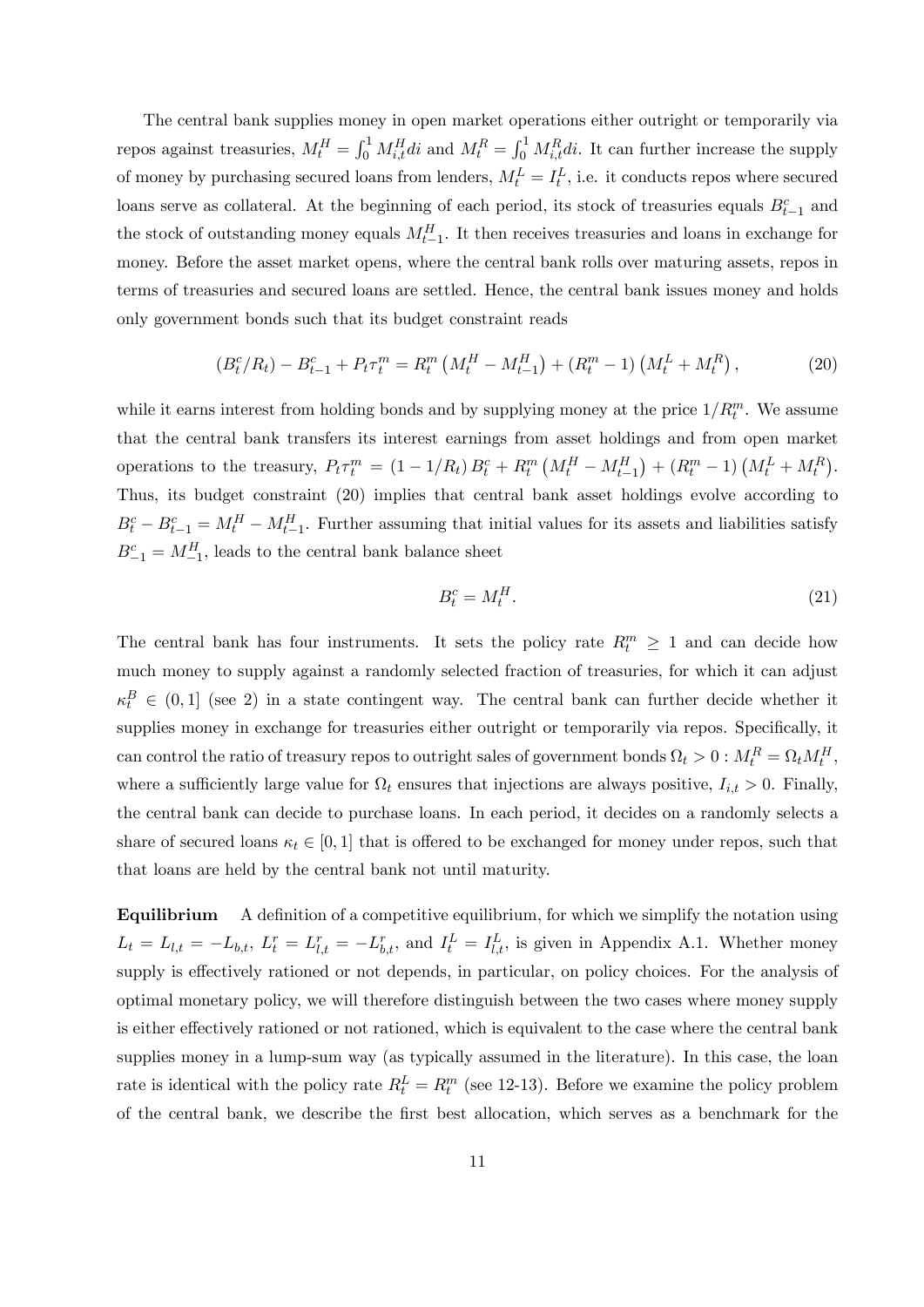subsequent analysis. The following proposition describes the first best allocation.<sup>12</sup>

**Proposition 1** The first best allocation  $\{c_{b,t}^*, c_{l,t}^*, n_{b,t}^*, n_{l,t}^*, h_{b,t}^*, h_{l,t}^*\}_{t=0}^\infty$  satisfies

$$
\epsilon_b(c_{b,t}^*)^{-\sigma} = \epsilon_l(c_{l,t}^*)^{-\sigma}, \ h_{b,t}^* = h_{l,t}^*, \ n_{b,t}^* = n_{l,t}^*,
$$
\n
$$
\epsilon_b(c_{b,t}^*)^{-\sigma} = [\chi/(a_t \alpha)]0.5^{\eta}(n_t^*)^{1+\eta-\alpha}, \ h_{b,t}^* + h_{l,t}^* = h \ \text{and} \ c_{l,t}^* + c_{b,t}^* = a_t(n_t^*)^{\alpha}.
$$
\n
$$
(22)
$$

### **Proof.** See Appendix A.1.  $\blacksquare$

Under the first best allocation, the marginal utilities of consumption are identical for borrowers and lenders, and their end-of-period stock of housing is the same (see 22). This will typically not be the case in a competitive equilibrium where the borrowing constraint is binding. In Section 4.2.2, we examine how the central bank can relax the borrowing constraint by purchases of loans. For this policy to be non-neutral, money has to be supplied at a favorable price which implies that access to money is effectively constrained by the available amount of assets eligible for central bank operations. Specifically, the central bank has to set the policy rate below the lender's marginal rate of intertemporal substitution, implying  $R_t^m < R_t^L$  (see 17).

## 3 Constrained borrowing and monetary policy

In this Section, we examine the impact of the existence of the borrowing constraint on the allocation and on prices. We demonstrate how the long-run equilibrium is affected by the borrowing constraint and how the tightness of the borrowing constraint is altered by monetary policy. The parameter values applied for this analysis and in the subsequent Sections are given in Table A1 in Appendix A.7. We set most parameter equal to values that are standard in the literature, i.e.  $\beta = 0.99$ ,  $\sigma_{(h)} = 2, \eta = 1, \phi = 0.7, \alpha = 0.66, \text{ and } \chi = 98, \text{ the latter implying a first best working time share }$ of roughly one third. The utility weight on housing of  $\gamma = 0.1$  is taken from Iacoviello (2005) and the steady state housing share  $qh/y$  equals 0.18. Given that the model is evidently too stylized to be able to match some observed measure of heterogeneity, the realizations of the idiosyncratic shock are simply set at  $\epsilon_l = 0.5$  and  $\epsilon_b = 1.5$  with equal probabilities, 0.5. Likewise, we apply benchmark values for the parameter referring to the credit market that are particularly useful to reveal the main novel results and set the share of unsecured loans  $v$  at  $1/2$  and the liquidation share z at 0.8 (which is smaller than Iacoviello's  $(2005)$  value of 0.9). For the stochastic processes, we assume that the autocorrelation of aggregate shocks equals 0:9 and their standard deviation equals 0.005.

Suppose that monetary policy acts in a non-optimizing way and that money supply is not rationed. Under the parameter values described above, the borrowing constraint will be binding in a long-run

<sup>&</sup>lt;sup>12</sup>According to the conditions in proposition 1, the solution for  $c_{b,t}^*$  and  $h_{b,t}^*$  are given by  $c_{b,t}^*$  =  $a_t^{\frac{1+\eta}{1-\alpha+\eta+\alpha\sigma}}[\alpha\epsilon_{b,t}/(\chi 0.5^{\eta})]^{\frac{\alpha}{1-\alpha+\eta+\alpha\sigma}}[1+(\epsilon_{l,t}/\epsilon_{b,t})^{\frac{1}{\sigma}}]^{-\frac{1-\alpha+\eta}{1-\alpha+\eta+\alpha\sigma}}$  and  $h_{b,t}^*=0.5h$ .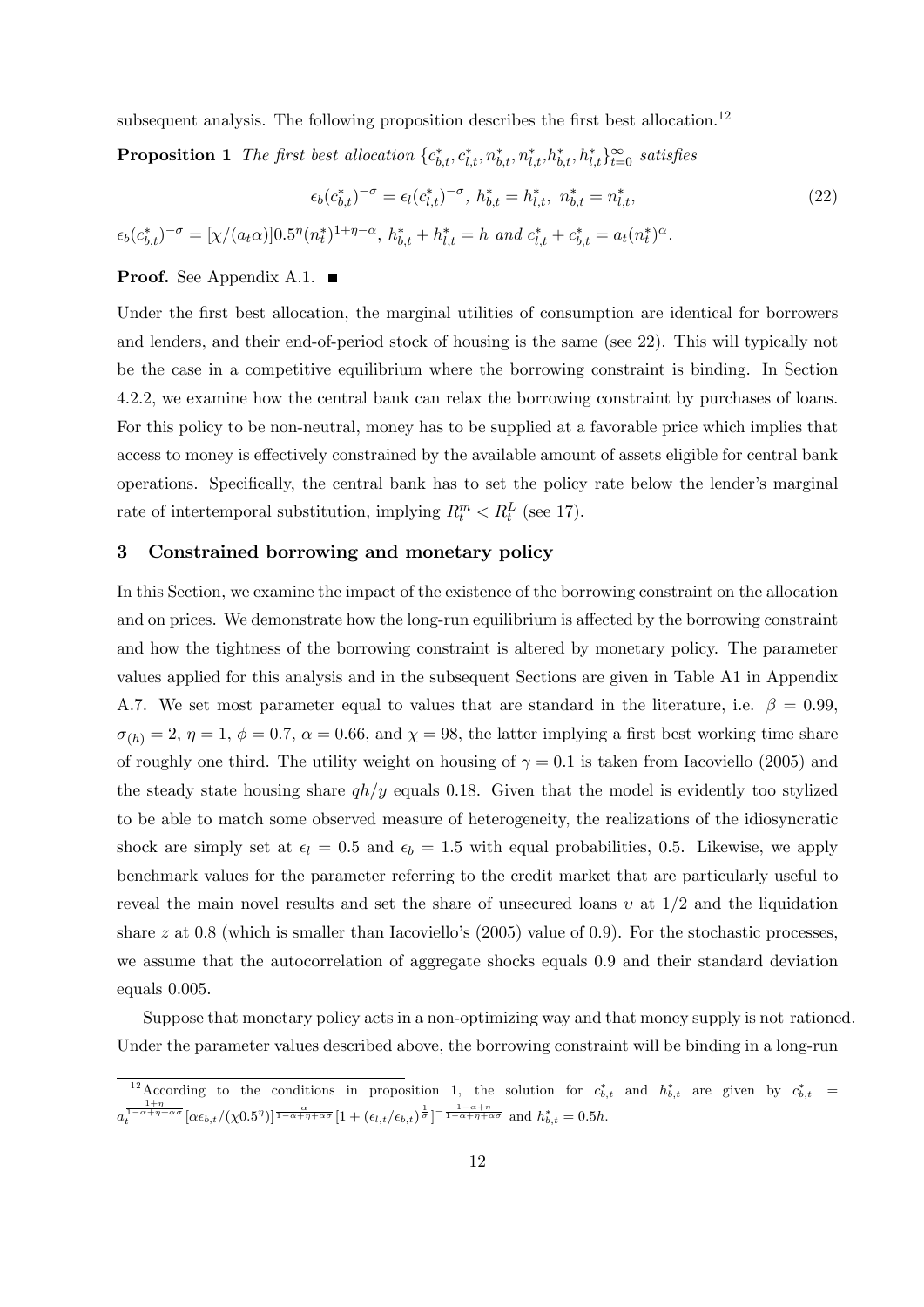

Figure 1: Steady state values for different inflation rates

equilibrium. In the steady state, the central bank is then endowed with a single choice variable, which is assumed to be the inflation rate (or the inflation target). The loan rate is then determined by the demand and the supply of loans in the private credit market as summarized in (16) and  $(17)$ . Given that money is assumed not to be rationed, the loan rate equals the lender's marginal rate of intertemporal substitution in nominal terms (see 17)

$$
R^{L} = (\pi/\beta) \cdot \left(\epsilon_l c_l^{-\sigma}/\overline{c}^{-\sigma}\right),\tag{23}
$$

where  $\bar{c}^{-\sigma} = 0.5\epsilon_l c_l^{-\sigma} + 0.5\epsilon_b c_b^{-\sigma}$  and variables without a time index denote steady state values. If borrowing were unconstrained (i.e. perfect enforcement) or the borrowing constraint were slack  $\zeta_{b,t} = 0$ , the borrower's and the lender's marginal utility of consumption would be identical  $\epsilon_l c_l^{-\sigma} =$  $\epsilon_b c_b^{-\sigma}$ . Thus, consumption of the lender satisfies (see 18 for  $\varsigma_{l,t} = 0$ ):

$$
c_l = \left(\frac{\epsilon_l}{\epsilon_b}\right)^{1/\sigma} c_b \text{ if } \zeta_b = 0 \quad \text{and} \quad c_l > \left(\frac{\epsilon_l}{\epsilon_b}\right)^{1/\sigma} c_b \text{ if } \zeta_b > 0. \tag{24}
$$

Thus, constrained borrowing  $(\zeta_b > 0)$  increases relative consumption of the lender, which tends to reduce the loan rate (see 23). This effect is more pronounced, the tighter the borrowing constraint is, e.g. when the liquidation value of housing  $z$  is lower (see Figure 1). When the central bank raises the inflation rate, the loan rate also increases (see 23). The higher inflation rate further tends to reduce overall consumption, due to the inflation tax on consumption as a cash good,  $\chi$ 0.5n<sup>n</sup> =  $w\beta\bar{c}^{-\sigma}/\pi$  (see 9, 12, and 11). The impact of a tighter borrowing constraint on consumption of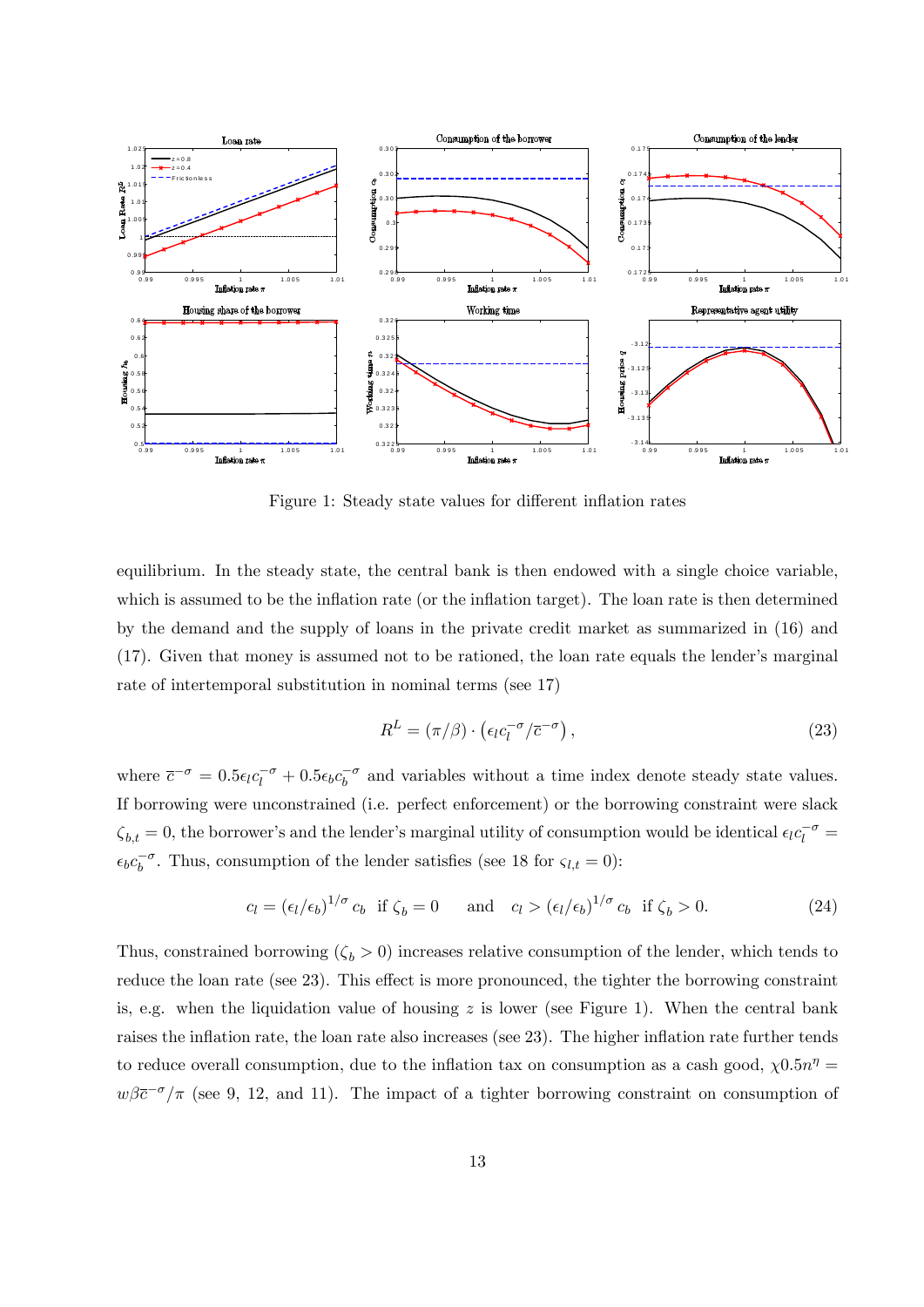both types is intuitive: A lower liquidation value  $z$  leads to a larger reduction in the borrower's consumption, while the lender's consumption can even exceed first best (see  $24$ ). The impact of the borrowing constraint on housing is most pronounced. Borrowers are willing to increase investment in housing in order to raise the value of collateral and, thereby, to relax the borrowing constraint. Thus, the borrowing constraint distorts the allocation of resources (goods and housing), while this distortion is amplified by a higher inflation rate (and thus by a higher loan rate).

Based on this line of arguments, the central bank should choose a low inflation rate to mitigate the distortions due to the inflation tax and the borrowing constraint. Put differently, there is no gain from higher inflation that would reduce the real value of nominal debt if it were issued intertemporally (as, for example, in DeFiore et al., 2011). Given that prices are set in an imperfectly flexible way, the price level should however be stable in the long-run to avoid welfare losses from an inefficient allocation of resources (working time) due to price dispersion (see Section 4.2). Thus, a welfare-maximizing central bank should set the inflation rate close to one, as indicated by the steady state utility of the representative agent (which is always strictly smaller than under first best). If, however, it were able to control the loan rate independently from the inflation rate, it might be able to increase welfare. This is in principle possible under money rationing where the long-run loan rate is not given by (23), but instead by  $\frac{1}{R^L} = \frac{\beta}{\pi}$  $\overline{\pi}$  $c^{-\sigma}$  $\frac{c^{-\sigma}}{\epsilon_l c_l^{-\sigma}}[1 + \frac{\kappa}{1+v}(\frac{R^L}{R^m} - 1)],$  which shows that the central bank can influence the loan rate not only via the inflation rate. Specifically, it can control the inflation rate via the money supply constraint  $(2)$  and can further manipulate the loan rate by adjusting the policy rate  $R^m$  and the share of purchased loans  $\kappa$ .

### 4 Optimal monetary policy

In this Section, we examine the policy plan of a central bank that aims at maximizing welfare, for which we assume that it is able to perfectly commit to future policies. We restrict our attention to time-invariant policies plans, neglecting the issue of time inconsistency that typically prevails in such a framework (see e.g. Schmitt-GrohÈ and Uribe, 2010). We consider the entire set of conditions that describe the competitive equilibrium (see Definition 3 in Appendix A.1) as constraints to the optimization problem of the central bank. Given that fiscal policy is assumed to have access to lump-sum taxation, we can neglect fiscal policy except for the supply of treasuries, which serve as eligible assets for open market operations. In the first part of this Section, we briefly assess the case of flexible prices and perfect competition and show that first best cannot be implemented (regardless whether money supply is rationed or not). In the second part of this Section, we consider sticky prices and examine first optimal monetary policy under the assumption that money is supplied in a non-rationed way. We then show that once the central bank rations money supply it can enhance welfare by purchasing loans at a favorable price.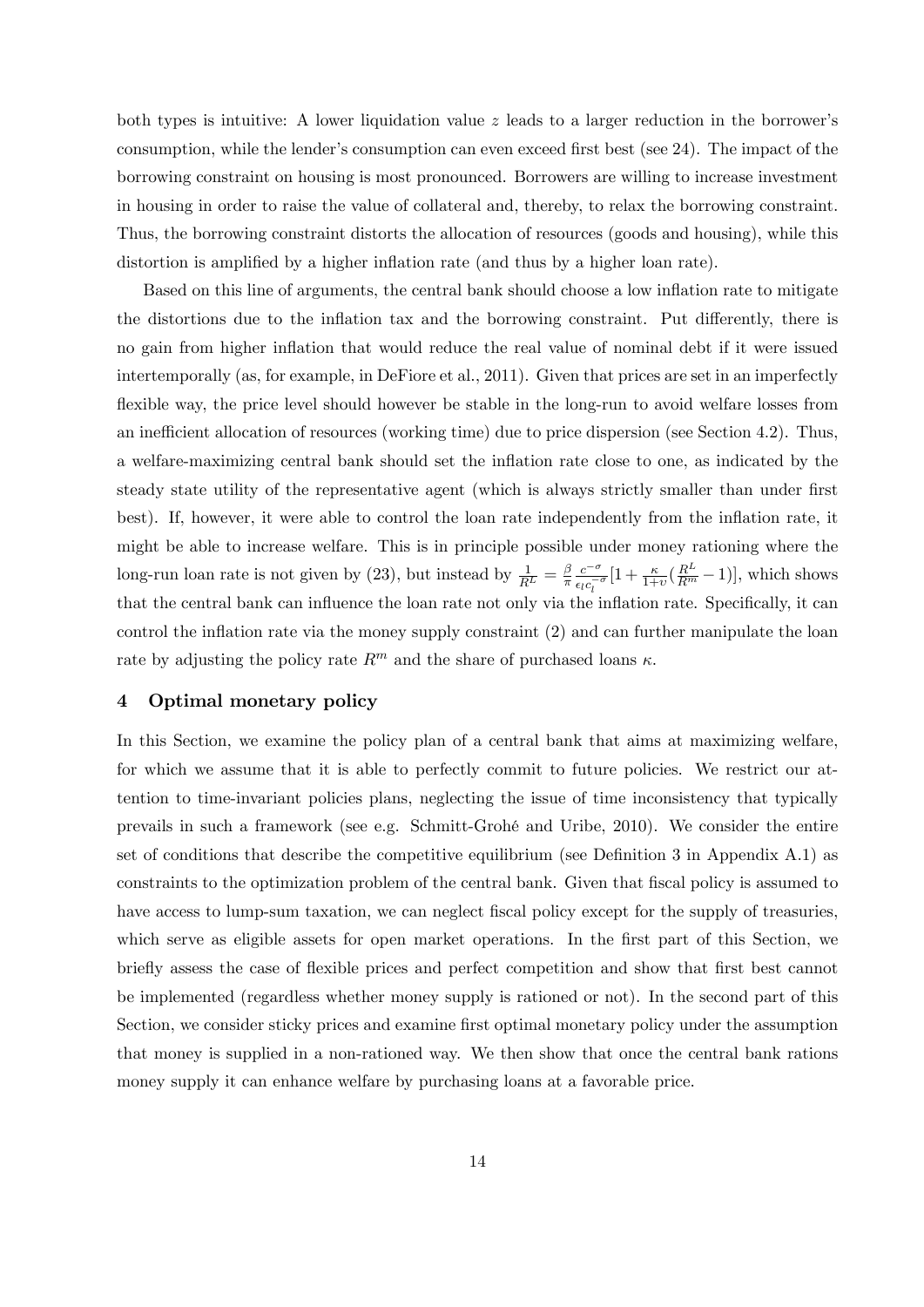### 4.1 A flexible price version

Before we turn to the empirically relevant case of imperfectly set prices, we briefly examine how the monetary policy decision is affected by the existence of the borrowing constraint under flexible prices. For this, we examine a reduced set of equilibrium sequences. Details can be can be found in Appendix A.4, where we further show how an inflation target can be implemented in a competitive equilibrium under money rationing regime. For the case where prices are perfectly flexible and competition is perfect, an equilibrium can be defined as follows.

**Definition 1** A competitive equilibrium under perfectly flexible prices and perfect competition is given by a set of sequences  $\{c_{b,t}, c_{l,t}, n_t, R_t^L, h_{b,t}, q_t, l_t^r, \pi_t\}_{t=0}^{\infty}$  satisfying

$$
0 = n_t^{1+\eta-\alpha} - \omega a_t \beta E_t [0.5(\epsilon_b c_{b,t+1}^{-\sigma} + \epsilon_l c_{l,t+1}^{-\sigma})/\pi_{t+1}], \tag{25}
$$

$$
1/R_t^L = (c_{b,t}^{\sigma}/\epsilon_b) \left\{ \beta E_t [0.5(\epsilon_b c_{b,t+1}^{-\sigma} + \epsilon_l c_{l,t+1}^{-\sigma})/\pi_{t+1}] + \gamma ((1+v)q_t z_t)^{-1} [(h-h_{b,t})^{-\sigma_h} - h_{b,t}^{-\sigma_h}] \right\} (26)
$$
  

$$
0 = -[a_t n_t^{\eta+1-\alpha}/a_t] + \beta E_t [a_{t+1} n_t^{\eta+1-\alpha}/a_{t+1}] + \gamma \omega (h-h_{b,t})^{-\sigma_h}.
$$
 (27)

$$
0 = -[q_t n_t^{\eta+1-\alpha}/a_t] + \beta E_t[q_{t+1} n_{t+1}^{\eta+1-\alpha}/a_{t+1}] + \gamma \omega (h - h_{b,t})^{-\sigma_h},
$$
\n(27)

$$
a_t n_t^{\alpha} = c_{l,t} + c_{b,t},
$$
  
\n
$$
c_{b,t} = c_{l,t} + \left[ z_t q_t h_{b,t} 2 \left( 1 + v \right) + l_t^r \right] / R_t^L, \text{ if } \zeta_{b,t} = \gamma (q_t z_t)^{-1} (h_{l,t}^{-\sigma_h} - h_{b,t}^{-\sigma_h}) > 0,
$$
\n(28)

$$
or \ c_{b,t} \leq c_{l,t} + \left[z_t q_t h_{b,t} 2\left(1+\nu\right) + l_t^r\right]/R_t^L, \ if \ \zeta_{b,t} = 0,
$$

and if  $\varsigma_{l,t} = \chi n_{l,t}^{\eta}/w_t \left( R_t^L - R_t^m \right) / R_t^m > 0$ :

$$
1/R_t^L = \beta \left( c_{l,t}^{\sigma}/\epsilon_l \right) E_t [0.5(\epsilon_b c_{b,t+1}^{-\sigma} + \epsilon_l c_{l,t+1}^{-\sigma})/\pi_{t+1}] \{ 1 + [\kappa_t/(1+v)][(R_t^L/R_t^m) - 1] \},
$$
\n(30)

$$
c_{l,t} = 0.5(1 + \Omega_t)m_t^H - (1 + v)z_tq_th_{b,t}/R_t^L,
$$
\n
$$
where \ (1 + \Omega_t)m_t^H = \kappa_t^Bb_{t-1}\pi_t^{-1}/R_t^m + m_{t-1}^H\pi_t^{-1}, \ and \ b_t + m_t^H = \Gamma(b_{t-1} + m_{t-1}^H)/\pi_t,
$$
\n(31)

$$
l_t^r = \kappa_t z_t q_t h_{b,t} R_t^L / R_t^m,\tag{32}
$$

or if  $\varsigma_{l,t} = 0$  :

$$
1/R_t^L = \beta \left( c_{l,t}^{\sigma}/\epsilon_l \right) E_t [0.5(\epsilon_b c_{b,t+1}^{-\sigma} + \epsilon_l c_{l,t+1}^{-\sigma})/\pi_{t+1}], \tag{33}
$$

$$
R_t^L = R_t^m,\tag{34}
$$

$$
l_t^r = 0,\t\t(35)
$$

where  $\omega = \frac{\alpha}{(1-\tau^n)\chi(0.5)^{\eta}}$  and  $\tau^n = 0$ , and the transversality conditions, for a monetary policy  $\{\kappa_t, \tau_t\}$  $R_t^m \geq 1\}_{t=0}^{\infty}$  and exogenous sequences  $\{a_t, z_t\}_{t=0}^{\infty}$ , given  $h > 0$ , and  $m_{-1}^H > 0$ , and  $b_{-1} > 0$  if  $\zeta_{l,t} > 0.$ 

As revealed by the conditions in Definition 1, there are more instruments available for the central bank if it supplies money in a rationed way (30)-(32). Notably, the fraction of bonds eligible for open market operations  $\kappa_t^B$  can be adjusted by the central bank to support a particular competitive equilibrium (see Appendix A.4), such that the cash constraint  $(31)$  is not a binding restriction for implementable allocations from the point of view of the central bank. Under money rationing, the central bank can then manipulate the loan rate not only via the inflation but also by setting the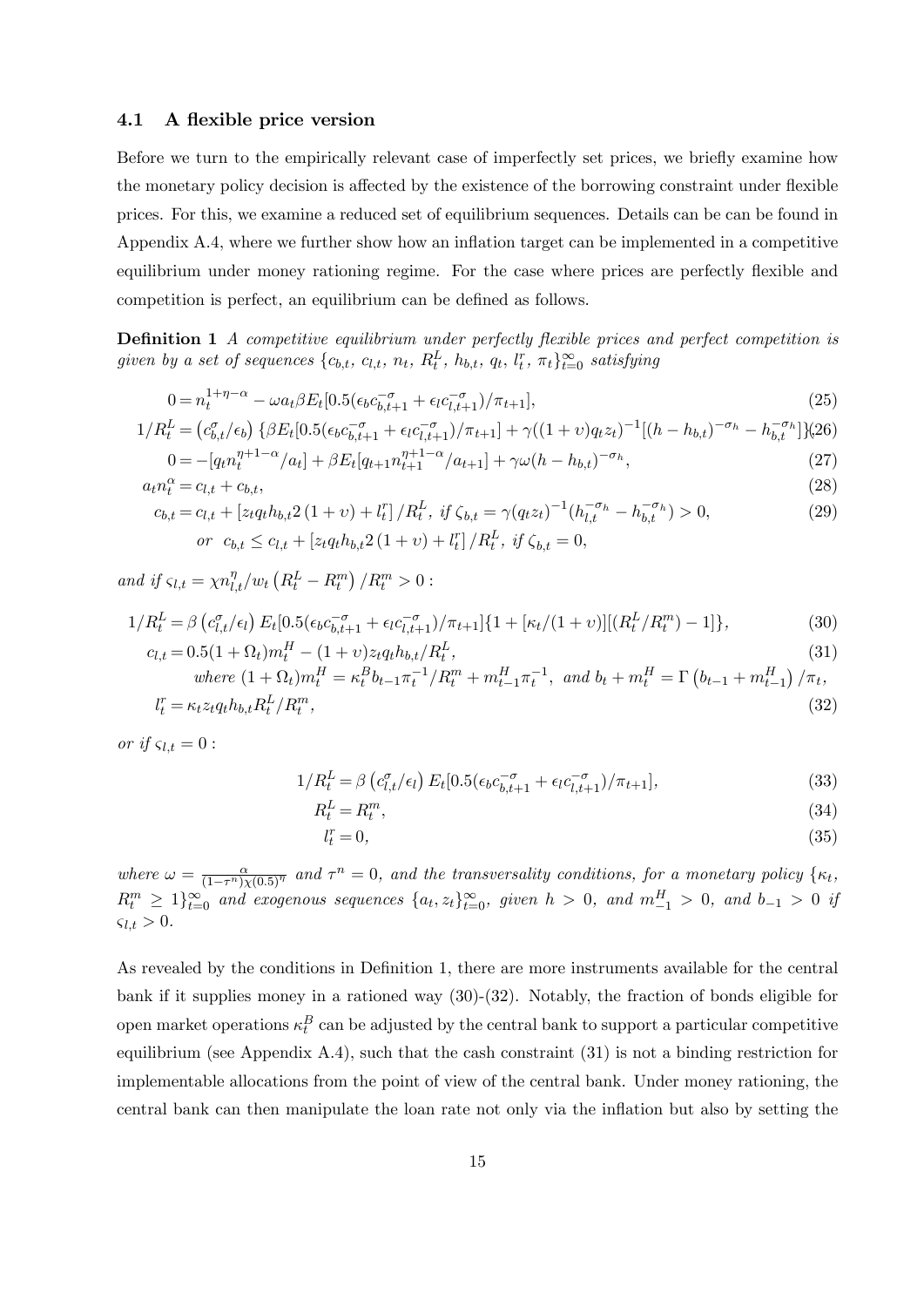policy rate  $R_t^m$  and the share of purchased loans  $\kappa_t$  (see 30). To effectively ration money supply, it has to set the policy rate below the marginal rate of intertemporal substitution of the lender, such that the multipliers on the money supply constraints (2) and (4) are strictly positive,  $\varsigma_{l,t} > 0$ and  $\eta_{l,t} > 0$ . Otherwise, the money supply constraint is slack and the loan rate equals the lender's marginal rate of intertemporal substitution. Thus, rationing money supply endows the central bank with additional instruments, which can be used to address welfare-reducing distortions in a more effective way than under a single instrument regime. According to this simple principle, the central bank is able to enhance welfare by simultaneously controlling money supply and the policy rate. However, the central bank is  $-$  even under flexible prices and perfect competition  $-$  not able to implement the long-run efficient allocation (as described in Proposition 1) regardless of whether money supply is rationed or not. This property is summarized in the following proposition.

**Proposition 2** Consider a competitive equilibrium as given in definition 1. A long-run efficient allocation can, in general, neither be implemented under rationed money supply nor under nonrationed money supply.

### **Proof.** See Appendix A.1 ■

The implementation of the long-run efficient allocation would in principle require the central bank to set the inflation rate according to the Friedman rule to undo the distortion induced by the costs of money holdings (see 25). Efficiency further requires holdings of housing and marginal utilities of consumption to be identical for all members (see 22), which implies the loan rate to be equal to one (see 26) and the policy rate to be identical to the loan rate (see 30). Hence, a central bank cannot implement the long-run efficient allocation under a money rationing regime (which relies on setting the policy rate at  $R_t^m < R_t^L$ ). Moreover, the credit market is distorted by the borrowing constraint, which, in general, demands a loan rate different from one.

Even though money rationing does not matter for the impossibility to implement first best, it can affect the allocation under second best. To demonstrate this, we compare the steady state under non-optimizing policy regimes with money rationing (see Appendix A.4) to the steady state under optimal monetary policy without money rationing (see last part of Appendix A.5). Table 1 shows the steady state values for under the first best allocation and for different monetary policy regimes for two liquidation values of collateral ( $z = 0.8$  and  $z = 0.4$ ). It should be noted that these results are presented for demonstration purposes only, given that the values are computed while ignoring the zero lower bound on interest rates and the restriction  $\kappa_t \leq 1$  (values that violate of these constraints are marked with a star). The results for the optimal policy regime reveal that the central bank will not apply the Friedman rule (i.e.  $\pi = \beta = 0.99$ ) when it faces distortions due to the credit market friction. In fact, it sets the inflation rate at an even lower value  $\pi < \beta$  to ease the borrowing constraint by reducing the loan rate  $(R^L < 1)$ .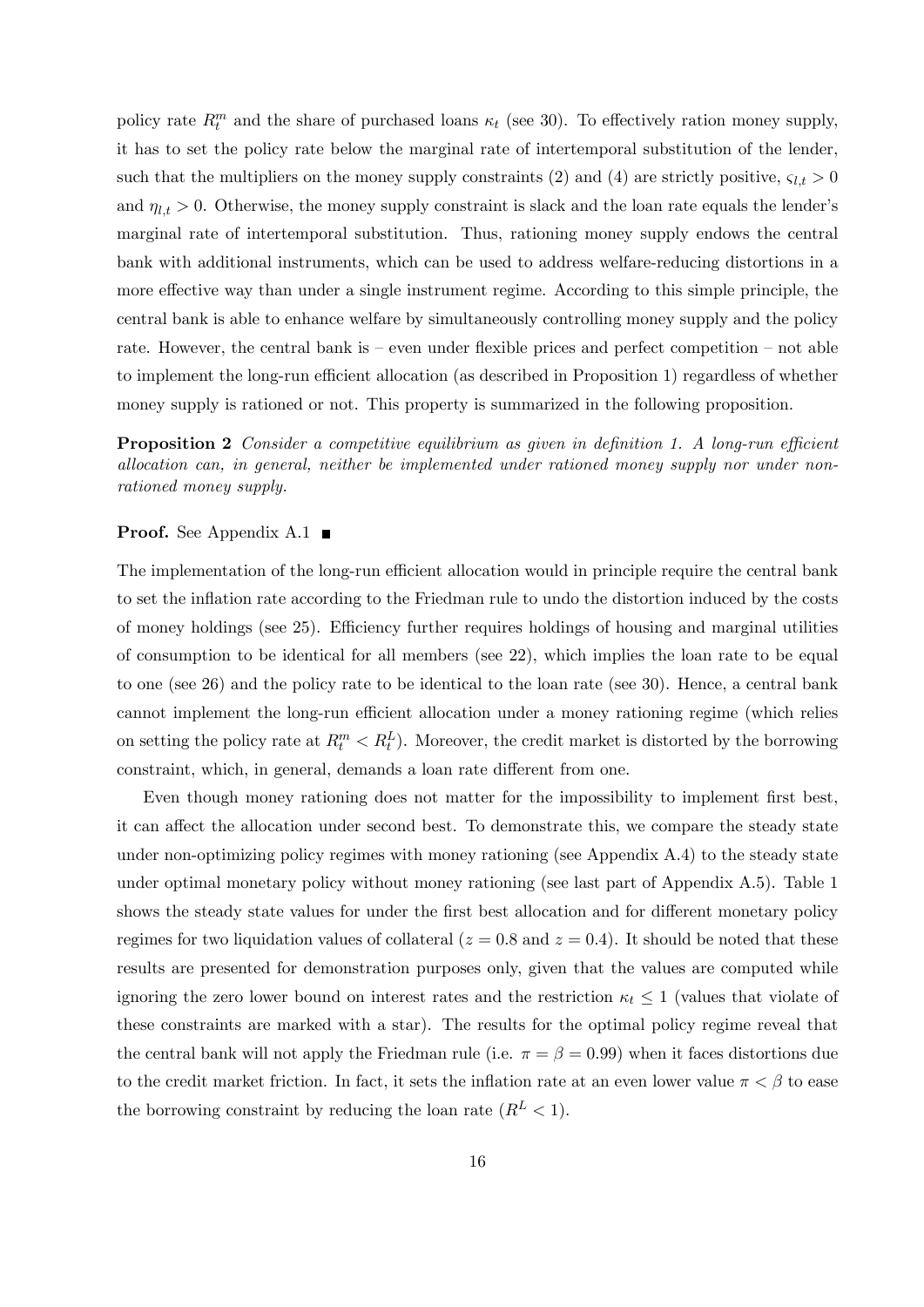|                                |            | $z=0.8$        |            | $z=0.4$        |            |
|--------------------------------|------------|----------------|------------|----------------|------------|
|                                | First best |                | Money      | Optimal policy | Money      |
|                                |            | Optimal policy | rationing  |                | rationing  |
| Consumption of the borrower    | 0.3018     | 0.3017         | 0.3018     | 0.3012         | 0.3018     |
| Consumption of the lender      | 0.1742     | 0.1743         | 0.1742     | 0.1744         | 0.1742     |
| Borrower's housing share       | 0.5        | 0.5323         | 0.5176     | 0.63669        | 0.5879     |
| Working time                   | 0.3248     | 0.3248         | 0.3248     | 0.3248         | 0.3248     |
| Loan rate                      |            | $0.9988*$      | $0.9982*$  | $0.9929*$      | $0.9912*$  |
| Inflation rate                 |            | 0.9897         | 0.99       | 0.9885         | 0.99       |
| Policy rate                    |            |                | $0.99*$    |                | $0.98*$    |
| Share of purchased loans       |            |                | 0.3        |                | $1.2*$     |
| Representative agent's utility | $-3.12078$ | $-3.12081$     | $-312.079$ | $-3.12138$     | $-312.101$ |

Table 1: Steady state values under flexible prices

Note: A star "\*" indicates that the lower bound on interest rates or constraints on policy instruments are violated.

Under a more severe credit market friction,  $z = 0.4$ , deviations to the first best allocation and from the Friedman rule are more pronounced under an optimal policy regime without money rationing. A monetary policy regime that rations money supply can then reduce the deviations from the first best allocation and increase steady state utility of a representative agent, for example, by setting the ináation rate at the Friedman rule (see Appendix A.4 on details how the central bank implements the long-run ináation rate), which eliminates the ináation tax, and by purchasing loans at a sufficiently low policy rate to address the credit friction, which is demonstrated for  $z = 0.8$ with  $R^m = 0.99$  and  $\kappa = 0.3$  and for  $z = 0.4$  with  $R^m = 0.98$  and  $\kappa = 1.2$ . Thus, the central bank can in principle implement a more favorable outcome by purchasing loans, which will subsequently be shown for a version with a plausible degree of price rigidity and without violating constraints on policy instruments.

### 4.2 Optimal monetary policy under sticky prices

For the flexible price version of the model, it has already been established that monetary policy cannot implement first best (see Proposition 2) and that the central bank acting without money rationing will not implement the Friedman rule. Here, we examine monetary policy for the empirically more relevant case of sticky prices and compare optimal monetary policy with and without money rationing. Throughout the analysis, all relevant constraints on the policy instruments are  $\overline{\phantom{a}}$  in contrast to the cases presented in Table 1  $\overline{\phantom{a}}$  taken into account.

### 4.2.1 Non-rationed money supply

The central bank essentially faces three frictions: the borrowing constraint, the cash-credit good distortion, and sticky prices. Notably, we assume that the distortion due to the average price mark-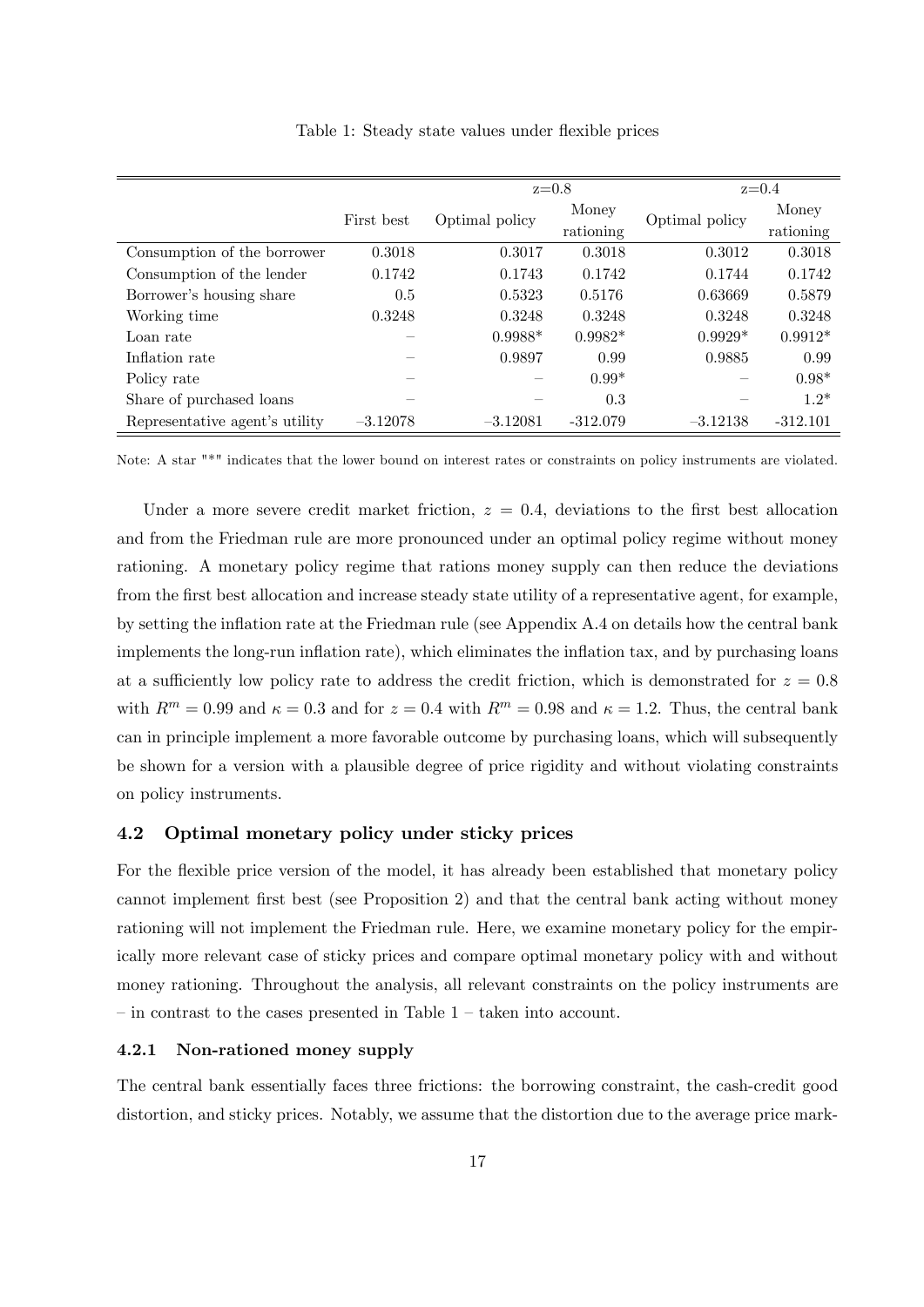|                              | First best | Benchmark        | More            | Tighter              |  |
|------------------------------|------------|------------------|-----------------|----------------------|--|
|                              |            | parameter values | flexible prices | borrowing constraint |  |
| Consumption of the borrower  | 0.3018     | 0.3009           | 0.3010          | 0.3003               |  |
| Consumption of the lender    | 0.1742     | 0.1739           | 0.1739          | 0.1744               |  |
| Borrower's housing share     | 0.5        | 0.5334           | 0.5333          | 0.6369               |  |
| Working time                 | 0.3248     | 0.3235           | 0.3237          | 0.3233               |  |
| Loan rate                    |            | 1.0091           | 1.0007          | 1.0044               |  |
| Inflation rate               |            |                  | 0.9982          |                      |  |
| Representative agent utility | $-3.12078$ | $-3.12086$       | $-3.12085$      | $-3.12145$           |  |

Table 2: Steady state values under optimal monetary policy w/o money rationing

up is eliminated by a subsidy,  $\tau^n = 1/\varepsilon$ , as typically assumed in the literature (see Schmitt-Grohé and Uribe, 2010). The policy problem for the case where money is supplied in a non-rationed way is described in Appendix A.5. As discussed in Section 2.2, asset purchases are then irrelevant for the equilibrium allocation.

Table 2 presents steady state values for optimal monetary policy without money rationing for the benchmark parameterization (specifically, for  $\phi = 0.7$  and  $z = 0.8$ ) and for the case where price are more flexible ( $\phi = 0.1$ ), and for the case where the borrowing constraint is tighter ( $z = 0.4$ , see last column). For the benchmark case, the steady state inflation rate turns out to equal one  $\overline{\phantom{a}}$ implying long-run price stability – for an empirically plausible degree of price rigidity ( $\phi = 0.7$ ), <sup>13</sup> while the long-run loan rate is then given by  $R<sup>L</sup> = 1.0091$ . When the degree of price rigidity is smaller ( $\phi = 0.1$ ), the central bank implements a mean inflation rate below one and a mean loan rate that is lower than under more rigid prices (see Table 2). The central bank then induced a lower price of loans and thereby reduces the distortion due to the borrowing constraint. This can be seen from a comparison of the allocation under the optimal policy with the first best allocation, which shows that the gap for the borrower's consumption slightly is reduced. Thus, under more flexible prices an optimal monetary policy is able to reduce the financial distortions in a more successful way.

This pattern can also be observed in the impulse responses to aggregate shocks presented in the Figures 2 and 3, where the responses are shown as deviations from steady state values that differ between both versions (with higher and lower degree of price rigidity). All impulse responses in the paper are given in percentage deviations from the steady state. The responses to a contractionary productivity shock are very similar for both cases (see Figure 2). Substantial differences can only

 $13$ Thus, the steady state under the optimal monetary policy is identical to the steady state under the non-optimizing policy described in the previous section.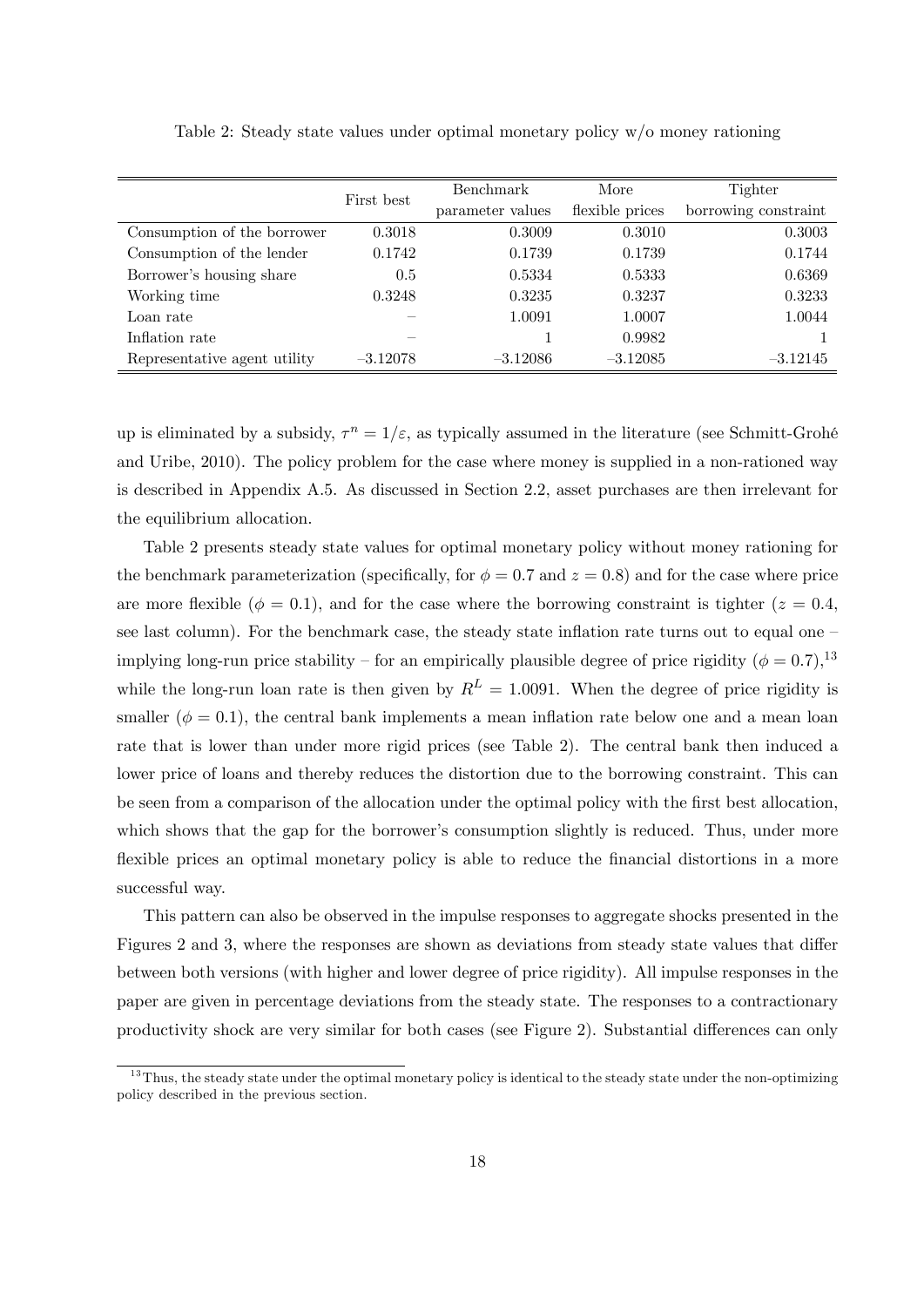

rationing [Note: Steady states are not identical.] Figure 2: Responses to a contractionary productivity shock under optimal policy  $w/o$  money

larger extent under more rigid prices, which tends to amplify the adverse borrowing conditions.  $\sim$ be observed for the responses of the inflation rate and the loan rate. The latter increases to a Hence, in order to stabilize inflation, optimal policy is then willing to accept a more pronounced loan contraction than under less rigid prices. The responses of consumption and working time are virtually identical for both versions, while it should be noted that they are presented as deviations from different steady states. Figure 3 shows responses to a fall in the liquidation value of housing. Again, the inflation response reveals that under a reasonable degree of price stickiness ( $\phi = 0.7$ ), an optimizing central bank mainly aims at stabilizing prices. Under more áexible prices, the central bank strongly reduces the inflation rate. This is associated with a more pronounced reduction in the loan rate, which tends to mitigate the distortion due to the borrowing constraint.

The last column of Table 2 shows results under an optimal monetary policy for a smaller liquidation value of collateral,  $z = 0.4$ . Intuitively, the distortion induced by the borrowing constraint is then more pronounced, which leads to larger differences from the first best allocation compared to the case with the benchmark parameter values ( $z = 0.8$ ). The exception is the lender's consumption value which is now slightly larger, given that the borrower's consumption is more restricted. Overall, the central bank is not willing to deviate from fully stabilizing prices in favor of reducing distortions due to financial frictions (see also the corresponding impulse responses in Appendix A.8).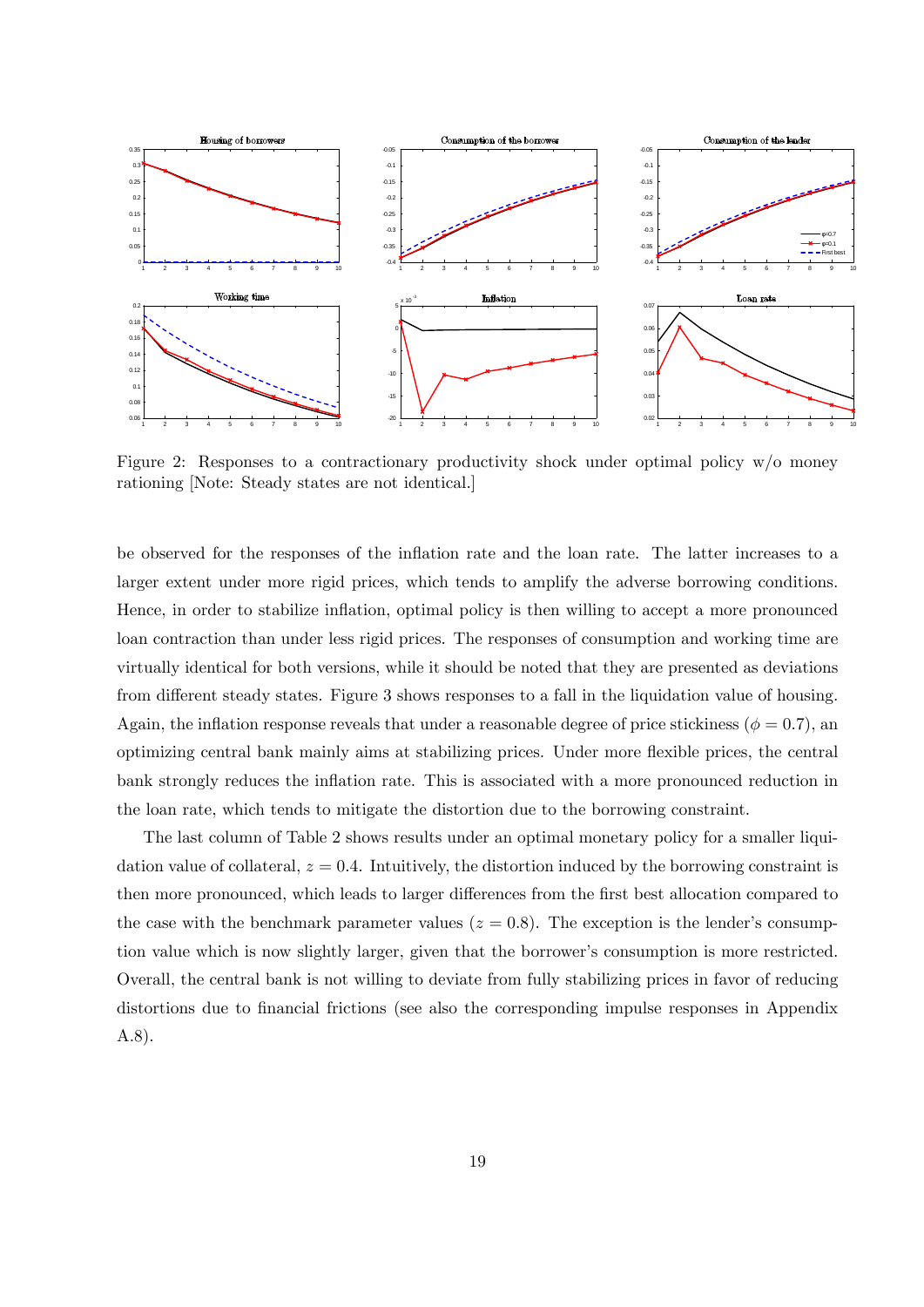

Steady states are not identical.] Figure 3: Responses to a lower liquidation value under optimal policy w/o money rationing [Note:

#### 4.2.2 Rationed money supply

When the central bank sets the policy rate  $R_t^m$  below the lender's marginal rate of intertemporal substitution, it can effectively ration money supply, i.e. it induces the money supply constraints (2) and (4) to be binding,  $\eta_{l,t} > 0$  and  $\varsigma_{l,t} > 0$ . The money supply instruments  $\kappa_t^B$  and  $\kappa_t$ are then non-neutral in the sense that the central bank can affect the private sector behavior by changing the amount of money supplied in exchange for eligible assets, i.e. treasuries and secured loans. Specifically, the loan rate can be manipulated not only via the lender's marginal rate of intertemporal substitution but also via central bank purchases of loans (see 17).

Non-optimizing policy with money rationing We first consider the case of a severe credit market friction, i.e. a particularly low average liquidation value for collateral  $(z = 0.4)$ . For this case and for the other parameter values applied in this analysis (see also Table A1 in Appendix A.7), the borrowing constraint will be binding even when the central bank conducts loan purchases. We therefore examine the steady state under two non-optimizing monetary policy regimes acting under money rationing. The steady state values of selected variables for two regimes with money rationing are given in Table 3. These policy regimes are both characterized by an inflation rate equal to one and a policy rate set at 1.004. They only differ with regard to the share of purchased loans  $\kappa$ , which equals 50% and 100%. The results presented in Table 3 show that these two non-optimizing policies outperform the optimal policy without money rationing. Specifically, the deviations of the allocation of consumption goods, housing, and working time from the first best allocation are reduced under the money rationing regimes and are further decreased when more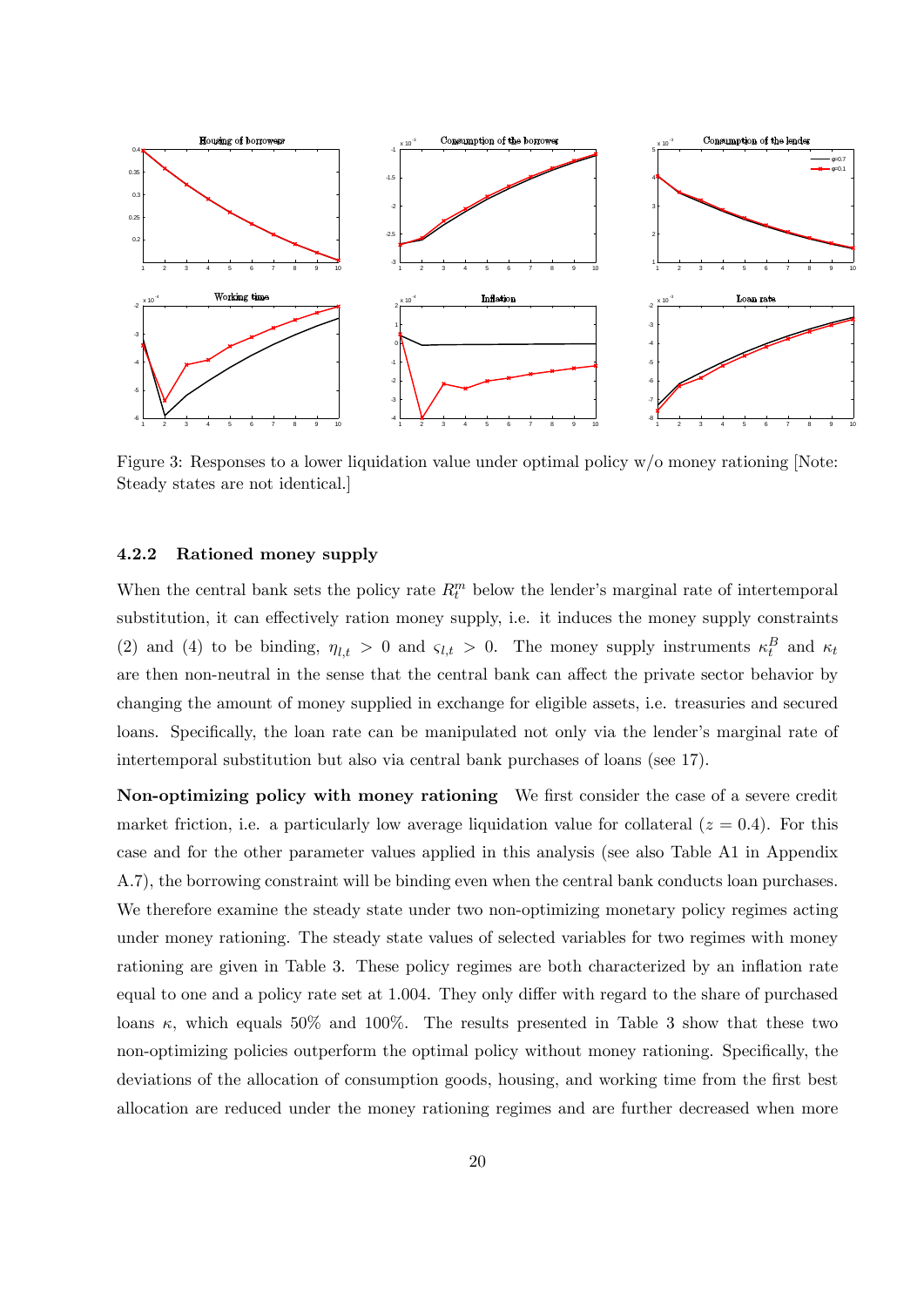|                              | Optimal policy      | Policy regime I   | Policy regime II  | First best |
|------------------------------|---------------------|-------------------|-------------------|------------|
|                              | $w$ /0 m. rationing | with m. rationing | with m. rationing |            |
| Consumption of the borrower  | 0.3003              | 0.3004            | 0.3005            | 0.3018     |
| Consumption of the lender    | 0.1744              | 0.1743            | 0.1742            | 0.1742     |
| Housing of the borrower      | 0.6369              | 0.6150            | 0.5954            | 0.5        |
| Working time                 | 0.3233              | 0.3234            | 0.3234            | 0.3248     |
| Loan rate                    | 1.0044              | 1.0049            | 1.0052            |            |
| Inflation rate               |                     |                   |                   |            |
| Policy rate                  |                     | 1.0040            | 1.0040            |            |
| Share of purchased loans     |                     | 0.5               |                   |            |
| Representative agent utility | $-3.12145$          | $-3.12126$        | $-3.12112$        | $-3.12078$ |

Table 3: Steady state values with and  $w/o$  money rationing for  $z=0.4$ 

loans are purchased. The superiority of the latter regimes is further confirmed by the steady state utility values of the representative agent.

Optimizing policy under money rationing We Önally consider the case where the credit market friction is less severe,  $z = 0.8$ . For this case, we find that the central bank it actually able to undo the distortions stemming from the borrowing constraint by purchasing loans. Under a money rationing regime, it can be shown in a straightforward way that the policy problem can be greatly simplified by using that several equilibrium objects are not relevant and that the central bank is equipped with additional instruments (see Appendix A.6). In particular, we use that the central bank can set the fraction of eligible bonds  $\kappa_t^B$  to adjust the amount of money available for household members in a way that is consistent with the optimally chosen allocation (see Appendix A.4), and that the policy rate  $R_t^m$  and the share of purchased loans  $\kappa_t$  can be set to implement a favorable loan rate and to ease the borrowing constraint. Given that there are infinitely many pair of sequences for the policy instruments that can implement the optimal plan, the policy rate  $R_t^m$ , which is well below the lender's marginal rate of intertemporal substitution, and the share of liquidated loans  $\kappa_t$  are identified by assuming that the borrowing constraint is just not binding.

When the borrowing constraint distorts the credit market allocation just to a small extent,  $z =$ 0:8, the additional central bank instruments can be used by the central bank to undo the distortions stemming from the borrowing constraint by setting them according to (30) and (29), without violating the constraints that apply for the instruments  $\kappa_t \in [0, 1]$  and  $R_t^m \ge 1$  in the neighborhood of the long-run equilibrium. For this case, we find that optimal policy under money rationing can enhance welfare compared to the case where monetary policy without money rationing is conducted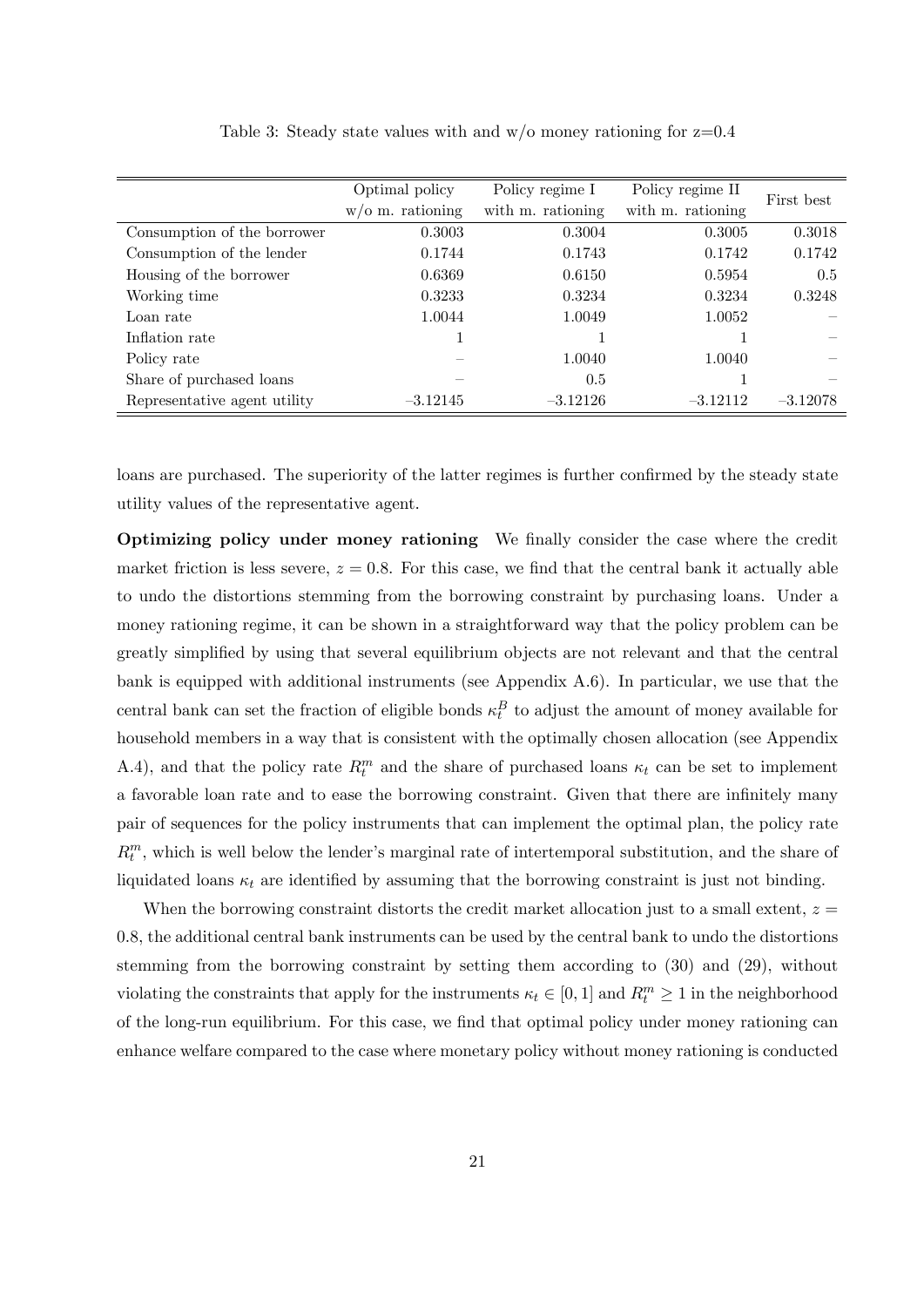|                              | Optimal policy         | Optimal policy       |            |  |
|------------------------------|------------------------|----------------------|------------|--|
|                              | $w$ /o money rationing | with money rationing | First best |  |
| Consumption of the borrower  | 0.3009                 | 0.3012               | 0.3018     |  |
| Consumption of the lender    | 0.1739                 | 0.1737               | 0.1742     |  |
| Housing of the borrower      | 0.5334                 | 0.5                  | 0.5        |  |
| Working time                 | 0.3235                 | 0.3236               | 0.3248     |  |
| Loan rate                    | 1.0091                 | 1.0086               |            |  |
| Inflation rate               |                        |                      |            |  |
| Policy rate                  |                        | 1.0026               |            |  |
| Fraction of purchased loans  |                        | 0.6860               |            |  |
| Representative agent utility | $-3.12086$             | $-3.12083$           | $-3.12078$ |  |

Table 4: Steady state values with and  $w/o$  money rationing for  $z=0.8$ 

in an optimal way (see Section 4.2.1). We compute welfare of the representative agent using

$$
V = E_0 \sum_{t=0}^{\infty} \beta^t 0.5 (u_{b,t} + u_{l,t}),
$$

for different policy regimes and assume that the initial values are identical with the corresponding steady state values. Deviations from welfare under the first best allocation  $(*)$  are then measured as permanent consumption values that compensate for the welfare loss under alternative policy regimes,  $(c_{perm}-c_{perm}^*)/c_{perm}^*$ , where  $c_{perm} = ((1-\beta)(1-\sigma)V+1)^{1/(1-\sigma)}$ . The computed welfare gain of money rationing is considerably small, while the loss compared to welfare under the first best allocation is almost twice are large, 0.0021, as under the non-rationing regime, 0.0012 (which are computed applying a second order approximation).

The steady state values given in Table 4 reveal that the difference between the two types of optimal policy regimes are small when the credit market friction is less severe. Nonetheless, they show that an optimal policy under money rationing is able to reduce the differences between the first best allocation and the allocation in a competitive equilibrium. The only exception refers to the lender's consumption, which is lower under both optimal policy regimes than under first best. In the case of non-rationed money supply its value is slightly larger than under money rationing, given that the borrower's consumption is effectively constrained by its collateral value. The allocation under non-rationed money supply exhibits the largest difference to first best for the borrower's housing. This, however, does not have a strong impact on welfare, due to the very small utility weight assigned to housing ( $\gamma = 0.1$  compared to  $\chi = 98$ ).

The Figures 4 and 5 further show impulse responses to a contractionary productivity shock and to a reduction in the liquidation value of loans. The responses to the former correspond to the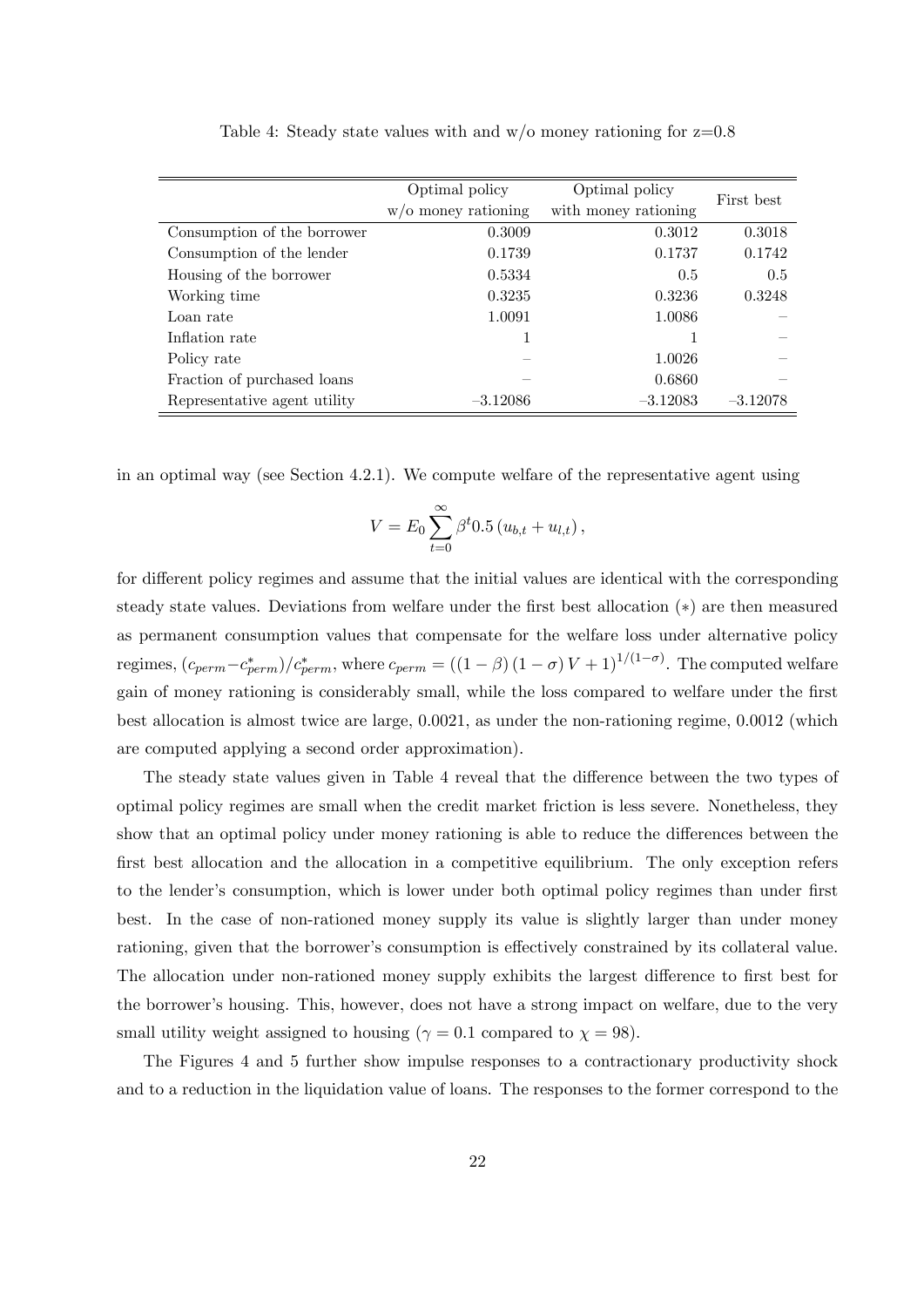

Figure 4: Responses to a contractionary productivity shock under optimizing policies [Note: Steady states are not identical.]

results for the steady state values (see Table 4), i.e. that the allocation hardly differs between both types of optimal policy regimes (except for the distribution of housing). Under money rationing, the central bank is able to undo the distortion due to the borrowing constraint by purchasing loans, such that the consumption gap is reduced and housing is equally held by borrowers and lenders. A reduction in the liquidation value of loans is associated with substantial differences between both types of policies (see Figure 5). As long as the reduction is not too pronounced, the central bank can thus off-set this shock under a money rationing regime by purchasing loans at a below-market rate. The allocation is then unaffected by the decline in the liquidation value and prices are fully stabilized. For this, the increase in the share of purchased loans, which exerts an expansionary and thus inflationary effect, has to be accompanied with an increases the policy rate to avoid an upward shift in prices.

### 5 Conclusion

In this paper, we examined optimal monetary policy in a sticky price model where money is essential and borrowing between private agents is constrained by available collateral. While the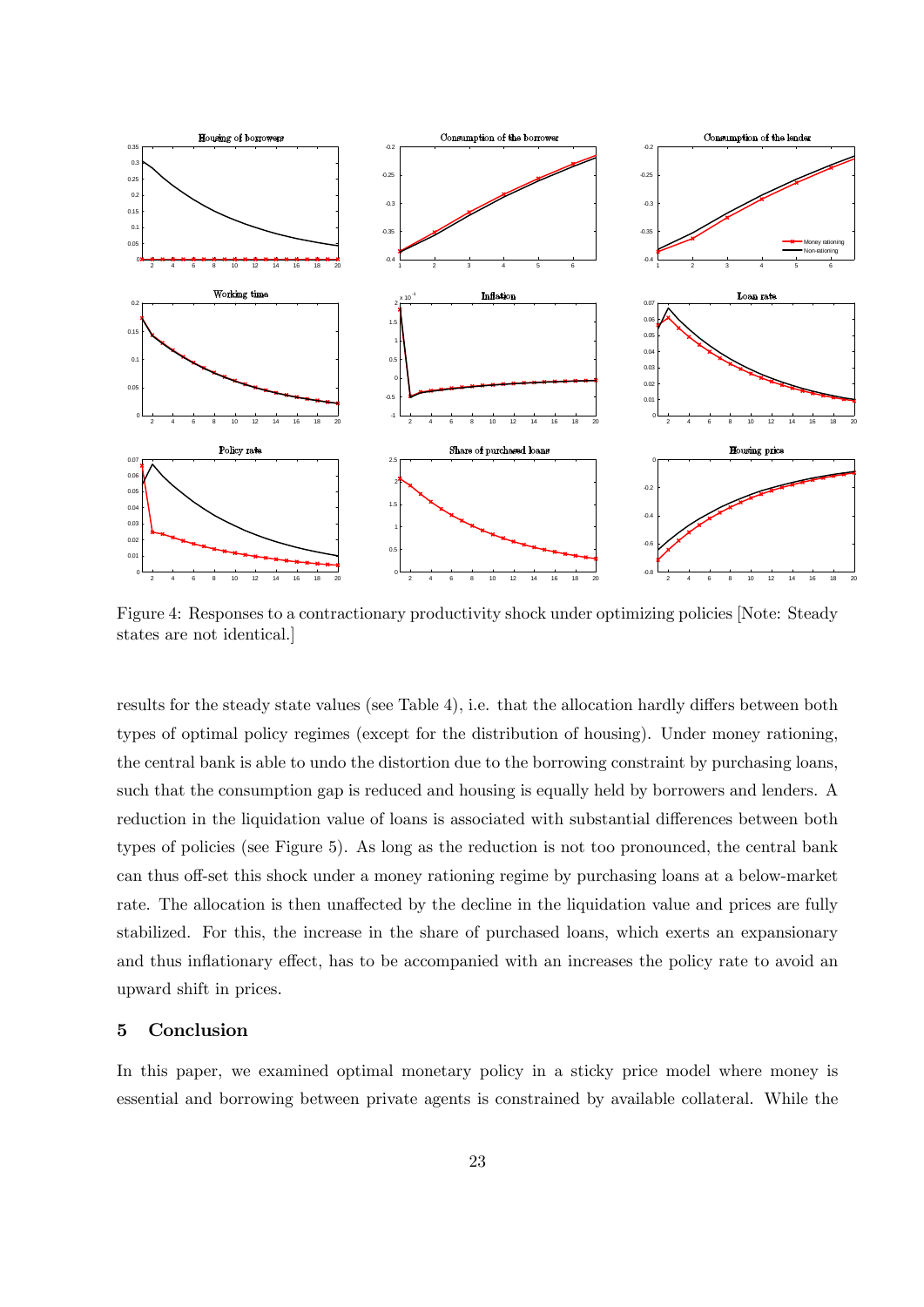

Figure 5: Responses to a lower liquidation value under optimizing policies [Note: Steady states are not identical.]

credit market friction could be eased by a low nominal interest rate, a welfare-maximizing central bank predominantly aims at minimizing distortions due to imperfectly set prices, such that the paradigm of price stability prevails. As a consequence, optimal policy largely ignores the credit friction, when monetary policy is conducted in a conventional way, in the sense that only one instruments is available. If, however, the central bank supplies money at a low price against a bounded set of eligible assets, access to money is effectively rationed, which allows the central bank to simultaneously control the price and the amount of money. In this case, the central bank  $can$  – in addition to the price rigidity – address the credit market friction by purchasing secured loans. Such a policy tends to reduce the lending rate and can welfare be enhancing compared to a conventionally conducted optimal policy monetary regime (without money rationing).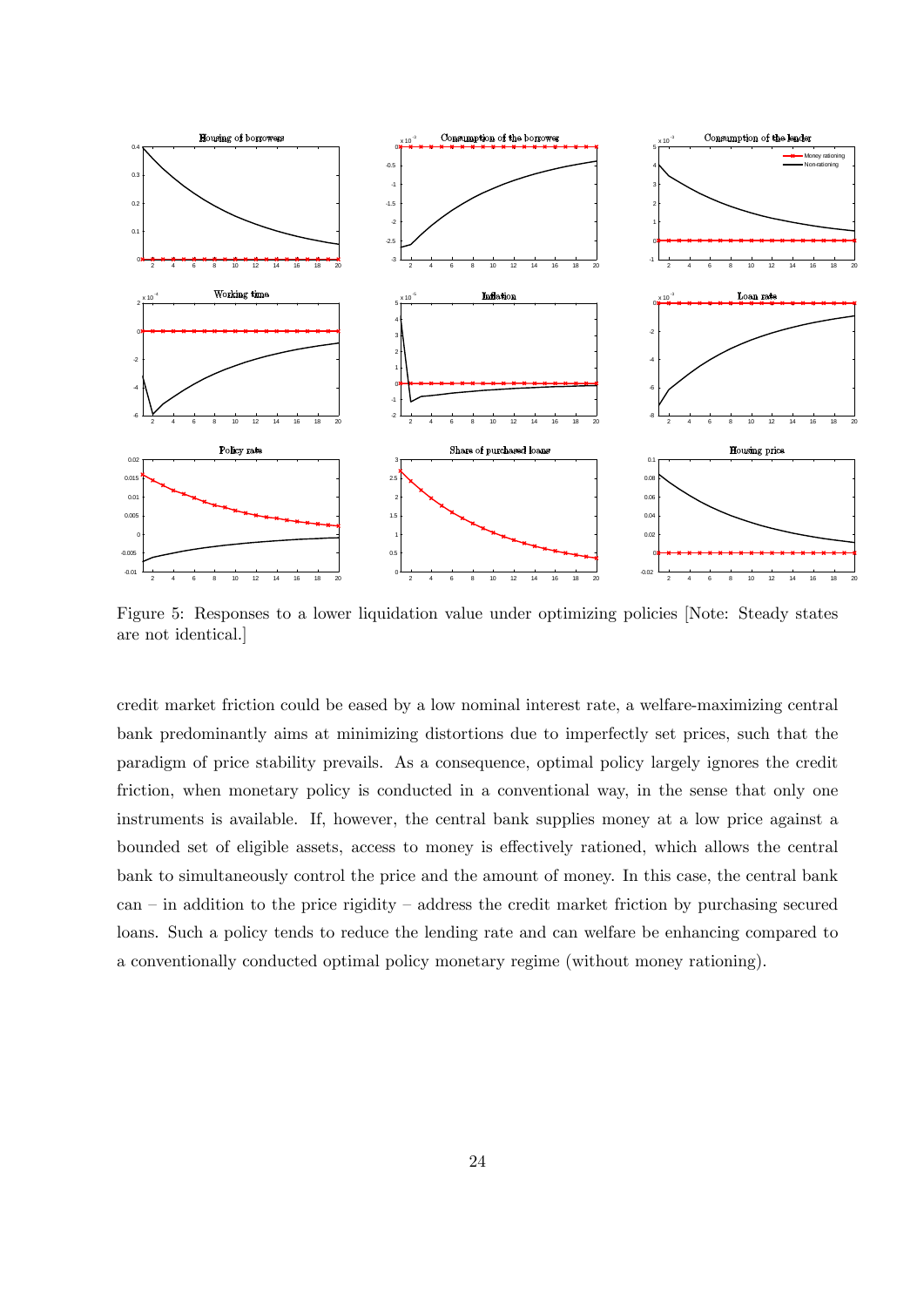### 6 References

Araújo A., S. Schommer, and M. Woodford, 2013, Conventional and Unconventional Monetary Policy with Endogenous Collateral Constraints NBER Working Paper No. 19711.

Bernanke , B.S. (2009): "The Crisis and the Policy Response," At the Stamp Lecture, London School of Economics, London, England.

Chen H, V. Curdia and A. Ferrero, 2012, The Macroeconomic Effects of Large-Scale Asset Purchase Programs, Economic Journal 122, 289-315.

Curdia, V. and M. Woodford, 2011, The Central-Bank Balance Sheet as an Instrument of Monetary Policy, Journal of Monetary Economics 58, 54-79.

De Fiore F., P. Teles, and O. Tristani, 2011, Monetary Policy and the Financing of Firms, American Economic Journal: Macroeconomics 3, 112-142.

Gertler, M. and P. Karadi, 2011, A Model of Unconventional Monetary Policy, Journal of Monetary Economics 58, 17-34.

Hancock D. and W. Passmore, 2014, How the Federal Reserve's Large-Scale Asset Purchases (LSAPs) Ináuence Mortgage-Backed Securities (MBS) Yields and U.S. Mortgage Rates, Finance and Economics Discussion Series 14-12.

He, C., R. Wright and Y. Zhu, 2013, Housing and Liquidity, Meeting Papers 168, Society for Economic Dynamics.

Iacoviello, M., 2005, House Prices, Borrowing Constraints, and Monetary Policy in the Business Cycle, American Economic Review 95, 739-764.

**Jermann, U., and V. Quadrini**, 2012, Macroeconomic Effects of Financial Shocks, American Economic Review 102, 238-271.

Khan, A., R.G. King, and A.L. Wolman, 2003, Optimal Monetary Policy, Review of Economic Studies 70, 825-860.

Kiyotaki, N. and J.H. Moore, 1997, Credit Cycles, Journal of Political Economy 105, 211-248. Monacelli, T., 2008, Optimal Monetary Policy with Collateralized Household Debt and Borrowing Constraints, in: Asset Prices and Monetary Policy, edited by J. Campbell, Chicago: University of Chicago Press.

Schabert, A., 2013, Optimal Central Bank Lending, unpublished manuscript, University of Cologne.

Schmitt-Grohé, S., and M. Uribe, 2010, The Optimal Rate of Inflation, in: Handbook of Monetary Economics, edited by B. Friedman and M. Woodford, 653–722.

Shi, S., 1997, A Divisible Search Model of Fiat Money, Econometrica 65, 75-102.

Shi, S., 2013, Liquidity, Assets and Business Cycles, unpublished manuscript, University of Toronto.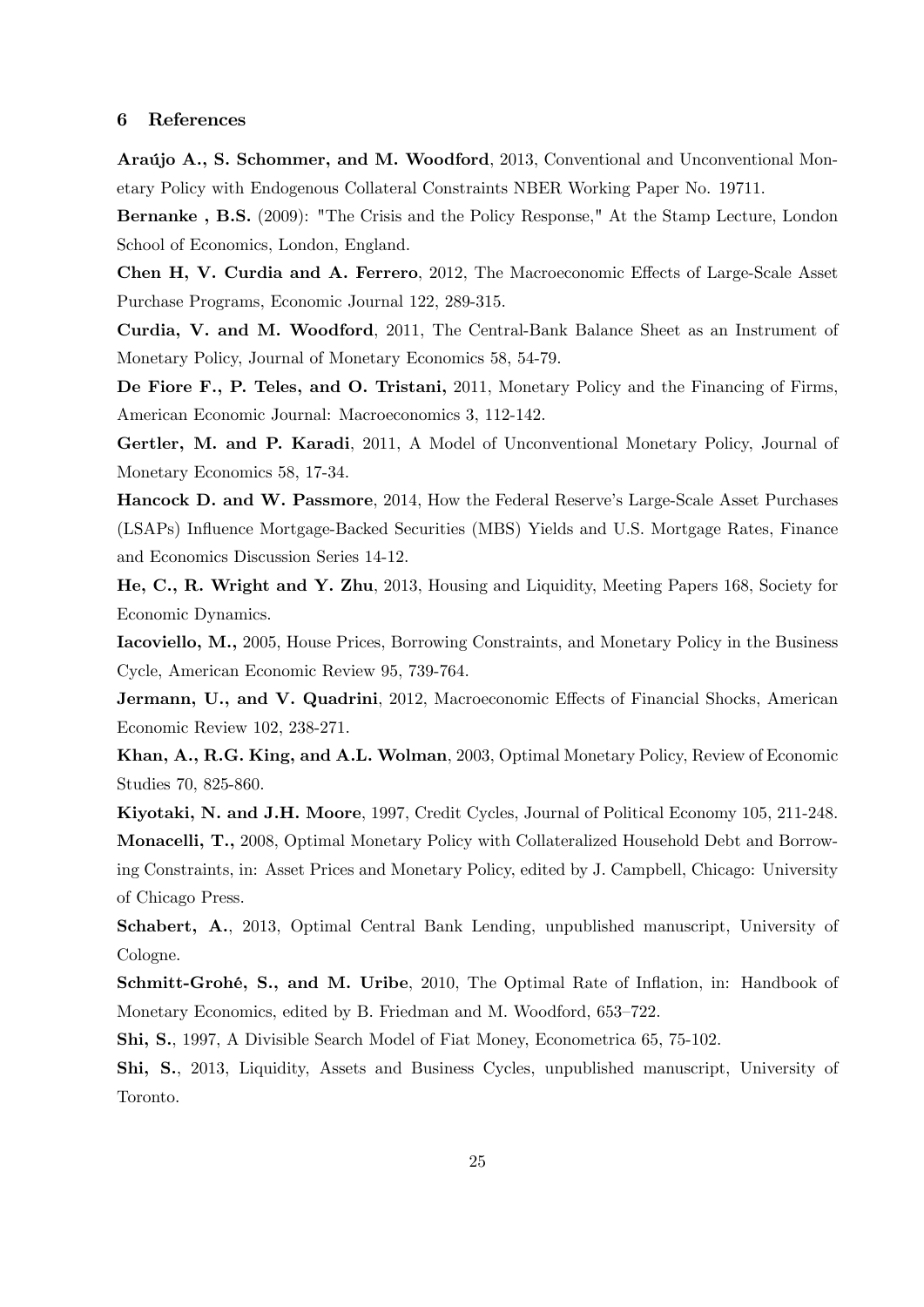### A Appendix

### A.1 Competitive equilibrium

**Definition 3** A competitive equilibrium is a set of sequences  $\{c_{b,t}, c_{l,t}, n_{b,t}, n_{l,t}, n_t, l_t, l_t^r, i_{b,t}, i_{l,t}, l_t^r, i_{b,t}, i_{b,t}, i_{b,t}\}$  $i_t^L$ ,  $m_{b,t}^H$ ,  $m_{l,t}^H$ ,  $m_t^H$ ,  $b_{b,t}$ ,  $b_{l,t}$ ,  $b_t$ ,  $b_t^T$ ,  $w_t$ ,  $mc_t$ ,  $\tilde{Z}_t$ ,  $s_t$ ,  $\pi_t$ ,  $R_t^L$ ,  $\zeta_{b,t}$ ,  $h_{l,t}$ ,  $h_{b,t}$ ,  $q_t$   $\}^{\infty}_{t=0}$  satisfying

$$
n_{l,t} = n_{b,t},
$$
  
\n
$$
\chi n_{l,t}^{\eta} = w_{t} \beta E_{t} [0.5(\epsilon_{b} C_{t,t+1}^{-\sigma} + \epsilon_{b} C_{t,t+1}^{-\sigma}) / \pi_{t+1}].
$$
\n(36)

$$
\chi n_{b,t}^{\eta} = w_t \beta E_t [0.5(\epsilon_b c_{b,t+1}^{-\sigma} + \epsilon_l c_{l,t+1}^{-\sigma})/\pi_{t+1}], \tag{37}
$$

$$
1/R_t^L = \left(c_{b,t}^{\sigma}/\epsilon_b\right) \beta E_t[0.5(\epsilon_b c_{b,t+1}^{-\sigma} + \epsilon_l c_{l,t+1}^{-\sigma})/\pi_{t+1}] + \zeta_{b,t} \left(c_{b,t}^{\sigma}/\epsilon_b\right)/(1+\upsilon),\tag{38}
$$

$$
1/R_t^L = \beta \left( c_{l,t}^{\sigma}/\epsilon_l \right) E_t [0.5(\epsilon_b c_{b,t+1}^{-\sigma} + \epsilon_l c_{l,t+1}^{-\sigma})/\pi_{t+1}] \{ 1 + \frac{\kappa_t}{1+v} [\frac{R_t^L}{R_t^m} - 1] \}, \text{ if } \varsigma_{l,t} > 0,
$$
 (39)

$$
or 1/R_t^L = \beta \left( c_{l,t}^{\sigma}/\epsilon_l \right) E_t [0.5(\epsilon_b c_{b,t+1}^{-\sigma} + \epsilon_l c_{l,t+1}^{-\sigma})/\pi_{t+1}], \text{ if } \varsigma_{l,t} = 0,
$$
  

$$
c_{l,t} = i_{l,t} + m_{l,t-1}^H \pi_t^{-1} - (1+v) \left( l_t / R_t^L \right) \text{ if } \psi_{l,t} > 0,
$$
 (40)

$$
or c_{l,t} < i_{l,t} + m_{l,t-1}^H \pi_t^{-1} - (1+v) \left( l_t / R_t^L \right) \text{ if } \psi_{l,t} = 0,
$$
  
\n
$$
c_{b,t} = i_{b,t} + m_{b,t-1}^H \pi_t^{-1} + \left[ (1+v)l_t + l_t^r \right] / R_t^L \text{ if } \psi_{b,t} > 0,
$$
\n(41)

$$
u_t = u_{b,t} + m_{b,t-1}u_t + (1 + v)u_t + u_t / h_t \quad \text{if } \psi_{b,t} > 0,
$$
  
or  $c_{b,t} < i_{b,t} + m_{b,t-1}^H \pi_t^{-1} + [(1 + v)l_t + l_t^r] / R_t^L \quad \text{if } \psi_{b,t} = 0,$  (41)

$$
R_t^m i_{l,t} = \kappa_t^B b_{l,t-1} \pi_t^{-1} \text{ if } \eta_{i,t} = (\epsilon_b c_{b,t}^{-\sigma} + \epsilon_l c_{l,t}^{-\sigma}) / R_t^m - \beta E_t (\epsilon_b c_{b,t+1}^{-\sigma} + \epsilon_l c_{l,t+1}^{-\sigma}) / \pi_{t+1} > 0 , (42)
$$
  
or  $R_t^m i_{l,t} < \kappa_t^B b_{l,t-1} \pi_t^{-1} \text{ if } \eta_{l,t} = 0,$ 

$$
R_t^m i_{b,t} = \kappa_t^B b_{b,t-1} \pi_t^{-1} \quad \text{if } \eta_{i,t} = (\epsilon_b c_{b,t}^{-\sigma} + \epsilon_l c_{l,t}^{-\sigma}) / R_t^m - \beta E_t (\epsilon_b c_{b,t+1}^{-\sigma} + \epsilon_l c_{l,t+1}^{-\sigma}) / \pi_{t+1} > 0, \text{ (43)}
$$
\n
$$
\text{or } R_t^m i_{b,t} < \kappa_t^B b_{b,t-1} \pi_t^{-1} \quad \text{if } \eta_{b,t} = 0,
$$

$$
l_t = z_t q_t h_{b,t}, \text{ if } \zeta_{b,t} = \{ (\epsilon_b c_{b,t}^{-\sigma} / R_t^L) - \beta E_t [0.5(\epsilon_b c_{b,t+1}^{-\sigma} + \epsilon_l c_{l,t+1}^{-\sigma}) / \pi_{t+1}] \} (1 + v) > 0, (44)
$$
  
or  $l_t \le z_t q_t h_{b,t}, \text{ if } \zeta_{b,t} = 0,$ 

$$
R_t^m i_t^L = \kappa_t l_t \quad \text{if } \varsigma_{l,t} = (\chi n_{l,t}^{\eta}/w_t) \left( R_t^L - R_t^m \right) / R_t^m > 0 \quad \text{or } i_t^L = 0 \quad \text{if } \varsigma_{l,t} = 0,\tag{45}
$$

$$
l_t^r / R_t^L = i_t^L \text{ if } \zeta_{b,t} > 0 \text{ or } l_t^r / R_t^L \le i_t^L \text{ if } \zeta_{b,t} = 0,
$$
\n(46)

$$
\zeta_{b,t} q_t z_t = \gamma (h_{l,t}^{-\sigma_h} - h_{b,t}^{-\sigma_h}),\tag{47}
$$

$$
q_t \chi n_{l,t}^{\eta}/w_t = \gamma h_{l,t}^{-\sigma_h} + \beta E_t [q_{t+1} \chi n_{l,t+1}^{\eta}/w_{t+1}],
$$
\n(48)

$$
h = h_{l,t} + h_{b,t},\tag{49}
$$

$$
n_t = n_{l,t} + n_{b,t},\tag{50}
$$

$$
m_{b,t}^H = m_{l,t}^H,\tag{51}
$$

$$
b_t = b_{b,t} + b_{l,t},\tag{52}
$$

$$
m_t^H = m_{b,t}^H + m_{l,t}^H,\tag{53}
$$

$$
i_{b,t} = (1 + \Omega_t) m_{b,t}^H - m_{b,t-1}^H \pi_t^{-1},
$$
\n(54)

$$
i_{l,t} = (1 + \Omega_t) m_{l,t}^H - m_{l,t-1}^H \pi_t^{-1},
$$
\n(55)

$$
0 = (1 - \tau^n) w_t - mc_t a_t \alpha n_t^{\alpha - 1},\tag{56}
$$

$$
Z_{1,t}/Z_{2,t} = \tilde{Z}_t \left(\varepsilon - 1\right) / \varepsilon, \text{ where } Z_{1,t} = (\chi n_{b,t}^{\eta}/w_t)(a_t n_t^{\alpha}/s_t)mc_t + \phi \beta E_t \pi_{t+1}^{\varepsilon} Z_{1,t+1}
$$
 (57)

$$
and Z_{2,t} = (\chi n_{b,t}^{\eta}/w_t)(a_t n_t^{\alpha}/s_t) + \phi \beta E_t \pi_{t+1}^{\varepsilon-1} Z_{2,t+1},
$$
\n(58)

where  $\psi_{l,t} = (R_t^L - 1) (\mu_t \chi n_{l,t}^{\eta}/w_t) + R_t^L \kappa_t \varsigma_{l,t} / (1 + v) \geq 0$  and  $\psi_{b,t} = (R_t^L - 1) (\mu_t \chi n_{b,t}^{\eta}/w_t) +$  $\zeta_{b,t} R_t^L / (1 + v) \ge 0$ , and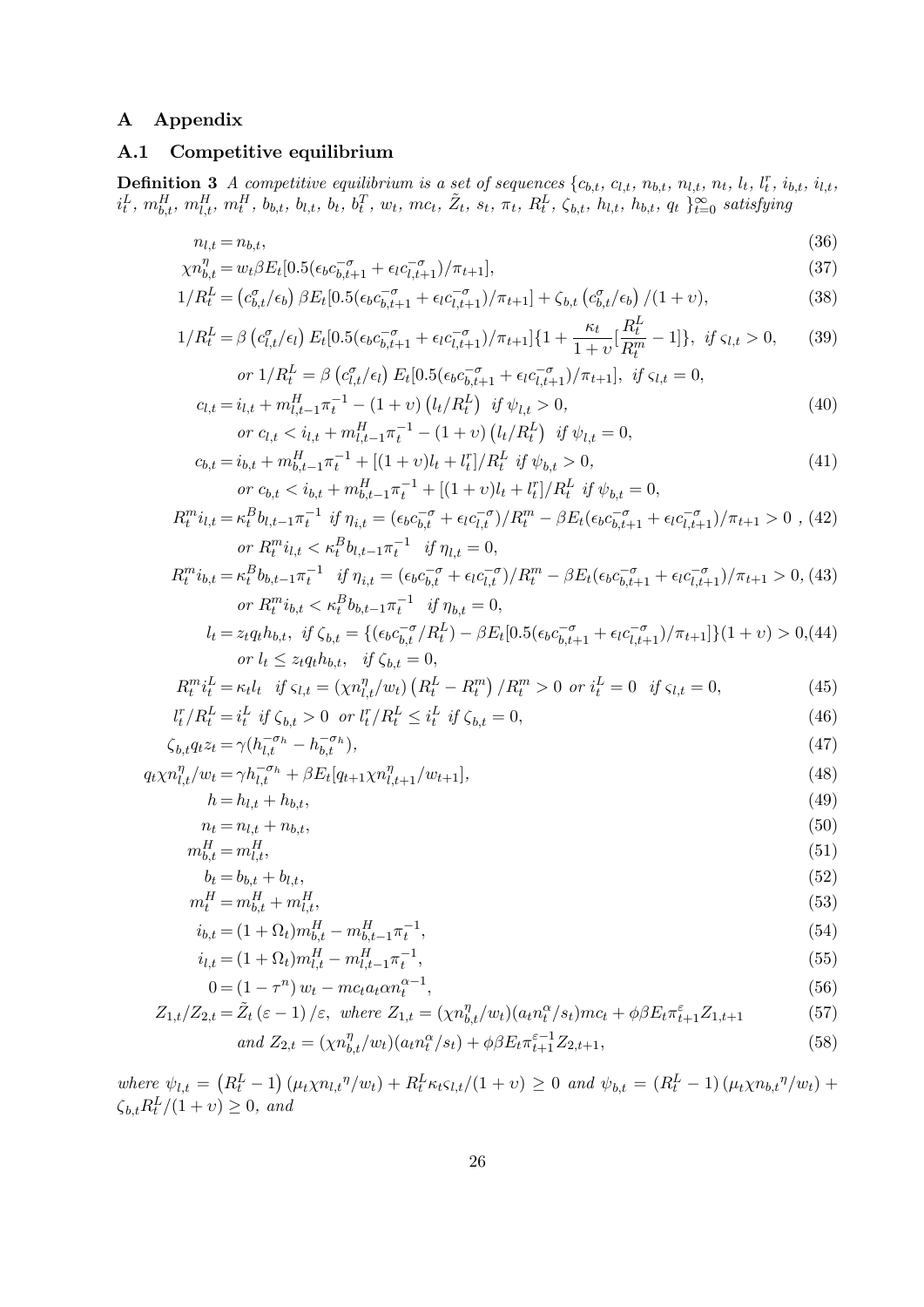$$
1 = (1 - \phi)(\tilde{Z}_t)^{1 - \varepsilon} + \phi \pi_t^{\varepsilon - 1},\tag{59}
$$

$$
s_t = (1 - \phi)\tilde{Z}_t^{-\varepsilon} + \phi s_{t-1} \pi_t^{\varepsilon},\tag{60}
$$

$$
a_t n_t^{\alpha}/s_t = c_{l,t} + c_{b,t},\tag{61}
$$

$$
b_t^T = \Gamma b_{t-1}^T / \pi_t,\tag{62}
$$

$$
b_t^T = b_t + m_t^H,\tag{63}
$$

the transversality conditions, a monetary policy setting  $\{R_t^m \geq 1, \kappa_t^B \in (0,1], \kappa_t \in [0,1], \Omega_t \geq 0\}$  $0\}_{t=0}^{\infty}$ , a subsidy  $\tau^n$ , given  $\Gamma$  ,  $\{a_t, z_t\}_{t=0}^{\infty}$ ,  $m_{b,-1}^H = m_{l,-1}^H > 0$ ,  $b_{b,-1} = b_{l,-1} > 0$ ,  $b_{-1} = b_{b,-1} + b_{l,-1} > 0$  $0, m_{-1}^H = m_{b,-1}^H + m_{l,-1}^H > 0, \text{ and } s_{-1} = 1.$ 

### A.2 First best

**Proof of proposition 1.** Using  $n_t = n_{l,t} + n_{b,t}$  and  $n_{l,t} = n_{b,t}$ , the social planer problem can be summarized as

$$
\begin{split}\n\max_{\{c_{l,t},c_{b,t},h_{l,t},h_{b,t},n_{t},n_{j,t},y_{k,t}\}_{t=0}^{\infty}} E \sum_{t=0}^{\infty} \beta^{t} \left\{ 0.5 \left[ \epsilon_{b}(c_{b,t}^{1-\sigma}-1) + \epsilon_{l}(c_{l,t}^{1-\sigma}-1) \right] (1-\sigma)^{-1} \right. \\
&\left. - \chi(0.5n_{t})^{1+\eta} (1+\eta)^{-1} + 0.5\gamma [(h_{b,t-1}^{1-\sigma_{h}}-1) + (h_{l,t-1}^{1-\sigma_{h}}-1)] (1-\sigma_{h})^{-1} \right\} \\
\text{s.t.} \quad a_{t} \int_{0}^{1} n_{j,t}^{\alpha} dj = \int_{0}^{1} y_{k,t} dk, \quad \int_{0}^{1} n_{j,t} dj = n_{t}, \\
h = \int_{0}^{1} h_{b,t} di + \int_{0}^{1} h_{l,t} di, \quad \int_{0}^{1} y_{k,t}^{\frac{\varepsilon-1}{\varepsilon}} dk = \left( \int_{0}^{1} c_{b,t} di + \int_{0}^{1} c_{l,t} di \right)^{\frac{\varepsilon-1}{\varepsilon}}.\n\end{split}
$$

The first order conditions can easily be simplified to  $\epsilon_b c_{b,t}^{-\sigma} = \epsilon_l c_{l,t}^{-\sigma}$ ,  $\chi(0.5n_t)^{\eta} = a_t \alpha n_t^{\alpha-1} \epsilon_b c_{b,t}^{-\sigma}$ ,  $h_{b,t}^{-\sigma_h} = h_{l,t}^{-\sigma_h}$ ,  $h_{b,t} + h_{l,t} = h$ , and  $c_{l,t} + c_{b,t} = a_t n_t^{\alpha}$ . These conditions immediately lead to  $c_{b,t} = a_t^{\frac{1+\eta}{1-\alpha+\eta+\alpha\sigma}}[\alpha\epsilon_b/(\chi 0.5^\eta)]^{\frac{\alpha}{1-\alpha+\eta+\alpha\sigma}}[1+(\epsilon_l/\epsilon_b)^{\frac{1}{\sigma}}]^{-\frac{1-\alpha+\eta}{1-\alpha+\eta+\alpha\sigma}},\ c_{l,t} = (\epsilon_l/\epsilon_b)^{\frac{1}{\sigma}}c_{b,t},\ h_{b,t} = h_{l,t}, n_t = h_{l,t}$  $(c_t/a_t)^{1/\alpha}$ , which characterize the first best allocation.

### A.3 Flexible prices

**Proof of proposition 2.** Consider the long-run competitive equilibrium as given in Definition 1. The long-run equilibrium values  $\{c_b, c_l, n, R^L, h_b, q\}$  then satisfy

$$
1/R^{L} = (c_{b}^{\sigma}/\epsilon_{b}) \beta 0.5(\epsilon_{b}c_{b}^{-\sigma} + \epsilon_{l}c_{l}^{-\sigma})\pi^{-1} + (c_{b}^{\sigma}/\epsilon_{b}) \gamma ((1+\nu)qz)^{-1} [(h-h_{b})^{-\sigma_{h}} - h_{b}^{-\sigma_{h}}] (64)
$$

$$
1/R^{L} = [(c_{l}^{\sigma}/\epsilon_{l}) \beta 0.5(\epsilon_{b}c_{b}^{-\sigma} + \epsilon_{l}c_{l}^{-\sigma})\pi^{-1}\{1 + [\kappa/(1+v)][(R^{L}/R^{m}) - 1]\}, \text{ if } \varsigma_{l} > 0, \qquad (65)
$$
  
or  $1/R^{L} = \beta (c_{l}^{\sigma}/\epsilon_{l}) \beta 0.5(\epsilon_{b}c_{b}^{-\sigma} + \epsilon_{l}c_{l}^{-\sigma})\pi^{-1} \text{ and } R^{m} = R^{L} \text{ if } \varsigma_{l} = 0,$ 

$$
n^{1+\eta-\alpha}/\omega = \beta 0.5(\epsilon_b c_b^{-\sigma} + \epsilon_l c_l^{-\sigma})\pi^{-1},\tag{66}
$$

$$
c_b = c_l + [zqh_b 2 (1 + v) + l^r] / R^L, \text{ if } \zeta_b > 0, \text{ where } l^r = 0, \text{ if } \zeta_l = 0,
$$
 (67)

or 
$$
c_b \le c_l + [z q h_b 2 (1 + v) + l^r] / R^L
$$
,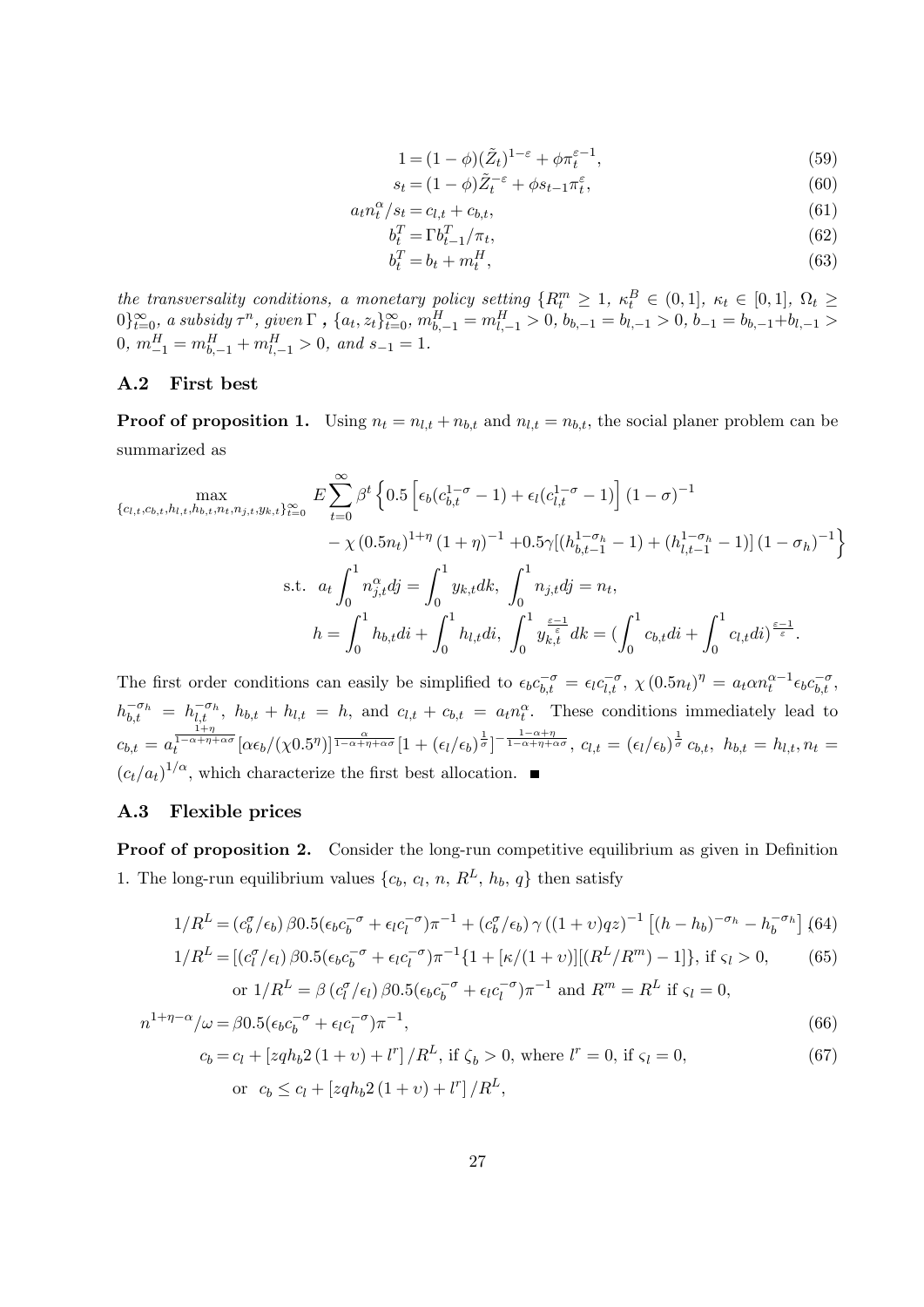$q = \gamma \omega (h - h_b)^{-\sigma_h} / (n^{\eta + 1 - \alpha} (1 - \beta))$  and  $n^{\alpha} = c_l + c_b$ . Given that the long-run first best allocation satisfies  $\epsilon_b (c_b^*)^{-\sigma} = \epsilon_l (c_l^*)^{-\sigma}$ , and  $\epsilon_i (c_i^*)^{-\sigma} = (n^*)^{1+\eta-\alpha}/\omega$ , (66) implies that the implementation of a long-run efficient allocation would require  $\pi = \beta$ . Using  $h_b^* = h_l^*$  and  $\epsilon_b (c_b^*)^{-\sigma} = \epsilon_l (c_l^*)^{-\sigma}$  as well as (64) and (65), shows that long-run efficiency further requires  $R^L = R^m = 1$  and thus  $\zeta_l = 0$ . Eliminating q in the borrowing constraint (67), and again using  $\epsilon_b (c_b^*)^{-\sigma} = \epsilon_l (c_l^*)^{-\sigma}$  and  $h_b^* = h_l^*$ , then gives  $c_b^* = 2z(1+v)\gamma\omega(0.5h)^{1-\sigma_h}/\{[1-(\epsilon_l/\epsilon_b)^{1/\sigma}]n^{\eta+1-\alpha}(1-\beta)R^L\}$ . Further, substituting out *n* with  $n = (2c_b^*)^{1/\alpha}$  and  $c_b^*$  with  $c_b^* = (\epsilon_b \omega)^{\frac{\alpha}{1-\alpha+\eta+\alpha\sigma}} [1 + (\epsilon_l/\epsilon_b)^{\frac{1}{\sigma}}]^{-\frac{1-\alpha+\eta}{1-\alpha+\eta+\alpha\sigma}}$ , implies that the implementation of a long-run efficient allocation requires the loan rate  $R^L$  to satisfy  $R^L = \Lambda$ , where

$$
\Lambda = \frac{2z(1+\nu)}{1 - (\epsilon_l/\epsilon_b)^{\frac{1}{\sigma}}} \frac{\gamma \omega(0.5h)^{1-\sigma_h}}{0.5(1-\beta)} \left(2[\epsilon_b \omega]^{\frac{\alpha}{1-\alpha+\eta+\alpha\sigma}} [1 + (\epsilon_l/\epsilon_b)^{\frac{1}{\sigma}}]^{-\frac{1-\alpha+\eta}{1-\alpha+\eta+\alpha\sigma}}\right)^{-(\eta+1)/\alpha}.
$$
 (68)

Given that  $\Lambda$  only consists of exogenously given terms (see 68), the two conditions  $R^L = \Lambda$  and  $R<sup>L</sup> = 1$  are in general inconsistent, implying that the long-run efficient allocation cannot be implemented.

### A.4 Non-optimizing policy with money rationing

In this section, we describe how a competitive equilibrium can be implemented by a central bank that effectively rations money supply. Consider a competitive equilibrium as given in Definition 3. Under under money rationing a competitive equilibrium can then be reduced to a set of sequences  $\{c_{b,t}, c_{l,t}, n_t, mc_t, \tilde{Z}_t, s_t, \pi_t, R_t^L, h_{b,t}, q_t, b_t, b_t^T, m_t^H\}_{t=0}^{\infty}$  satisfying (59)-(62),

$$
n_t^{1+\eta-\alpha}/(\omega mc_t a_t) = \beta E_t [0.5(\epsilon_b c_{b,t+1}^{-\sigma} + \epsilon_l c_{l,t+1}^{-\sigma})/\pi_{t+1}], \tag{69}
$$

$$
\epsilon_b c_{b,t}^{-\sigma} / R_t^L = \beta E_t [0.5(\epsilon_b c_{b,t+1}^{-\sigma} + \epsilon_l c_{l,t+1}^{-\sigma}) / \pi_{t+1}] + \gamma ((h - h_{b,t})^{-\sigma_h} - h_{b,t}^{-\sigma_h}) / [q_t z_t (1 + v)] \tag{70}
$$
  

$$
\epsilon_l c_{l,t}^{-\sigma} / R_t^L = \beta E_t [0.5(\epsilon_b c_{b,t+1}^{-\sigma} + \epsilon_l c_{l,t+1}^{-\sigma}) / \pi_{t+1}] \{1 + [\kappa_t / (1 + v)][(R_t^L / R_t^m) - 1]\},
$$

$$
c_{b,t} - c_{l,t} = z_t q_t h_{b,t} \left( (1+v) \left( 2/R_t^L \right) + \kappa_t / R_t^m \right), \tag{72}
$$

$$
q_t n_t^{1+\eta-\alpha}/(mc_t a_t) = \gamma \omega (h - h_{b,t})^{-\sigma_h} + \beta E_t [q_{t+1} n_{t+1}^{1+\eta-\alpha}/(mc_{t+1} a_{t+1})],
$$
\n(73)

$$
Z_{1,t}/Z_{2,t} = \tilde{Z}_t \left(\varepsilon - 1\right) / \varepsilon, \text{ where } Z_{1,t} = n_t^{1+\eta} \left(\omega s_t\right)^{-1} + \phi \beta E_t \pi_{t+1}^{\varepsilon} Z_{1,t+1},\tag{74}
$$

and 
$$
Z_{2,t} = n_t^{1+\eta} (\omega m c_t s_t)^{-1} + \phi \beta E_t \pi_{t+1}^{\varepsilon-1} Z_{2,t+1},
$$

$$
0.5(1+\Omega_t)m_t^H = c_{l,t} + (1+v)z_t q_t h_{b,t}/R_t^L,
$$
\n(75)

$$
\kappa_t^B b_{t-1} \pi_t^{-1} / R_t^m = (1 + \Omega_t) m_t^H - m_{t-1}^H \pi_t^{-1},\tag{76}
$$

(where  $\omega = 1/[(1 - \tau^n)(\chi/\alpha)(0.5)^{\eta}]$ ) the transversality conditions, a monetary policy setting  ${R_t^m \in [1, \epsilon_l c_{l,t}^{-\sigma} / [\beta E_t 0.5(\epsilon_b c_{b,t+1}^{-\sigma} + \epsilon_l c_{l,t+1}^{-\sigma}) / \pi_{t+1}), \kappa_t \in [0,1], \kappa_t^B \in (0,1], \Omega_t \ge 0}$ <sub>t=0</sub>, a subsidy  $\tau^n$ , given  $\{a_t, z_t\}_{t=0}^{\infty}$ ,  $\Gamma > 0$ ,  $s_{-1} = 1$ ,  $b_{-1}^T > 0$ ,  $b_{-1} > 0$ , and  $m_{-1}^H > 0$ .

For the characterization of the steady state, where all variables are either constant or grow/shrink at a constant rate, we assume that the central bank sets an inflation target  $\pi^*$  that has to be iden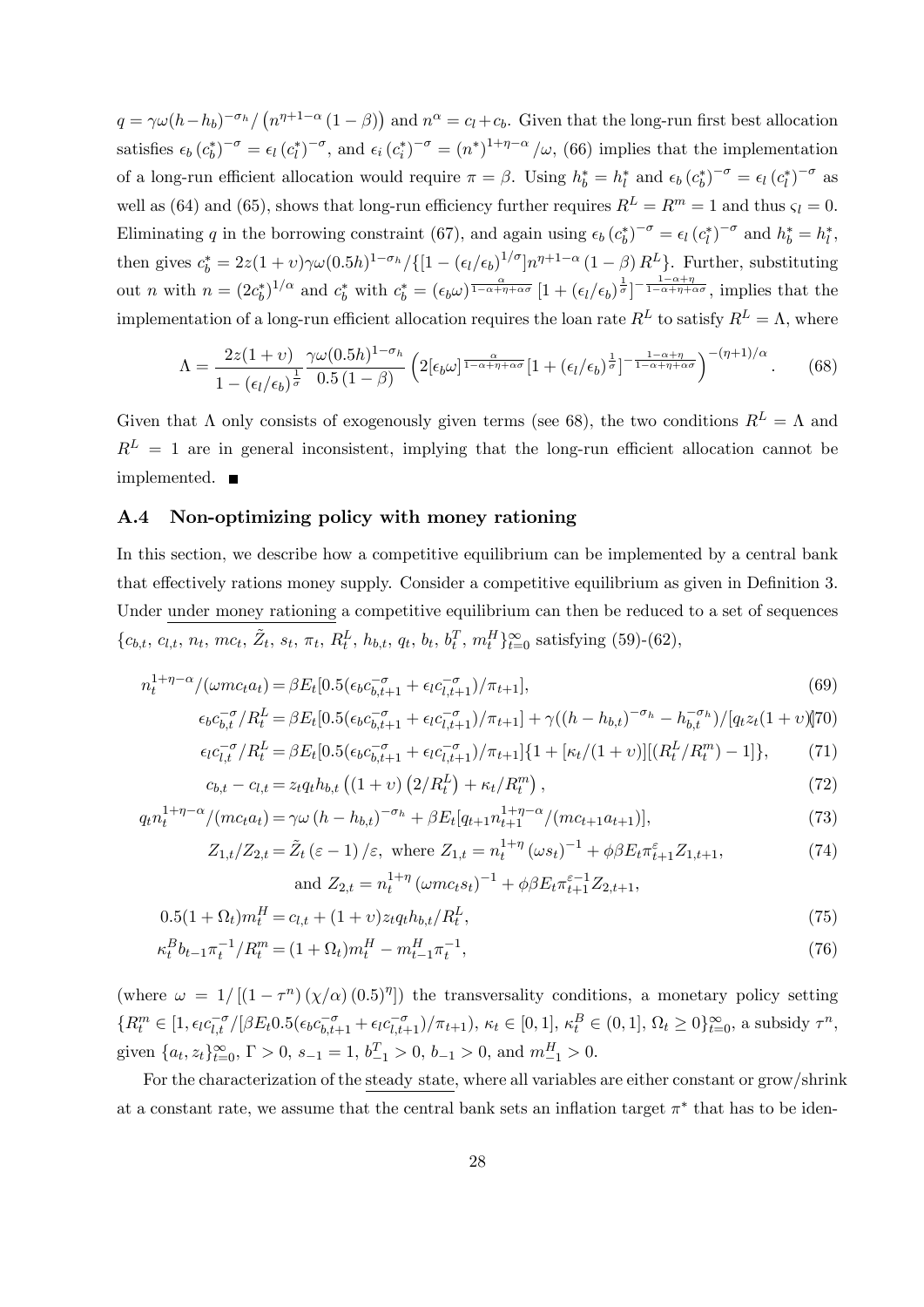tical with the long-run inflation rate  $\pi$  in a rational expectations equilibrium. For this, we consider two scenarios for the supply of government bonds (62). First, suppose that public debt is issued in a way that is consistent with the inflation target,  $\Gamma = \pi^*$ , such that (62) is consistent with  $\pi^* = \pi$  for constant real debt. Given  $\pi$ , the steady state values for  $\tilde{Z}_t$ ,  $mc_t$ , and  $s_t$  are given by  $\tilde{Z} = \left[\frac{1-\phi\pi^{\varepsilon-1}}{1-\phi}\right]^{1/(1-\varepsilon)}, mc = \tilde{Z} \frac{\varepsilon-1}{\varepsilon} \frac{1-\phi\beta\pi^{\varepsilon}}{1-\phi\beta\pi^{\varepsilon-1}}, \text{ and } s = \frac{(1-\phi)\tilde{Z}^{-\varepsilon}}{1-\phi\pi^{\varepsilon}}.$  Then, the steady state values  $n, c_l$ ,  $c_b$ ,  $R^L$ ,  $h_b$ , and q, can – for a constant long-run policy rate  $R^m \ge 1$  – be determined by solving

$$
n^{1+\eta-\alpha}\pi/\beta = 0.5(\epsilon_b c_b^{-\sigma} + \epsilon_l c_l^{-\sigma}) \omega mc, \; n^{\alpha}/s = c_l + c_b,
$$
  
\n
$$
1/R^L = \beta (c_l^{\sigma}/\epsilon_l) 0.5(\epsilon_b c_b^{-\sigma} + \epsilon_l c_l^{-\sigma})\pi^{-1} (1 + (\kappa/(1+\nu))((R^L/R^m) - 1)),
$$
  
\n
$$
\epsilon_b c_b^{-\sigma} = R^L \beta 0.5(\epsilon_b c_b^{-\sigma} + \epsilon_l c_l^{-\sigma})\pi^{-1} + R^L (\gamma/qz(1+\nu))((h-h_b)^{-\sigma_h} - h_b^{-\sigma_h}),
$$
  
\n
$$
c_b - c_l = z q h_b ((1+\nu) (2/R^L) + \kappa/R^m), \; \gamma \omega(h-h_b)^{-\sigma_h} = q n^{\eta+1-\alpha} mc^{-1} (1-\beta),
$$

Once  $c_l$ ,  $R^L$ ,  $h_b$ , and q are known, the steady state values  $m^H$  and b are given by  $m^H$  =  $c_l+(1+v)zqh_b/R^L$  $\frac{1+v)zqh_b/R^L}{0.5(1+\Omega)}$  and  $b = \frac{R^m \pi}{\kappa^B}$  $\frac{\mathcal{R}^m \pi}{\kappa^B} \left(1 + \Omega - \pi^{-1}\right) m^H$  given  $\kappa^B$  and  $\Omega$ .

Now, suppose that government bonds are supplied at a rate that is not identical to the inflation target,  $\Gamma \neq \pi^*$ . Then, the total stock of bonds  $b_t^T$  might grow or shrink in a long-run equilibrium at a constant rate  $\Gamma/\pi$  (see 62). The money demand condition (75) then requires for constant steady state values  $c_l$ ,  $R^L$ ,  $h_b$ , q, and z, that the term  $\widetilde{m}_t = (1 + \Omega_t) m_t^H$  is also constant in the long-run. Using the latter and (63) to eliminate  $b_t^T$  and  $m_t^H$  in (62) and (63), leads to  $\kappa_t^B b_t =$  $R_t^m \pi_t [\widetilde{m}_t - \widetilde{m}_{t-1}(1+\Omega_{t-1})^{-1} \pi_t^{-1}]$  and  $[b_t + \widetilde{m}_t/(1+\Omega_t)] = \Gamma[b_{t-1} + \widetilde{m}_{t-1}/(1+\Omega_{t-1})] / \pi_t$ . Further, substituting out  $b_t$ , gives

$$
\left[\frac{R_t^m \pi_t}{\kappa_t^B} \left(\tilde{m}_t - \frac{\tilde{m}_{t-1} \pi_t^{-1}}{1 + \Omega_{t-1}}\right) + \frac{\tilde{m}_t}{1 + \Omega_t}\right] = \frac{\Gamma}{\pi_t} \left[\frac{R_{t-1}^m \pi_{t-1}}{\kappa_{t-1}^B} \left(\tilde{m}_{t-1} - \frac{\tilde{m}_{t-2} \pi_{t-1}^{-1}}{1 + \Omega_{t-2}}\right) + \frac{\tilde{m}_{t-1}}{1 + \Omega_{t-1}}\right].
$$
 (77)

Taking the limit  $t \to \infty$  of both sides of (77), we can use that for a constant long-run inflation rate  $\pi$  and a constant policy rate  $R^m$  a steady state is characterized by a constant value for  $\widetilde{m}_t$ . The term in the square brackets in (77) grows/shrinks with the constant rate  $\Gamma/\pi$ . When the growth rate of bonds exceeds the inflation rate,  $\Gamma > \pi$ , this can be guaranteed by a permanently shrinking value for  $\kappa_t^B$ . Thus, the central bank can let  $\kappa_t^B$  grow at the rate  $\pi/\Gamma$  and can let the share of money supplied outright go to zero in the long-run, i.e. it can set  $\kappa_t^B$  and  $1/\Omega_t$  according to  $\lim_{t\to\infty} \kappa_t^B / \kappa_{t-1}^B = \pi/\Gamma < 1$  and  $\lim_{t\to\infty} 1/\Omega_t = 0$  if  $\Gamma > \pi$ . For  $\Gamma < \pi$ , the term in the square bracket in (77) permanently shrinks, which can not be supported by a growing value  $\kappa_t^B$  without violating the restriction  $\kappa_t^B \le 1$ . In this case, the central bank can let  $\kappa_t^B$  go to zero and can let the share  $1/\Omega_t$  of money supplied outright grow in a long-run equilibrium. For  $\pi = 1$  and  $\Gamma < 1$ , it can thus set  $\kappa_t^B$  and  $1+1/\Omega_t$  in a steady state according to  $\lim_{t\to\infty} (1+1/\Omega_t) / (1+1/\Omega_{t-1}) = 1/\Gamma > 1$ and  $\lim_{t \to \infty} \kappa_t^B = 0.$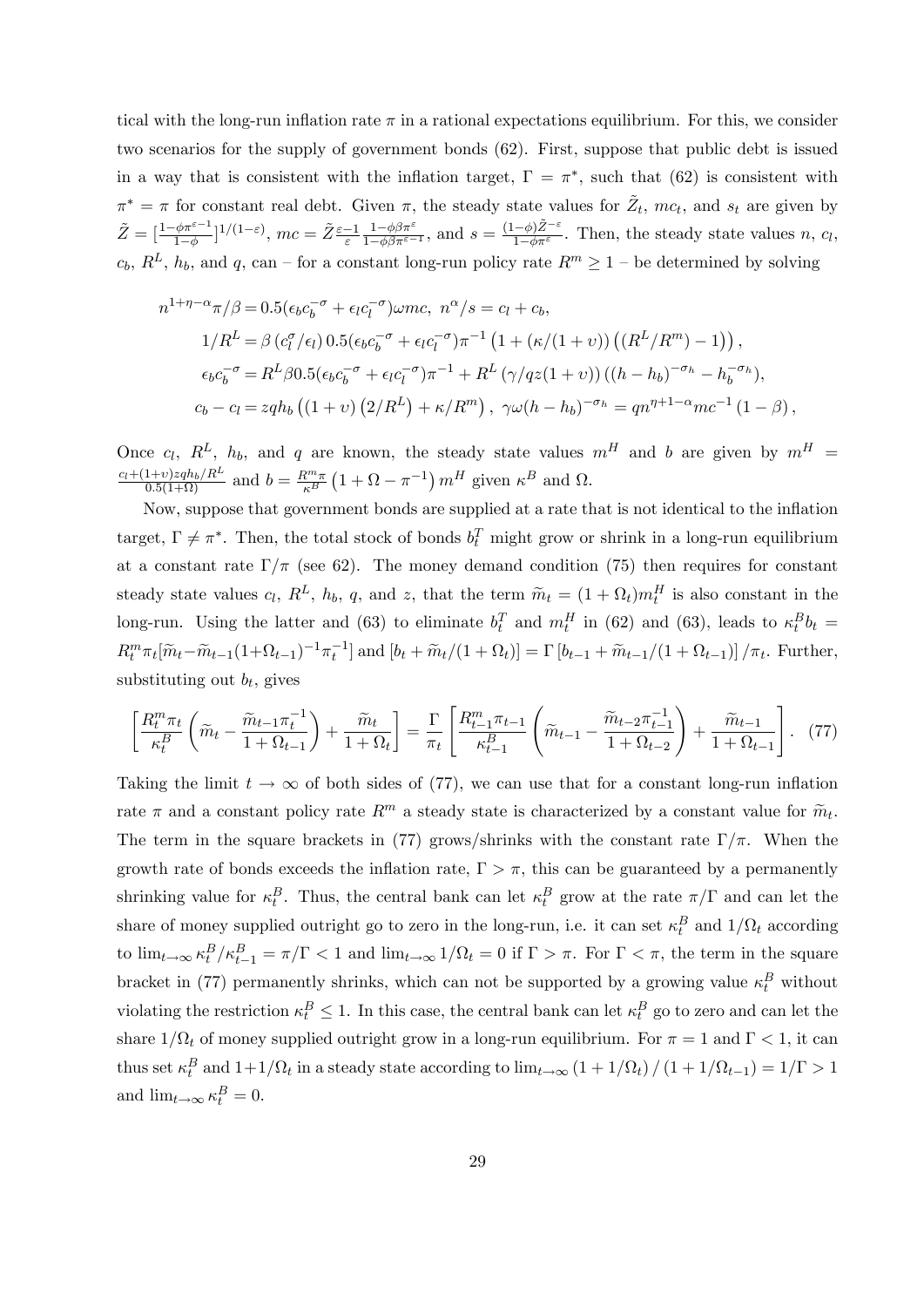### A.5 Optimal monetary policy under non-rationed money supply

In this Appendix, we consider the policy problem of the central bank that neglects the possibility of effectively rationing money supply. Hence, the money supply constraints  $(2)$  and  $(4)$  are disregarded for the derivation of the optimal policy plan, which can  $-$  by accounting for the remaining constraints imposed by a competitive equilibrium (see Definition  $3$ ) – be summarized as

$$
\begin{split}\n&\sum_{\{c_{b,t},c_{l,t},n_{t},m_{c,t},\tilde{Z}_{t},Z_{1,t},Z_{2,t},s_{t},\pi_{t},h_{b,t},q_{t},R_{t}^{L}\}_{t=0}^{\infty} \{ \lambda_{0,t},\ldots,\lambda_{10,t} \}_{t=0}^{\infty} \\
&E \sum_{t=0}^{\infty} \beta^{t} \left[ 0.5\epsilon_{b}(c_{b,t}^{1-\sigma}-1)(1-\sigma)^{-1}+0.5\epsilon_{l}(c_{t,t}^{1-\sigma}-1)(1-\sigma)^{-1}-\chi(0.5n_{t})^{1+\eta}(1+\eta)^{-1} \right], \\
&+ \lambda_{0,t} \left[ 0.5\epsilon_{l}c_{l,t}^{-\sigma}-0.5\epsilon_{b}c_{b,t}^{-\sigma}+0.5R_{t}^{L}(\gamma/(1+\upsilon)q_{t}z_{t})\left( (h-h_{b,t})^{-\sigma_{h}}-h_{b,t}^{-\sigma_{h}} \right) \right] \\
&+ \lambda_{1,t} \left[ (1-\tau^{n})\chi 0.5^{n}n_{t}^{n+1-\alpha}/(mc_{t}a_{t}\alpha)-\beta E_{t}[0.5(\epsilon_{b}c_{b,t+1}^{-\sigma}+\epsilon_{t}c_{l,t+1}^{-\sigma})/\pi_{t+1}] \right] \\
&+ \lambda_{2,t} \left[a_{t}n_{t}^{\alpha}/s_{t}-c_{l,t}-c_{b,t} \right] + \lambda_{3,t} \left[s_{t}-\phi s_{t-1}\pi_{t}^{\varepsilon}-(1-\phi)^{\frac{1}{1-\varepsilon}}(1-\phi\pi_{t}^{\varepsilon-1})^{-\varepsilon-1} \right] \\
&+ \lambda_{4,t} \left[ (1-\phi)(\tilde{Z}_{t})^{1-\varepsilon}+\phi\pi_{t}^{\varepsilon-1}-1 \right] + \lambda_{5,t} \left[ \tilde{Z}_{t}(\varepsilon-1)/\varepsilon-Z_{1,t}/Z_{2,t} \right] \\
&+ \lambda_{6,t} \left[ Z_{1,t}-(1-\tau^{n})(\chi/\alpha)0.5^{n}n_{t}^{1+n}s_{t}^{-1}-\phi\beta E_{t}\pi_{t+1}^{\varepsilon}Z_{1,t+1} \right] \\
&+ \lambda_{7,t} \left[ Z_{2,t}-(1-\tau^{n})(\chi/\alpha)0.5^{n}n_{t}^{1+n}m_{c}
$$

Neglecting the conditions for  $t = 0$ , the solution to the policy problem (78) has to satisfy the following first order conditions

$$
h_{b,t}: 0 = 0.5\gamma h_{b,t}^{-\sigma_h} - 0.5\gamma (h - h_{b,t})^{-\sigma_h} + \lambda_{0,t} 0.5R_t^L (\gamma/(1+v)q_t z_t) \left(\sigma_h (h - h_{b,t})^{-\sigma_h - 1} + \sigma_h h_{b,t}^{-\sigma_h - 1}\right) + \lambda_{8,t} 2 ((1+v)z_t q_t/R_t^L) - \lambda_{10,t} \gamma \omega \sigma_h (h - h_{b,t})^{-\sigma_h - 1},
$$
  
\n
$$
R_t^L: 0 = \lambda_{0,t} 0.5 (\gamma/(1+v)q_t z_t) \left((h - h_{b,t})^{-\sigma_h} - h_{b,t}^{-\sigma_h}\right) - \lambda_{8,t} 2(1+v)z_t q_t h_{b,t} (R_t^L)^{-2} + \lambda_{9,t} \epsilon_t c_{l,t}^{-\sigma} (R_t^L)^{-2},
$$
  
\n
$$
q_t: 0 = -\lambda_{0,t} 0.5R_t^L \gamma/((1+v)q_t^2 z_t) \left((h - h_{b,t})^{-\sigma_h} - h_{b,t}^{-\sigma_h}\right) + \lambda_{8,t} 2(1+v)z_t h_{b,t}/R_t^L + \lambda_{10,t} n_t^{\eta+1-\alpha}/(mc_t a_t) - \lambda_{10,t-1} n_t^{\eta+1-\alpha}/(mc_t a_t),
$$
  
\n
$$
mc_t: 0 = -[\lambda_{1,t} (1 - \tau^n) \chi_0 0.5^{\eta} n_t^{\eta+1-\alpha}/(mc_t^2 \alpha_t)] + \lambda_{7,t} (1 - \tau^n) (\chi/\alpha) 0.5^{\eta} n_t^{1+\eta} mc_t^{-2} s_t^{-1} - \lambda_{10,t} q_t n_t^{\eta+1-\alpha}/(mc_t^2 a_t) + \lambda_{10,t-1} q_t n_t^{\eta+1-\alpha}/(mc_t^2 a_t),
$$
  
\n
$$
s_t: 0 = -(\lambda_{2,t} a_t n_t^{\alpha}/s_t^2) + \lambda_{3,t} - \beta E_t \lambda_{3,t+1} \phi \pi_{t+1}^{\varepsilon} + \lambda_{6,t} (1 - \tau^n) (\chi/\alpha) 0.5^{\eta} n_t^{1+\eta} s_t^{-2} + \lambda_{7,t} (1 - \tau^n) (\chi/\alpha) 0.5^{\eta} n_t^{1+\
$$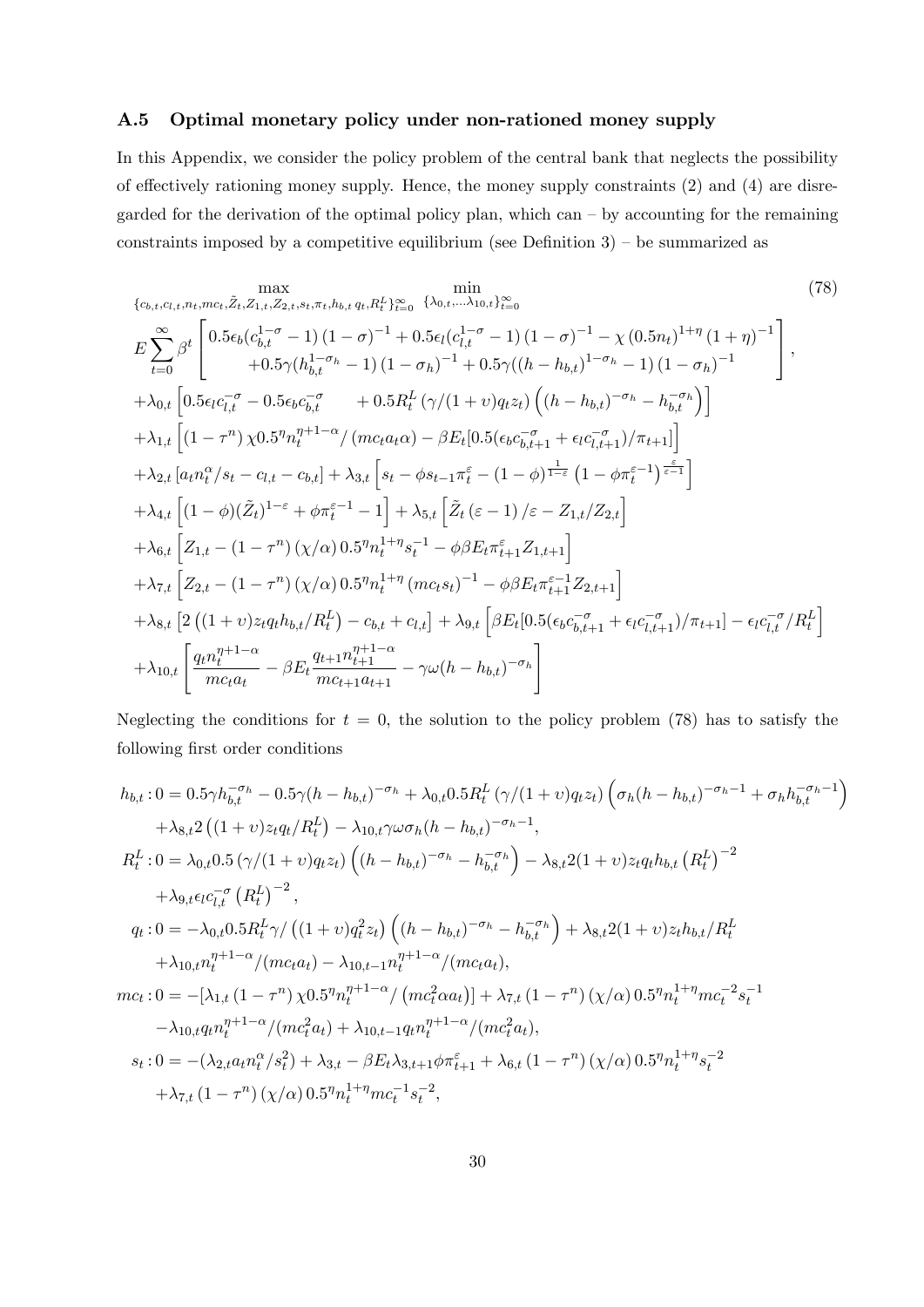$$
\pi_t: 0 = [\lambda_{1,t-1}(0.5\epsilon_b c_{b,t}^{-\sigma} + 0.5\epsilon_l c_{l,t}^{-\sigma})/\pi_t^2] + \lambda_{4,t} (\varepsilon - 1) \phi \pi_t^{\varepsilon - 2} - \lambda_{6,t-1} \phi \varepsilon \pi_t^{\varepsilon - 1} Z_{1,t} \n- \lambda_{7,t-1} \phi (\varepsilon - 1) \pi_t^{\varepsilon - 2} Z_{2,t} + \lambda_{3,t} [-\phi s_{t-1} \varepsilon \pi_t^{\varepsilon - 1} + (1 - \phi)^{\frac{1}{1-\varepsilon}} \varepsilon (1 - \phi \pi_t^{\varepsilon - 1})^{\frac{\varepsilon}{\varepsilon - 1} - 1} \phi \pi_t^{\varepsilon - 2}] \n- \lambda_{9,t-1} (0.5\epsilon_b c_{b,t}^{-\sigma} + 0.5\epsilon_l c_{l,t}^{-\sigma})/\pi_t^2,
$$
  
\n
$$
n_t: 0 = -\chi 0.5^{1+\eta} n_t^{\eta} + [\lambda_{1,t} (\eta + 1 - \alpha) (1 - \tau^n) \chi 0.5^{\eta} n_t^{\eta - \alpha} / (mc_t \alpha a_t)] + (\lambda_{2,t} a_t \alpha n_t^{\alpha - 1}/s_t) \n- \lambda_{6,t} (1 + \eta) (1 - \tau^n) (\chi/\alpha) 0.5^{\eta} n_t^{\eta} s_t^{-1} - \lambda_{7,t} (1 + \eta) (1 - \tau^n) (\chi/\alpha) 0.5^{\eta} n_t^{\eta} (mc_t s_t)^{-1} \n+ \lambda_{10,t} [(\eta + 1 - \alpha) q_t n_t^{\eta - \alpha} / (mc_t a_t)] - \lambda_{10,t-1} [(\eta + 1 - \alpha) q_t n_t^{\eta - \alpha} / (mc_t a_t)],
$$
  
\n
$$
c_{b,t}: 0 = 0.5\epsilon_b c_{b,t}^{-\sigma} + 0.5\lambda_{0,t} \epsilon_b \sigma c_{b,t}^{-\sigma - 1} + \lambda_{1,t-1} \epsilon_b 0.5\sigma (c_{b,t}^{-\sigma - 1} / \pi_t) - \lambda_{2,t} - \lambda_{8,t} \n- \lambda_{9,t-1} \epsilon_b 0.5\sigma (c_{b,t}^{-\sigma - 1} / \pi_t),
$$
  
\n

as well as the constraints to the policy problem (78) and the transversality conditions, given  $\tau^n$ ,  ${a_t, z_t}_{t=0}^{\infty}$ ,  $h > 0$ ,  $s_{-1} = 1$ , as well as  $\lambda_{1,-1} = \lambda_1$ ,  $\lambda_{6,-1} = \lambda_6$ ,  $\lambda_{7,-1} = \lambda_7$ ,  $\lambda_{9,-1} = \lambda_9$  and  $\lambda_{10,-1} = \lambda_{10}$ . The steady state of the solution, where all variables are constant or grow with a constant rate, is a set  $\{c_b, c_l, n, mc, s, \pi, h_b, q, R^L, \lambda_0, \lambda_1, \lambda_2, \lambda_3, \lambda_8, \lambda_{10}\}$  satisfying

$$
0 = 0.5\gamma \left[ h_b^{-\sigma_h} - (h - h_b)^{-\sigma_h} \right] + \lambda_0 0.5 R^L \left( \gamma / (qz) \right) \left( \sigma_h (h - h_b)^{-\sigma_h - 1} + \sigma_h h_b^{-\sigma_h - 1} \right)
$$
  
+  $\lambda_8 2 \left( z q / R^L \right) - \lambda_{10} \gamma \omega \sigma_h (h - h_b)^{-\sigma_h - 1},$   

$$
0 = -\lambda_0 0.5 R^L \gamma / (qz) \left( (h - h_b)^{-\sigma_h} - h_b^{-\sigma_h} \right) + \lambda_8 2 q z h_b / R^L,
$$
  

$$
0 = -\lambda_2 (n^{\alpha}/s^2) + \lambda_3 (1 - \beta \phi \pi^{\varepsilon}) - \lambda_1 (1 - \tau^n) \left( \chi/\alpha \right) 0.5^{\eta} n^{1 + \eta - \alpha} \left( m c s \right)^{-1} \frac{\pi^{\varepsilon - 1} \phi \left( 1 - \beta \right) (\pi - 1)}{\left( 1 - \phi \beta \pi^{\varepsilon - 1} \right) \left( 1 - \phi \pi^{\varepsilon} \right)},
$$
  

$$
0 = \lambda_1 0.5 \left( \epsilon_b c_b^{-\sigma} + \epsilon_l c_l^{-\sigma} \right) + \epsilon \phi s \pi^{\varepsilon} (\pi - 1) \left( \lambda_1 \frac{\left( 1 - \tau^n \right) \left( \chi/\alpha \right) 0.5^{\eta} n^{1 + \eta - \alpha} \left( m c s \right)^{-1}}{\left( 1 - \phi \beta \pi^{\varepsilon - 1} \right)} - \frac{\lambda_3}{1 - \pi^{\varepsilon - 1} \phi} \right),
$$
  

$$
0 = 0.5 \epsilon_b c_b^{-\sigma} \left[ 1 + \lambda_0 \sigma c_b^{-1} + \lambda_1 \sigma c_b^{-1} / \pi \right] - \lambda_2 - \lambda_8,
$$
  

$$
0 = 0.5 \epsilon_l c_l^{-\sigma} \left[ 1 - \lambda_0 \sigma c_l^{-1} + \lambda_1 \sigma c_l^{-1} / \pi \right] - \lambda_2 + \lambda_8,
$$
  

$$
0 = -\chi 0.5^{1 + \eta} n^{\eta} + \lambda_2 (\alpha n^{\alpha - 1}/s) + \lambda
$$

as well as the steady state versions of the constraints in (78):  $c_l = (\frac{\epsilon_l}{n^{\eta+1-\alpha}} \frac{\omega mc}{R^L})^{1/\sigma}$ ,  $1/R^L =$  $\overline{n^{\eta+1-\alpha}}$  $\beta(c_l^{\sigma}/\epsilon_l) 0.5(\epsilon_b c_b^{-\sigma} + \epsilon_l c_l^{-\sigma})/\pi$ ,  $\epsilon_b c_b^{-\sigma} - \epsilon_l c_l^{-\sigma} = R^L (\gamma/qz) [(h-h_b)^{-\sigma_h} - h_b^{-\sigma_h}],$   $c_b - c_l = 2zqh_b/R^L$ ,  $qn^{\eta+1-\alpha}$  $\frac{m}{mc}(1-\beta) = \gamma \omega (h-h_b)^{-\sigma_h}, \ n^{\alpha}/s = c_l + c_b, \ s = (1-\phi)^{1/(1-\varepsilon)} \frac{(1-\phi \pi^{\varepsilon-1})^{\varepsilon/(\varepsilon-1)}}{1-\phi \pi^{\varepsilon}}, \text{ and } mc = 0$  $\frac{\varepsilon - 1}{\varepsilon} \frac{1 - \phi \beta \pi^{\varepsilon}}{1 - \phi \beta \pi^{\varepsilon - 1}} \left( \frac{1 - \phi}{1 - \phi \pi^{\varepsilon - 1}} \right)^{1/(\varepsilon - 1)}.$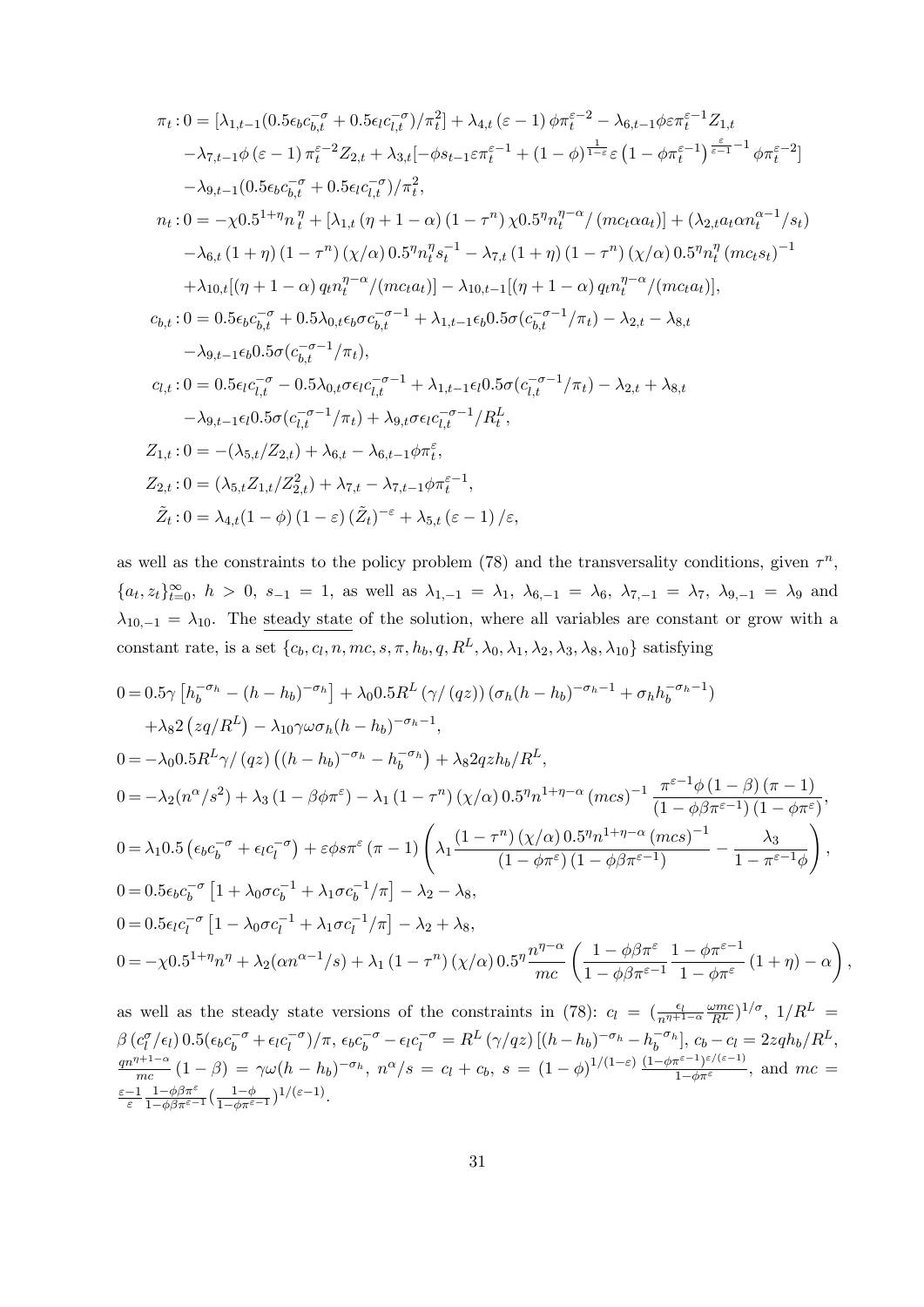Under flexible prices and perfect competition the policy problem simplifies to

$$
\begin{split}\n&\max_{\{c_{b,t},c_{l,t},n_{t},\pi_{t},h_{b,t},q_{t},R_{t}^{L}\}_{t=0}^{\infty}} \quad \min_{\{b_{b,t},b_{b,t},q_{b,t},p_{t},p_{t}^{L}\}_{t=0}^{\infty}} \\
&E\sum_{t=0}^{\infty}\beta^{t}\left[0.5\epsilon_{b}(c_{b,t}^{1-\sigma}-1)(1-\sigma)^{-1}+0.5\epsilon_{l}(c_{l,t}^{1-\sigma}-1)(1-\sigma)^{-1}-\chi(0.5n_{t})^{1+\eta}(1+\eta)^{-1}\right] \\
&+0.5\gamma(h_{b,t}^{1-\sigma_{h}}-1)(1-\sigma_{h})^{-1}+0.5\gamma((h-h_{b,t})^{1-\sigma_{h}}-1)(1-\sigma_{h})^{-1}\right], \\
&+\lambda_{0,t}\left[0.5\epsilon_{l}c_{l,t}^{-\sigma}-0.5\epsilon_{b}c_{b,t}^{-\sigma}+0.5R_{t}^{L}(\gamma/(1+\upsilon)q_{t}z_{t})\left((h-h_{b,t})^{-\sigma_{h}}-h_{b,t}^{-\sigma_{h}}\right)\right] \\
&+\lambda_{1,t}\left[(1-\tau^{n})\chi_{0.5}\eta_{n_{t}}^{\eta+1-\alpha}/a_{t}\alpha-\beta E_{t}[0.5(\epsilon_{b}c_{b,t+1}^{-\sigma}+\epsilon_{l}c_{l,t+1}^{-\sigma})/\pi_{t+1}]\right]+\lambda_{2,t}\left[a_{t}n_{t}^{\alpha}t-c_{l,t}-c_{b,t}\right] \\
&+\lambda_{8,t}\left[2\left((1+\upsilon)z_{t}q_{t}h_{b,t}/R_{t}^{L}\right)-c_{b,t}+c_{l,t}\right]+\lambda_{9,t}\left[\beta E_{t}[0.5(\epsilon_{b}c_{b,t+1}^{-\sigma}+\epsilon_{l}c_{l,t+1}^{-\sigma})/\pi_{t+1}]-\epsilon_{l}c_{l,t}^{-\sigma}/R_{t}^{L}\right] \\
&+\lambda_{10,t}\left[q_{t}n_{t}^{\eta+1-\alpha}a_{t}^{-1}-\beta E_{t}(q_{t+1}n_{t+1}^{\eta+1-\alpha}a_{t+1}^{-1})-\gamma\omega(h-h_{b,t})^{-\sigma_{h}}\right]\n\end{split}
$$

such that the policy plan is – when neglecting conditions for  $t = 0$  – characterized by the following first order conditions of the policy problem

$$
0 = 0.5\gamma h_{b,t}^{-\sigma_h} - 0.5\gamma (h - h_{b,t})^{-\sigma_h} + \lambda_{0,t} 0.5R_t^L (\gamma/(1+v)q_t z_t) (\sigma_h (h - h_{b,t})^{-\sigma_h - 1} + \sigma_h h_{b,t}^{-\sigma_h - 1})
$$
  
+  $\lambda_{8,t} 2 ((1+v)z_t q_t/R_t^L) - \lambda_{10,t} \gamma \omega \sigma_h (h - h_{b,t})^{-\sigma_h - 1},$   

$$
0 = \lambda_{0,t} 0.5 (\gamma/(1+v)q_t z_t) ((h - h_{b,t})^{-\sigma_h} - h_{b,t}^{-\sigma_h}) - \lambda_{8,t} 2(1+v)z_t q_t h_{b,t} (R_t^L)^{-2} + \lambda_{9,t} \epsilon_t c_{l,t}^{-\sigma} (R_t^L)^{-2},
$$
  

$$
0 = \lambda_{9,t} \epsilon_t c_{l,t}^{-\sigma} (q_t R_t^L)^{-1} + n_t^{\eta+1-\alpha} a_t^{-1} (\lambda_{10,t} - \lambda_{10,t-1}), \quad 0 = \lambda_{1,t} - \lambda_{9,t},
$$
  

$$
0 = -\chi 0.5^{1+\eta} n_t^{\eta} + (\lambda_{2,t} a_t \alpha n_t^{\alpha-1}) + ((\eta + 1 - \alpha) n_t^{\eta-\alpha}/a_t)[(\chi/\alpha) 0.5^{\eta} \lambda_{1,t} + q_t (\lambda_{10,t} - \lambda_{10,t-1})],
$$
  

$$
0 = 0.5 \epsilon_b c_{b,t}^{-\sigma} (1 + \lambda_{0,t} \sigma c_{b,t}^{-1} + \lambda_{1,t-1} \sigma c_{b,t}^{-1} \pi_t^{-1} - \lambda_{9,t-1} \sigma c_{b,t}^{-1} / \pi_t) - \lambda_{2,t} - \lambda_{8,t},
$$
  

$$
0 = 0.5 \epsilon_t c_{l,t}^{-\sigma} (1 - \lambda_{0,t} \sigma c_{l,t}^{-1} + \lambda_{1,t-1} \sigma c_{l,t}^{-1} \pi_t^{-1} - \lambda_{9,t-1} \sigma c_{l,t}^{-1} \pi_t^{-1} + \lambda_{9,t} \sigma c_{l,t}^{-1} / R_t^L) - \lambda_{2,t} + \lambda_{8,t},
$$

as well as the constraints to the policy problem (79), and the transversality conditions, given  ${a_t, z_t}_{t=0}^{\infty}$ ,  $h > 0$ , as well as as well as  $\lambda_{1,-1} = \lambda_1$ ,  $\lambda_{9,-1} = \lambda_9$  and  $\lambda_{10,-1} = \lambda_{10}$ . The steady state of the solution, where all variables are constant or grow with a constant rate, is a set  $\{c_b, c_l, h_b, n, R^L, \pi, q, \lambda_0, \lambda_2, \lambda_8, \lambda_{10}\}$  satisfying

$$
0 = 0.5\gamma h_b^{-\sigma_h} - 0.5\gamma (h - h_b)^{-\sigma_h} + \lambda_0 0.5 R^L \left( \gamma / (1 + v) q z_t \right) \left( \sigma_h (h - h_b)^{-\sigma_h - 1} + \sigma_h h_b^{-\sigma_h - 1} \right)
$$
  
+  $\lambda_8 2 \left( (1 + v) z q / R^L \right) - \lambda_{10} \gamma \omega \sigma_h (h - h_b)^{-\sigma_h - 1},$   

$$
0 = -\lambda_0 0.5 R^L (\gamma / (1 + v) q^2 z) \left( (h - h_b)^{-\sigma_h} - h_b^{-\sigma_h} \right) - \lambda_8 2 (1 + v) z h_b / R^L, \ \chi 0.5^{1 + \eta} n^{\eta} = \lambda_2 \alpha n^{\alpha - 1},
$$
  

$$
0 = 0.5 \epsilon_b c_b^{-\sigma} \left( 1 + \lambda_0 \sigma c_b^{-1} \right) - \lambda_2 - \lambda_8, \ 0 = 0.5 \epsilon_l c_l^{-\sigma} (1 - \lambda_0 \sigma c_l^{-1}) - \lambda_2 + \lambda_8
$$

as well as the steady state versions of the constraints in (79)  $c_l = (\frac{\epsilon_l}{n^{\eta+1-\alpha}} \frac{\omega}{R^L})^{1/\sigma}$ ,  $1/R^L =$  $\beta(c_l^{\sigma}/\epsilon_l) 0.5(\epsilon_b c_b^{-\sigma} + \epsilon_l c_l^{-\sigma})/\pi$ ,  $\epsilon_b c_b^{-\sigma} - \epsilon_l c_l^{-\sigma} = R^L (\gamma/qz) [(h-h_b)^{-\sigma_h} - h_b^{-\sigma_h}],$   $c_b - c_l = 2zqh_b/R^L$ ,  $qn^{\eta+1-\alpha}(1-\beta) = \gamma \omega (h-h_b)^{-\sigma_h}$ , and  $n^{\alpha} = c_l + c_b$ .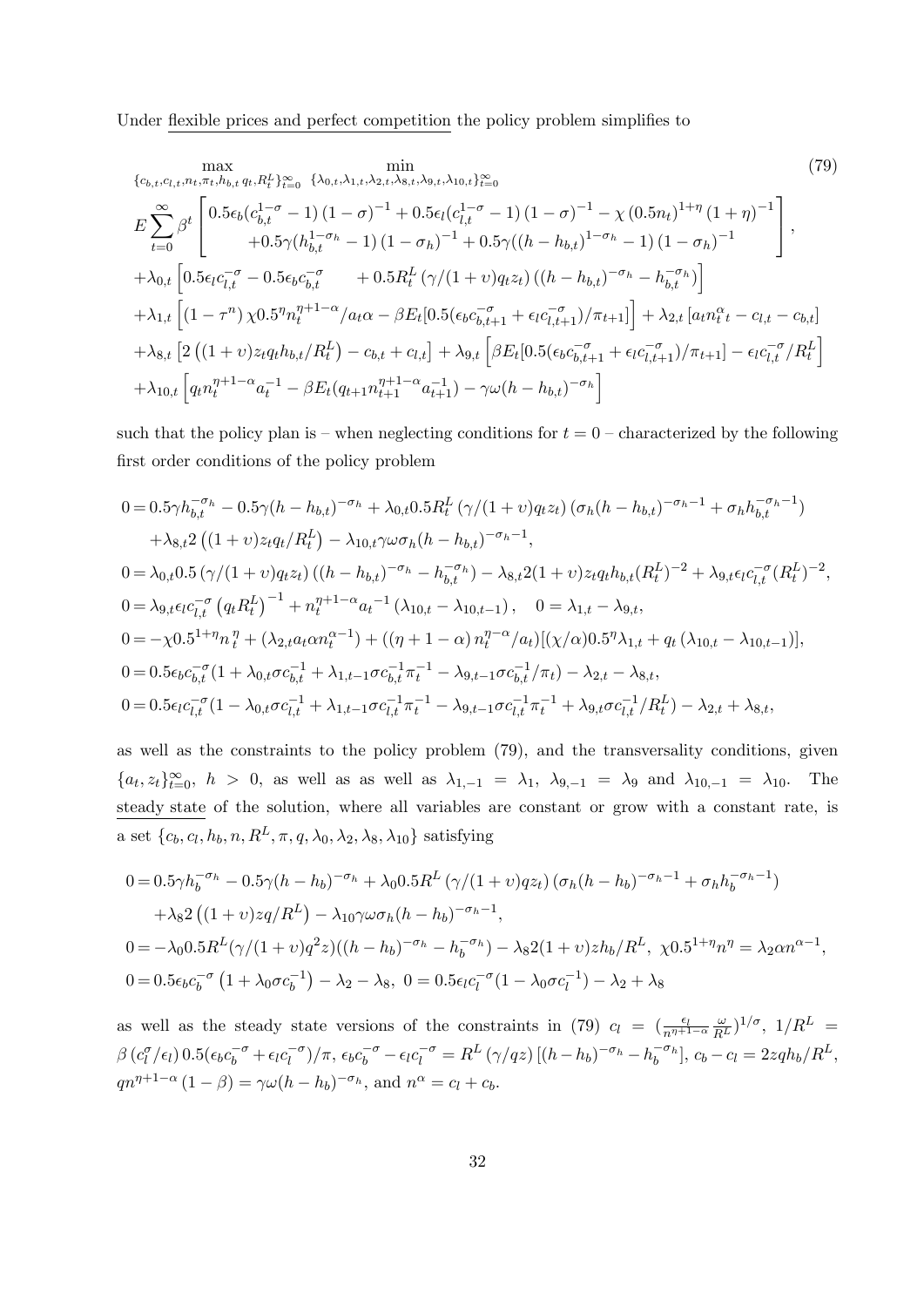### A.6 Optimal monetary policy under rationed money supply

In this Appendix, we consider the policy problem for the case where the central bank takes the possibility of money rationing into account. To identify the solution to the optimal policy problem we proceed as follows. We first set-up the policy problem including the money supply constraints (2) and (4). We then examine if the central bank is able to undo several constraints imposed by the private sector equilibrium behavior (see Definition 3) by using its instruments,  $R_t^m$ ,  $\kappa_t$ , and  $\kappa_t^B$ . We thereby ignore further restrictions on these instruments, like  $R_t^m \geq 1$  and  $\kappa^{(B)} \in [0,1]$ . After solving for the optimal policy plan and the associated sequences for all instruments, we verify (numerically) that the restrictions on the policy instruments are not violated for the chosen set of parameter values and in the neighborhood of the long-run equilibrium. The policy problem can then be summarized as

$$
\begin{split}\n&\sum_{(b_{b,t},c_{l,t},n_{t},m_{t}^{H},b_{t},b_{t}^{T},l_{t},m_{c},\tilde{Z}_{t},Z_{1,t},Z_{2,t},s_{t},\pi_{t},R_{t}^{L},\kappa_{t}^{B},\kappa_{t},R_{t}^{m},h_{b,t}q_{t})\underset{i=0}{\approx}{}&\frac{\min}{\{b_{1,t},\ldots\theta_{16,t}\}_{t=0}^{\infty}} \\
&E\sum_{t=0}^{\infty}\beta^{t}\left[0.5\epsilon_{b}(c_{b,t}^{1-\sigma}-1)(1-\sigma)^{-1}+0.5\epsilon_{l}(c_{l,t}^{1-\sigma}-1)(1-\sigma)^{-1}-\chi(0.5n_{t})^{1+\eta}(1+\eta)^{-1}\right], \\
&+ \theta_{1,t}\left[\epsilon_{b}c_{b,t}^{-\sigma}/R_{t}^{L}-(1-\tau^{n})\chi(0.5n_{t})^{\eta}/(mc_{t}a_{t}\alpha\alpha_{t}^{\alpha-1})-\gamma((1+\nu)q_{t}z_{t})^{-1}((h-h_{b,t})^{-\sigma_{h}}-h_{b,t}^{-\sigma_{h}})\right] \\
&+ \theta_{2,t}\left[(1-\tau^{n})\chi(0.5n_{t})^{\eta}/(mc_{t}a_{t}\alpha\alpha_{t}^{\alpha-1})-\beta E_{t}[0.5(\epsilon_{b}c_{b,t+1}^{-\sigma}+\epsilon_{t}c_{l,t+1}^{-\sigma})/\pi_{t+1}]\right] \\
&+ \theta_{3,t}[(1/R_{t}^{L})-\beta(c_{l,t}^{\sigma}/\epsilon_{l})E_{t}[0.5(\epsilon_{b}c_{b,t+1}^{-\sigma}+\epsilon_{l}c_{l,t+1}^{-\sigma})/\pi_{t+1}]\{1+[\kappa_{t}/(1+\nu)][(R_{t}^{L}/R_{t}^{m})-1]\}] \\
&+ \theta_{4,t}\left[0.5(1+\Omega_{t})m_{t}^{H}+\{(1+\nu)l_{t}/R_{t}^{L}\}+\kappa_{t}l_{t}^{L}/R_{t}^{m})-c_{b,t}\right]+\theta_{5,t}\left[b_{t}-b_{t}^{T}+m_{t}^{H}\right] \\
&+ \theta_{6,t}\left[0.5(1+\Omega_{t})m_{t}^{H}-(1+\nu)\left(l_{t}/R_{t}^{L}\right)-c_{l,t}\right] \\
&+ \theta_{7,t}\
$$

We first examine the optimal choices for policy related variables and, in particular, for the monetary policy instruments. We thereby show that the set of relevant constraints of the original policy problem (80) can be reduced, if the central bank rations money supply. Once we have shown that several constraints in (80) are not binding, we continue with the simplified policy problem. The first order condition for  $\kappa_t^B$ ,  $\theta_{14,t}b_{t-1}/(R_t^m\pi_t) = 0$ , immediately leads to  $\theta_{14,t} = 0$ , such that the first order conditions for  $b_t$ ,  $\theta_{5,t} + \beta E_t \theta_{14,t+1} \kappa_{t+1}^B / R_{t+1}^m \pi_{t+1} = 0$ , and for  $b_t^T$ ,  $\theta_{5,t} =$  $\theta_{13,t} - \Gamma \beta E_t \theta_{13,t+1}/\pi_{t+1}$ , imply  $\theta_{5,t} = 0$  and  $\theta_{13,t} = 0$ . Then, the first order condition for  $m_t^H$ ,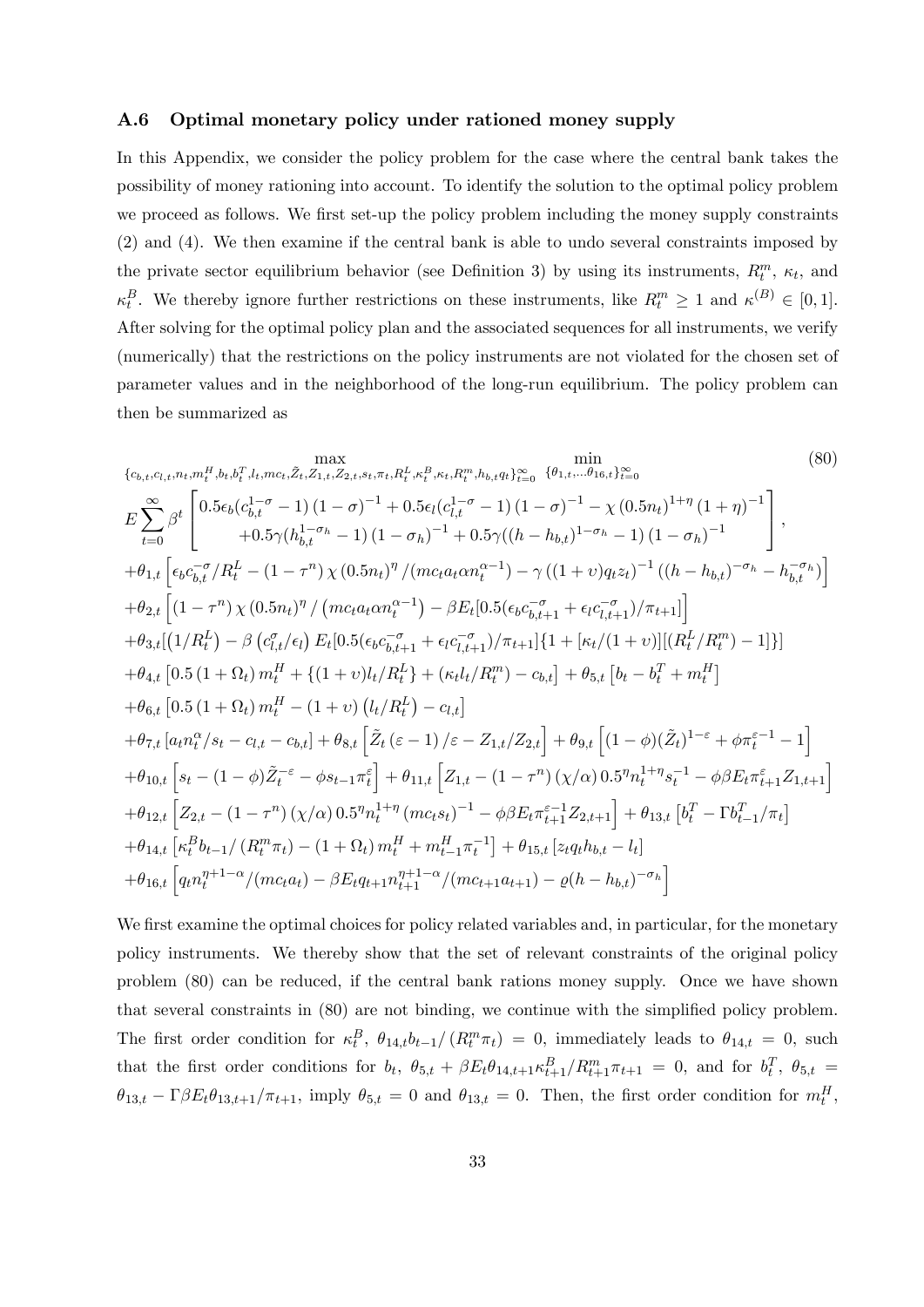$\theta_{5,t} + \theta_{4,t} 0.5 (1 + \Omega_t) + \theta_{6,t} 0.5 (1 + \Omega_t) - (1 + \Omega_t) \theta_{14,t} + \beta E_t \theta_{14,t+1}/\pi_{t+1} = 0$ , leads to  $\theta_{4,t} = -\theta_{6,t}$ .

The optimal choices for the policy rate  $R_t^m$  and  $\kappa_t$  depend on whether the policy rate is set below the loan rate or not. If  $R_t^m = R_t^L$ , the constraint (17) reduces to  $(1/R_t^L) - \beta(c_{l,t}^{\sigma}/\epsilon_l)E_t[0.5(\epsilon_b c_{b,t+1}^{-\sigma} +$  $\epsilon_l c_{l,t+1}^{-\sigma}/\pi_{t+1}$  as in the case of non-rationed money supply (see Appendix A.5). Here, we consider the case where money supply rationing is induced by

$$
R_t^m < R_t^L,\tag{81}
$$

such that the first order condition for  $R_t^m$  is given by  $\theta_{3,t}\beta(c_{l,t}^{\sigma}/\epsilon_l)E_t[0.5(\epsilon_b c_{b,t+1}^{-\sigma}+\epsilon_l c_{l,t+1}^{-\sigma})/\pi_{t+1}][\kappa_t/(1+\epsilon_l)^{-\sigma}]$  $[v]R_t^L = \theta_{4,t} \kappa_t l_t + \theta_{14,t} \kappa_t^B b_{t-1} \pi_t^{-1}$ , which can by using  $\theta_{14,t} = 0$  be further simplified to  $\theta_{3,t} \beta(c_{l,t}^{\sigma}/\epsilon_l)$  $E_t[0.5(\epsilon_b c_{b,t+1}^{-\sigma} + \epsilon_l c_{l,t+1}^{-\sigma})/\pi_{t+1}]/(1+v) = \theta_{4,t} l_t/R_t^L$ . Combining the latter with the first order condition for  $\kappa_t$ ,  $-\theta_{3,t}\beta(c_{l,t}^{\sigma}/\epsilon_l)E_t[0.5(\epsilon_b c_{b,t+1}^{-\sigma}+\epsilon_l c_{l,t+1}^{-\sigma})/\pi_{t+1}][1/(1+\upsilon)][(R_t^L/R_t^m)-1]+\theta_{4,t}(l_t/R_t^m)=0,$ then leads to  $\theta_{4,t}l_t/R_t^L = 0$  and thus  $\theta_{4,t} = 0$ . The first order conditions for  $l_t$ ,  $\theta_{4,t}[(1 + v)/R_t^L +$  $(\kappa_t/R_t^m)$  –  $\theta_{6,t}(1+v)/R_t^L - \theta_{15,t} = 0$ , then implies  $\theta_{15,t} = 0$ . We can therefore conclude that the constraints associated with the multiplier  $\theta_{3,t}$ ,  $\theta_{4,t}$ ,  $\theta_{5,t}$ ,  $\theta_{6,t}$ ,  $\theta_{13,t}$ ,  $\theta_{14,t}$ , and  $\theta_{15,t}$ , which are all equal to zero, are not binding for the policy choice. Then, the loan rate can be set to ensure that the constraint associated with the multiplier  $\theta_{1t}$  is satisfied, while the constraint associated with the multiplier  $\theta_{16,t}$  can be used to residually determine the sequence of  $q_t$  for a given allocation. When  $(81)$  is satisfied, the policy problem  $(80)$  can therefore be reduced to

$$
\begin{split}\n&\sum_{\{c_{b,t},c_{l,t},n_{t},mc_{t},\tilde{Z}_{t},Z_{1,t},Z_{2,t},s_{t},\pi_{t},h_{b,t}\}_{t=0}^{\infty} \{ \lambda_{1,t},...,\lambda_{7,t}\}_{t=0}^{\infty} \\
&E\sum_{t=0}^{\infty}\beta^{t}\left[ 0.5\epsilon_{b}(c_{b,t}^{1-\sigma}-1)(1-\sigma)^{-1}+0.5\epsilon_{l}(c_{l,t}^{1-\sigma}-1)(1-\sigma)^{-1}-\chi(0.5n_{t})^{1+\eta}(1+\eta)^{-1} \right] \\
&+0.5\gamma(h_{b,t}^{1-\sigma_{h}}-1)(1-\sigma_{h})^{-1}+0.5\gamma((h-h_{b,t})^{1-\sigma_{h}}-1)(1-\sigma_{h})^{-1} \right], \\
&+\lambda_{1,t}\left[ (1-\tau^{n})\chi 0.5^{n}n_{t}^{\eta+1-\alpha}/(mc_{t}a_{t}\alpha)-\beta E_{t}[0.5(\epsilon_{b}c_{b,t+1}^{-\sigma}+\epsilon_{l}c_{l,t+1}^{-\sigma})/\pi_{t+1}] \right] \\
&+\lambda_{2,t}\left[a_{t}n_{t}^{\alpha}/s_{t}-c_{l,t}-c_{b,t}\right] \\
&+\lambda_{3,t}\left[s_{t}-\phi s_{t-1}\pi_{t}^{\varepsilon}-(1-\phi)^{\frac{1}{1-\varepsilon}}\left(1-\phi\pi_{t}^{\varepsilon-1}\right)^{\frac{\varepsilon}{\varepsilon-1}}\right] \\
&+\lambda_{4,t}\left[ (1-\phi)(\tilde{Z}_{t})^{1-\varepsilon}+\phi\pi_{t}^{\varepsilon-1}-1 \right] \\
&+\lambda_{5,t}\left[\tilde{Z}_{t}(\varepsilon-1)/\varepsilon-Z_{1,t}/Z_{2,t}\right] \\
&+\lambda_{6,t}\left[Z_{1,t}-(1-\tau^{n})(\chi/\alpha)\left(0.5^{n}n_{t}^{1+\eta}s_{t}^{-1}-\phi\beta E_{t}\pi_{t+1}^{\varepsilon}Z_{1,t+1}\right] \\
&+\lambda_{7,t}\left[Z_{2,t}-(1-\tau^{n})(\chi/\alpha)\left(0.5^{n}n_{t}^{1+\eta}(mc_{t}s_{t})^{-1}-\phi\beta E_{t}\pi_{t+1}^{\varepsilon-1}Z_{2,t+1}\right]\n\end{split}
$$

Neglecting the conditions for  $t = 0$ , the solution to the policy problem (82) has to satisfy the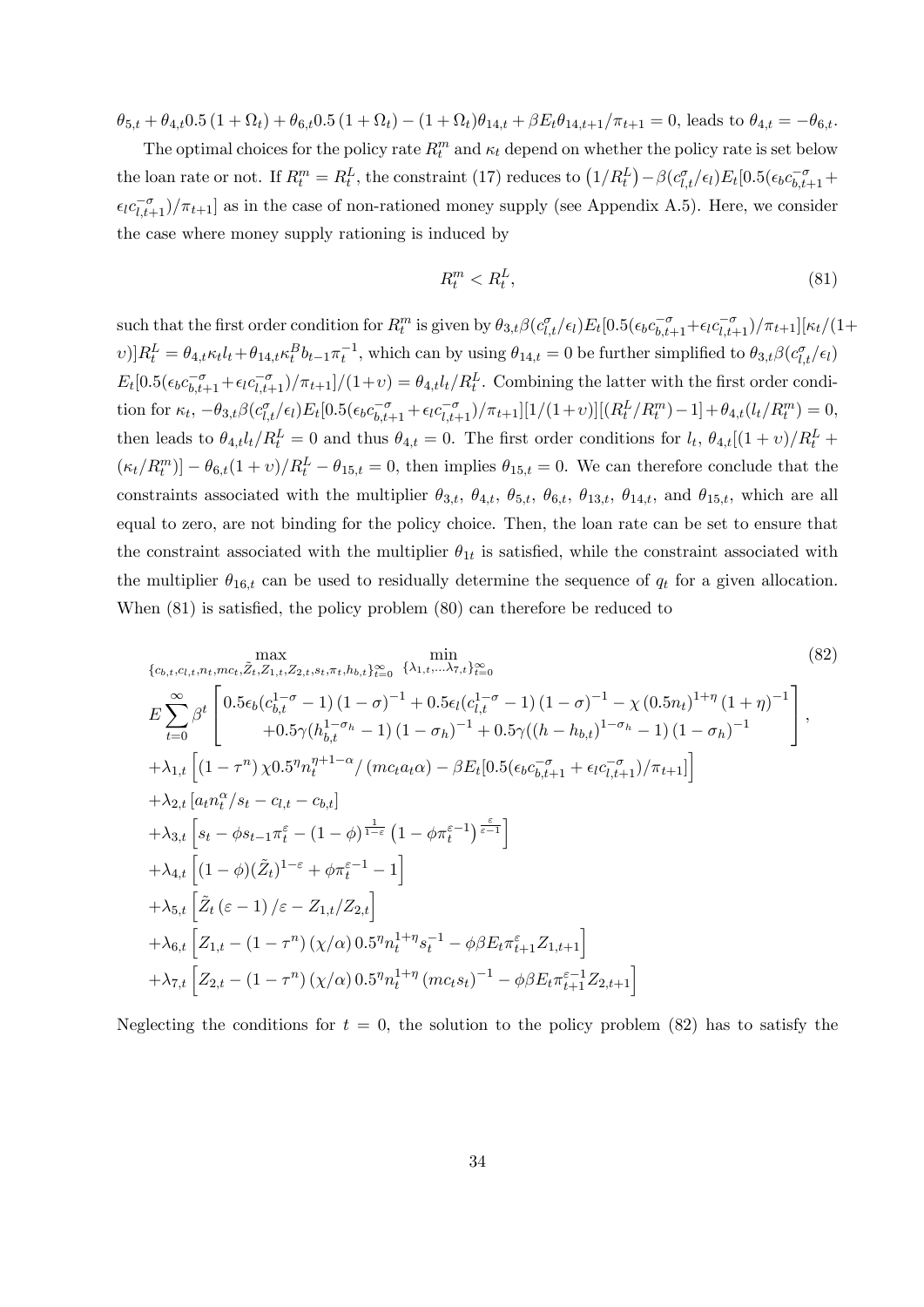following first order conditions:

$$
0 = h_{b,t} - 0.5h
$$
  
\n
$$
0 = 0.5\epsilon_b c_{b,t}^{-\sigma} + \lambda_{1,t-1}\epsilon_b 0.5\sigma \left(c_{b,t}^{-\sigma-1}/\pi_t\right) - \lambda_{2,t},
$$
  
\n
$$
0 = 0.5\epsilon_l c_{l,t}^{-\sigma} + \lambda_{1,t-1}\epsilon_l 0.5\sigma \left(c_{l,t}^{-\sigma-1}/\pi_t\right) - \lambda_{2,t},
$$
  
\n
$$
0 = -\chi 0.5^{1+\eta} n_t^{\eta} + \left[\lambda_{1,t} \left(\eta + 1 - \alpha\right) \left(1 - \tau^n\right) \chi 0.5^{\eta} n_t^{\eta - \alpha} / \left(m c_t \alpha a_t\right)\right] + \left(\lambda_{2,t} a_t \alpha n_t^{\alpha - 1}/s_t\right)
$$
  
\n
$$
-\lambda_{6,t} \left(1 + \eta\right) \left(1 - \tau^n\right) \left(\chi/\alpha\right) 0.5^{\eta} n_t^{\eta} s_t^{-1} - \lambda_{7,t} \left(1 + \eta\right) \left(1 - \tau^n\right) \left(\chi/\alpha\right) 0.5^{\eta} n_t^{\eta} \left(m c_t s_t\right)^{-1},
$$
  
\n
$$
0 = \left[\lambda_{1,t-1} \left(0.5\epsilon_b \epsilon_{b,t}^{-\sigma} + 0.5\epsilon_t c_{l,t}^{-\sigma}\right) / \pi_t^2\right] + \lambda_{4,t} \left(\epsilon - 1\right) \phi \pi_t^{\epsilon - 2}
$$
  
\n
$$
-\lambda_{6,t-1} \phi \varepsilon \pi_t^{\epsilon - 1} Z_{1,t} - \lambda_{7,t-1} \phi \left(\epsilon - 1\right) \pi_t^{\epsilon - 2} Z_{2,t}
$$
  
\n
$$
+ \lambda_{3,t} \left[ -\phi s_{t-1} \varepsilon \pi_t^{\epsilon - 1} - \left(1 - \phi\right) \frac{1 - \epsilon}{1 - \epsilon} \frac{\epsilon}{\epsilon - 1} \left(1 - \phi \pi_t^{\epsilon - 1}\right) \frac{\epsilon}{\epsilon - 1}^{-1} \left(-\left(\epsilon - 1\right) \phi \pi_t^{\epsilon - 2}\right) \right],
$$
  
\n
$$
0 = -\left(\lambda_{2,t} a_t n
$$

as well as the constraints to the policy problem  $(82)$ , and the transversality conditions, given  $\tau^n$ ,  ${a_t, z_t}_{t=0}^{\infty}$ ,  $h > 0$ ,  $s_{-1} = 1$ , as well as  $\theta_{1,-1} = \theta_1$ ,  $\theta_{6,-1} = \theta_6$ , and  $\theta_{7,-1} = \theta_7$ . The steady state of the solution, where all exogenous and endogenous variables are constant or grow with a constant rate, can be reduced to a set  $\{c_b, c_l, n, \pi, s, \lambda_1, \lambda_3, h_b\}$  satisfying

$$
0 = \epsilon_l c_l^{-\sigma} \left(1 + \sigma c_l^{-1} \lambda_1/\pi\right) - \epsilon_b c_b^{-\sigma} \left(1 + \sigma c_b^{-1} \lambda_1/\pi\right),
$$
  
\n
$$
0 = \frac{\pi}{\beta} 0.5 \left(1 + \sigma c_b^{-1} \lambda_1/\pi\right) \left(\alpha n^{\alpha}/s\right) + \lambda_1 \frac{0.5 \epsilon_b c_b^{-\sigma} + 0.5 \epsilon_l c_l^{-\sigma}}{\epsilon_b c_b^{-\sigma}} \left(\eta + 1 - \alpha + (1 + \eta) \Phi(\pi)\right)
$$
  
\n
$$
-\frac{\chi n^{1+\eta} 0.5^{1+\eta}}{\epsilon_b c_b^{-\sigma}} \frac{\pi}{\beta}, \quad \text{where } \Phi(\pi) = \frac{1 - \phi \beta \pi^{\varepsilon}}{1 - \phi \beta \pi^{\varepsilon - 1}} \frac{1 - \phi \pi^{\varepsilon - 1}}{1 - \phi \pi^{\varepsilon}} - 1.
$$
  
\n
$$
0 = \lambda_1 \frac{0.5 \epsilon_b c_b^{-\sigma} + 0.5 \epsilon_l c_l^{-\sigma}}{\epsilon_b c_b^{-\sigma}} \Phi(\pi) + \frac{\pi}{\beta} 0.5 \left(1 + \sigma c_b^{-1} \lambda_1/\pi\right) \left(n^{\alpha}/s\right) - \frac{\pi}{\beta} s \lambda_3 \frac{c_b^{\sigma}}{\epsilon_b} \left(1 - \beta \phi \pi^{\varepsilon}\right),
$$
  
\n
$$
0 = -\lambda_1 + \lambda_3 \phi \varepsilon \pi^{\varepsilon} \frac{s}{0.5 \epsilon_b c_b^{-\sigma} + 0.5 \epsilon_l c_l^{-\sigma}} \frac{\pi - 1}{1 - \phi \pi^{\varepsilon - 1}} + \lambda_1 \beta \frac{\varepsilon \phi \pi^{\varepsilon - 1}}{1 - \phi \beta \pi^{\varepsilon - 1}} \frac{1 - \pi}{1 - \phi \pi^{\varepsilon}},
$$
  
\n
$$
0 = \left(1 - \tau^n\right) \frac{\varepsilon}{\varepsilon - 1} \frac{\pi}{\beta} \left( \frac{1 - \phi \pi^{\varepsilon - 1}}{1 - \phi} \right)^{\frac{1}{\varepsilon - 1}} \frac{\left(1 - \phi \beta \pi^{\varepsilon - 1}\right)}{\left(1 - \phi \beta \pi^{\varepsilon}\right
$$